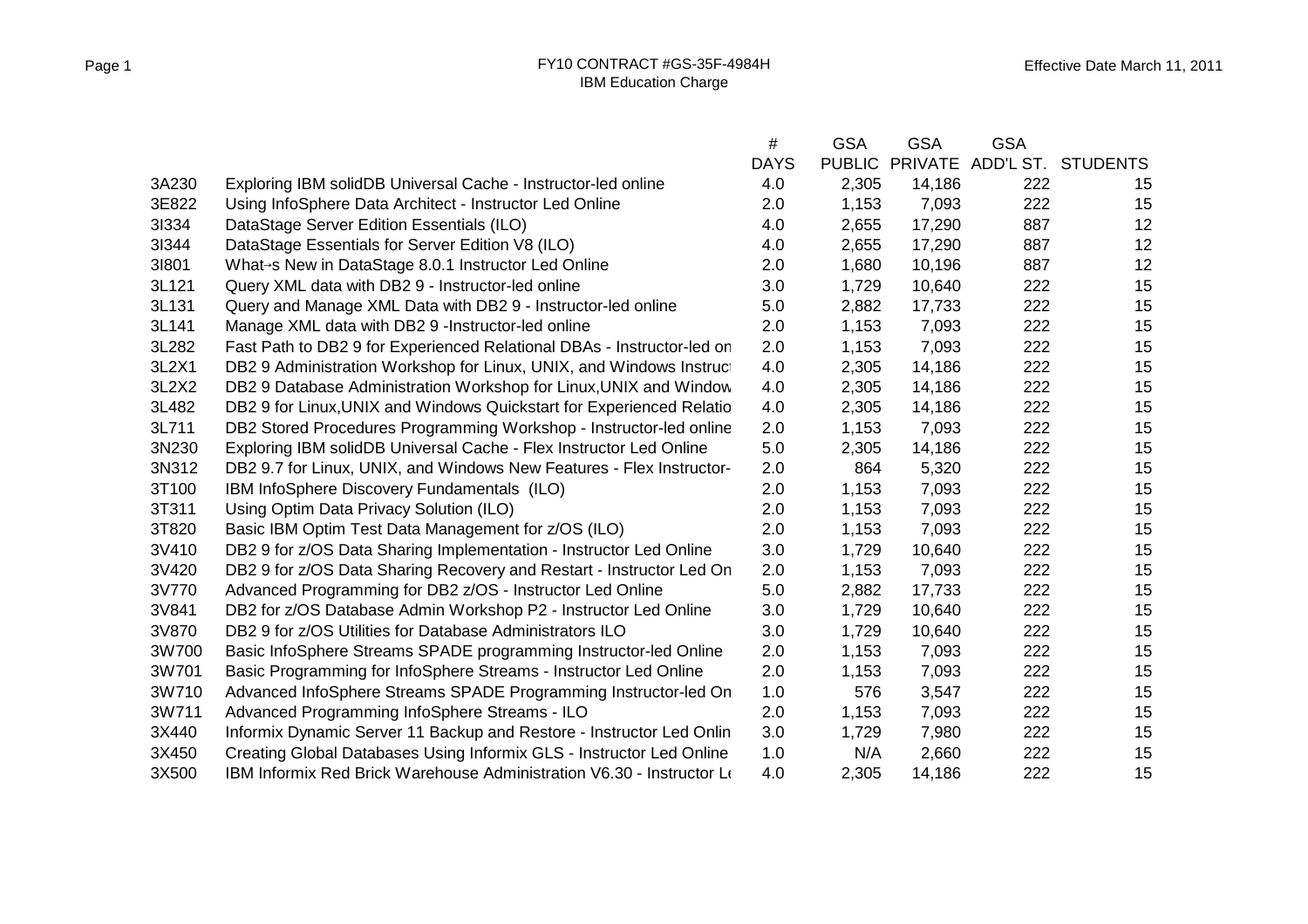|       |                                                                            | $\#$        | <b>GSA</b> | <b>GSA</b>     | <b>GSA</b> |                    |
|-------|----------------------------------------------------------------------------|-------------|------------|----------------|------------|--------------------|
|       |                                                                            | <b>DAYS</b> |            | PUBLIC PRIVATE |            | ADD'L ST. STUDENTS |
| 3XA60 | Advanced Informix Administration: Migration - ILO                          | 1.0         | 576        | 2,660          | 222        | 15                 |
| 8M021 | Tivoli Enterprise Portal Fundamentals (ILO)                                | 3.0         | 1,596      | 11,970         | 798        | 12                 |
| 8M061 | IBM Tivoli Enterprise Portal Advanced Administration (ILO)                 | 2.0         | 1,064      | 7,980          | 532        | 12                 |
| 8M661 | IBM Tivoli Composite Application Manager for Transactions 7.1 Worksl       | 3.0         | 1,596      | 11,704         | 439        | 12                 |
| 8M690 | IBM Tivoli Composite Application Manager for AD 7.1 Usage (ILO)            | 2.0         | 1,064      | 7,980          | 532        | 12                 |
| 8M951 | IBM Tivoli System Automation for Multiplatforms 3.1: Install and Admin     | 3.0         | 1,596      | 11,970         | 798        | 12                 |
| 8M952 | IBM Tivoli SA for Multiplatforms 3.2.1: Installation and Administration (I | 3.0         | 1,596      | 11,970         | 798        | 12                 |
| 8N042 | IBM Tivoli Netcool/Impact 5.0 Implementation and Administration (ILO)      | 4.0         | 2,128      | 14,186         | 532        | 12                 |
| 8N500 | IBM Tivoli Netcool OMNIbus 7.3 New Features Implementation (ILO)           | 3.0         | 1,729      | 11,970         | 798        | 12                 |
| 8R231 | IBM Tivoli Reporting for Enterprise IT and Asset Management (ILO)          | 3.0         | 1,596      | 11,704         | 439        | 12                 |
| 8R551 | IBM Tivoli Asset Management for IT 7.2 Fundamentals (ILO)                  | 4.0         | 2,305      | 15,605         | 585        | 12                 |
| 8R581 | IBM Maximo Asset Management 7.1.1.5 Implementation (ILO)                   | 5.0         | 2,882      | 19,950         | 1,330      | 12                 |
| 8R611 | IBM Tivoli Service Request Manager 7.2 Fundamentals (ILO)                  | 3.0         | 1,729      | 11,970         | 798        | 12                 |
| 8R630 | IBM Maximo Asset Management 7.1 Work Management (Instructor-Leo            | 3.0         | 1,729      | 11,704         | 439        | 10                 |
| 8R710 | Tivoli's Process Automation Engine Foundations (ILO)                       | 5.0         | 2,882      | 19,506         | 731        | 10                 |
| 8S102 | IBM Tivoli Storage Productivity Center 4.1 Administration and Operation    | 5.0         | 3,325      | 22,166         | 1,330      | 12                 |
| 8S311 | IBM Tivoli Storage Manager FastBack 6.1.1 Installation and Configurati     | 3.0         | 1,596      | 11,970         | 798        | 12                 |
| 8S601 | IBM Tivoli Storage Manager 6.2 Differences and Upgrade (ILO)               | 2.0         | 1,153      | 7,980          | 532        | 12                 |
| 8S610 | IBM Tivoli Storage Manager 6.1 Implementation and Administration (IL       | 5.0         | 2,882      | 19,506         | 731        | 10                 |
| 8S611 | IBM Tivoli Storage Manager 6.2 Implementation and Administration (IL       | 5.0         | 2,660      | 19,950         | 1,330      | 12                 |
| 8SL21 | IBM Tivoli Storage Manager 6.2 Advanced Administration for Linux (ILC      | 5.0         | 3,325      | 22,166         | 1,330      | 12                 |
| 8V382 | IBM Tivoli Monitoring 6.2 Agent Builder (ILO)                              | 2.0         | 1,064      | 7,803          | 293        | 10                 |
| 8W007 | IBM Tivoli Application Dependency Discovery Manager 7.2 Implementa         | 3.0         | 1,995      | 13,300         | 798        | 12                 |
| 8W083 | IBM Tivoli Directory Server 6.3 System Administration (ILO)                | 3.0         | 1,463      | 11,970         | 798        | 12                 |
| 8W103 | IBM Tivoli Access Manager for e-business 6.1.1 Administration/Deployi      | 4.0         | 2,660      | 17,733         | 1,064      | 12                 |
| 8W172 | IBM Tivoli Access Manager for ESSO 8.1 Deployment and Administrati         | 4.0         | 2,660      | 17,733         | 1,064      | 12                 |
| 8W233 | IBM Tivoli Directory Server 6.3 Advanced Deployment (ILO)                  | 2.0         | 1,330      | 7,980          | 532        | 12                 |
| 8W241 | IBM Tivoli Identity Manager 5.1 Differences and Migration (ILO)            | 3.0         | 1,995      | 13,167         | 798        | 12                 |
| 8W251 | IBM Tivoli Identity Manager 5.1 Basic Implementation (ILO)                 | 5.0         | 3,325      | 22,166         | 1,330      | 12                 |
| 8W261 | IBM Tivoli Identity Manager 5.1 System Administration (ILO)                | 3.0         | 1,995      | 13,300         | 798        | 12                 |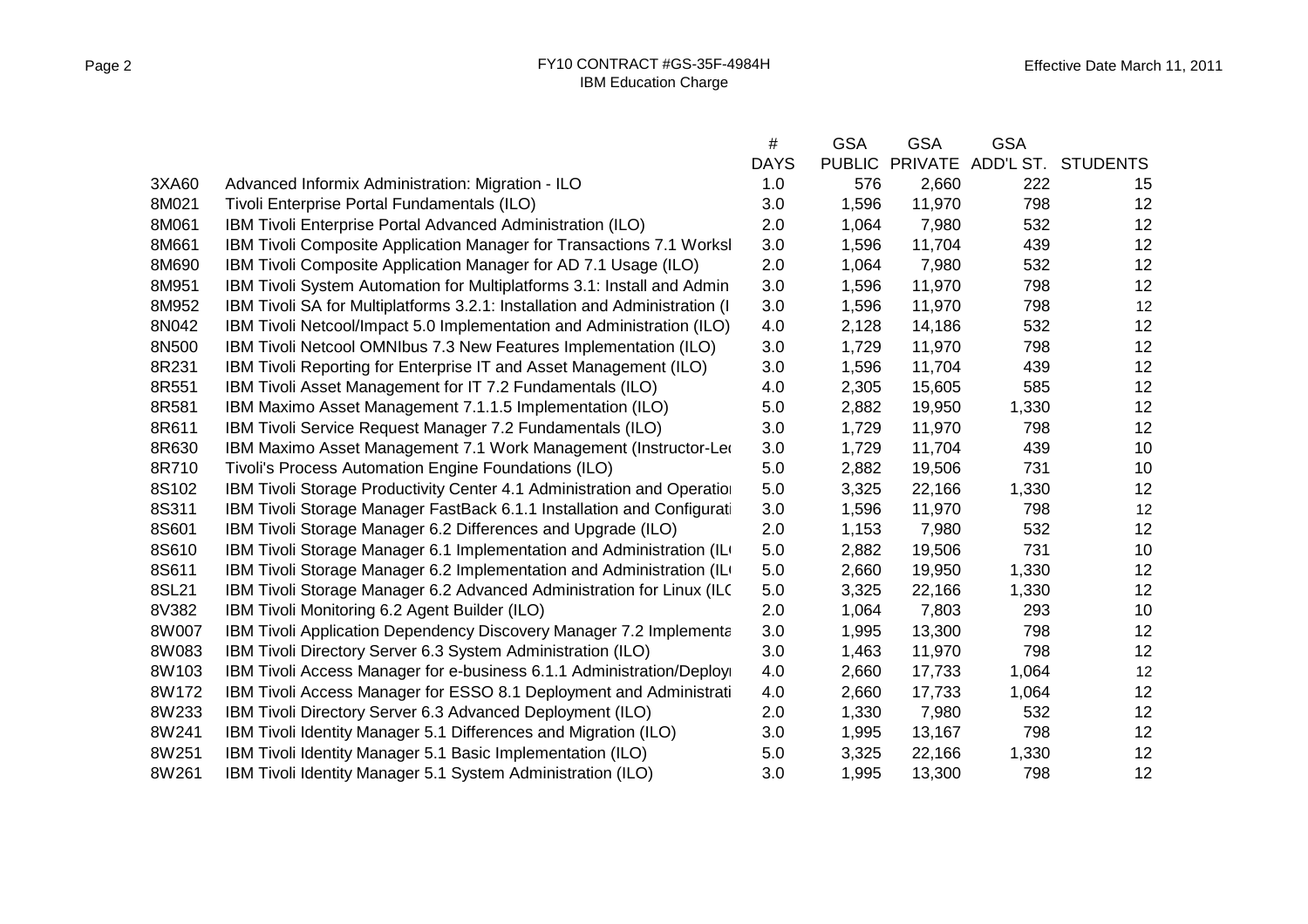Page 3

|                   |                                                                       | #           | <b>GSA</b>    | <b>GSA</b> | <b>GSA</b> |                            |
|-------------------|-----------------------------------------------------------------------|-------------|---------------|------------|------------|----------------------------|
|                   |                                                                       | <b>DAYS</b> | <b>PUBLIC</b> |            |            | PRIVATE ADD'L ST. STUDENTS |
| 8X302             | IBM Tivoli Workload Scheduler 8.5 Operations and Scheduling (ILO)     | 3.0         | 1,596         | 11,704     | 439        | 12 <sup>°</sup>            |
| 8X303             | IBM Tivoli Workload Scheduler 8.5.1 Operations and Scheduling (ILO)   | 3.0         | 1,596         | 11,970     | 798        | 12 <sup>2</sup>            |
| 8X312             | IBM Tivoli Workload Scheduler 8.5 Administration (ILO)                | 2.0         | 1,064         | 7,803      | 293        | 12                         |
| 8X313             | IBM Tivoli Workload Scheduler 8.5.1 Administration (ILO)              | 2.0         | 1,064         | 7,980      | 532        | 12                         |
| AL320             | Korn and Bash Shell Programming                                       | 5.0         | 3,125         | 17,733     | 443        | 12                         |
| AN021             | Implementing POWER6, Virtualization and AIX 6.1 for POWER5/AIX 5      | 5.0         | 3,985         | 24,383     | 443        | 12                         |
| AN080             | POWER7 Systems and AIX 7.1 Differences Workshop                       | 3.0         | 2,189         | 13,300     | 266        | 12                         |
| AN0D1             | IBM Systems Director 6.2 for IBM Power Systems                        | 5.0         | 3,427         | 22,166     | 443        | 12                         |
| AN110             | Power Systems for AIX I: LPAR Configuration and Planning              | 3.0         | 2,008         | 13,300     | 266        | 12                         |
| AN120             | Power Systems for AIX II: AIX Implementation and Administration       | 5.0         | 3,347         | 22,166     | 443        | 12                         |
| AN140             | AIX 6 Jumpstart for UNIX Professionals                                | 5.0         | 3,347         | 22,166     | 443        | 12 <sup>2</sup>            |
| AN150             | Power Systems for AIX III: Advanced Administration and Problem Dete   | 5.0         | 3,436         | 22,166     | 443        | 12                         |
| AN300             | Power Systems for AIX - Virtualization I: Implementing Virtualization | 4.0         | 3,187         | 21,280     | 355        | 12                         |
| AN310             | Power Systems for AIX - Virtualization II: Advanced PowerVM and Perf  | 4.5         | 3,630         | 22,166     | 443        | 12                         |
| AN420             | PowerHA for AIX II: Extended Administration and Problem Determination | 5.0         | 3,985         | 22,166     | 443        | 12                         |
| AN440             | PowerHA/XD: Extended Distance and Disaster Recovery                   | 3.0         | 2,389         | 13,300     | 266        | 12                         |
| AN810             | <b>GPFS System Administration</b>                                     | 2.5         | 2,189         | 13,300     | 266        | 12                         |
| AN940             | IBM Systems Director 6.2 for Power Systems I: Installation and Manage | 3.0         | 2,189         | 13,300     | 266        | 12                         |
| AN960             | Systems Director VMControl 2.3 for a Cloud Computing Infrastructure   | 2.0         | 1,538         | 8,866      | 177        | 12                         |
| AN980             | IBM Systems Director 6.2 for Power Systems II: Advanced Configuratic  | 2.0         | 1,538         | 8,866      | 177        | 12                         |
| ANH <sub>11</sub> | What's New in PowerHA SystemMirror (formerly HACMP) 6.1               | 2.0         | 1,538         | 8,866      | 177        | 12                         |
| AS300             | SYSTEM I INTEGRATION WITH BLADECENTER AND SYSTEM X                    | 3.5         | 1,805         | 13,654     | 355        | 12                         |
| AS470             | PHP ON SYSTEM I                                                       | 3.0         | 1,640         | 10,640     | 266        | 12                         |
| AS490             | SYSTEM I IP TELEPHONY - FUNDAMENTALS AND INTEGRATED C                 | 3.0         | 1,640         | 10,640     | 266        | 12                         |
| AS530             | LOGICAL PARTITIONING (LPAR) ON SYSTEM I                               | 5.0         | 2,494         | 17,733     | 443        | 12                         |
| AS541             | IBM Power HA for i, Clustering, and Independent Disk Pools Implemen   | 4.0         | 2,616         | 14,186     | 355        | 12                         |
| AS900             | IBM WebSphere Application Server V7.0 for IBM i Administration        | 3.0         | 1,981         | 10,640     | 266        | 12                         |
| AS940             | IBM WebSphere Application Server V6.1 Administration on System i      | 3.0         | 1,981         | 10,640     | 266        | 12                         |
| AS970             | Open Storage for IBM i                                                | 2.0         | 1,347         | 7,093      | 177        | 12                         |
| AT080             | IBM Power Systems Technical Support for IBM AIX and Linux - ILO       | 2.0         | 975           | N/A        | N/A        | N/A                        |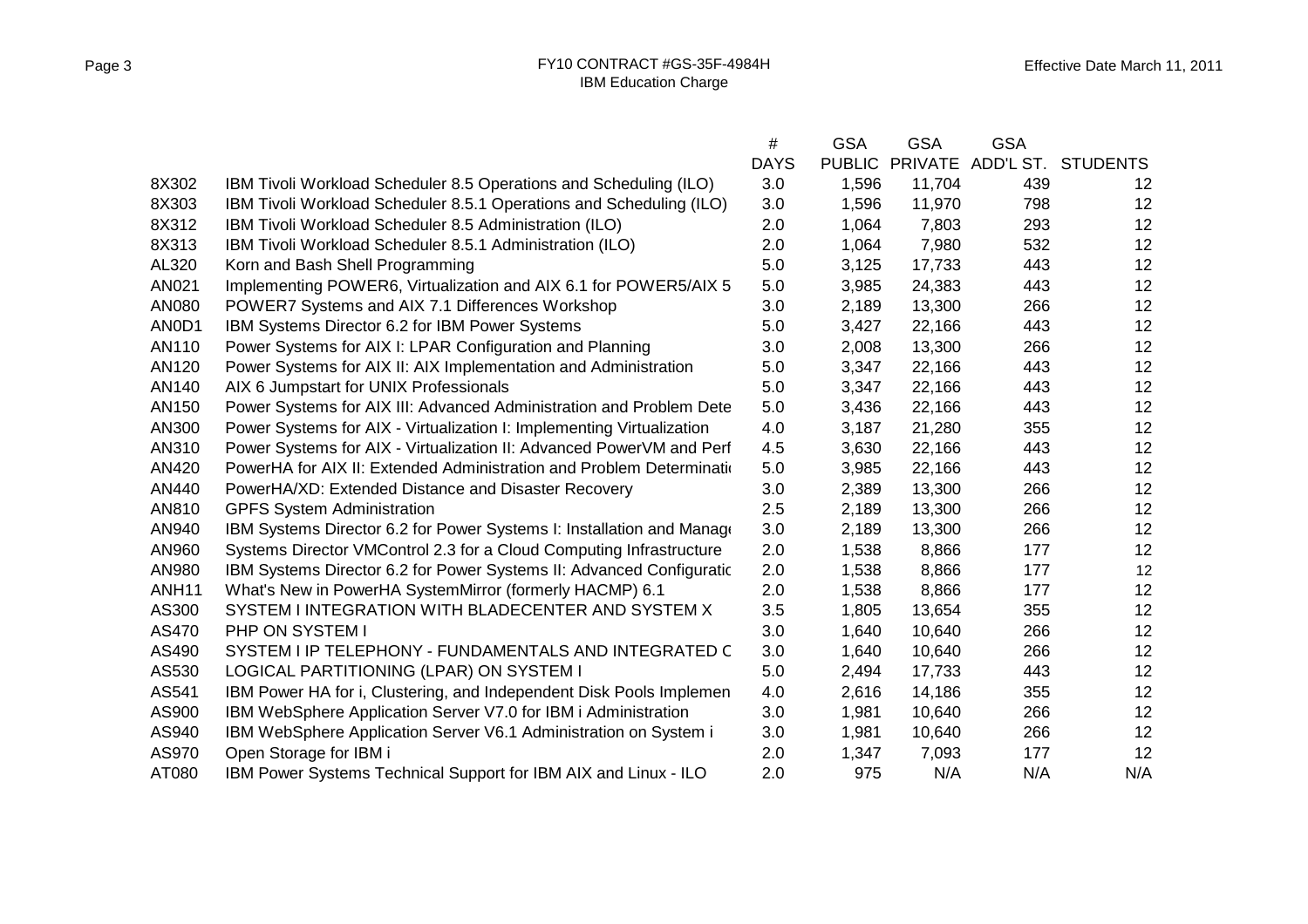|       |                                                                       | #           | <b>GSA</b>    | <b>GSA</b> | <b>GSA</b> |                            |
|-------|-----------------------------------------------------------------------|-------------|---------------|------------|------------|----------------------------|
|       |                                                                       | <b>DAYS</b> | <b>PUBLIC</b> |            |            | PRIVATE ADD'L ST. STUDENTS |
| AT701 | PowerHA (HACMP) II: Configuration and Administration - Instructor-led | 2.0         | 1,360         | 7,093      | 177        | 12 <sup>°</sup>            |
| AT990 | Implementing PowerVM Live Partition Mobility (LPM) ILO                | 2.0         | 820           | N/A        | N/A        | N/A                        |
| AU080 | AIX 5L Network Installation Management (NIM)                          | 2.0         | 1,330         | 8,866      | 177        | 12                         |
| AU131 | <b>AIX Basics</b>                                                     | 4.0         | 2,505         | 14,186     | 355        | 12                         |
| AU180 | AIX 5L System Administration III: Performance Management              | 5.0         | 3,502         | 22,166     | 443        | 12                         |
| AU310 | GPFS 3.1 System Administration                                        | 2.5         | 3,187         | 18,620     | 266        | 12                         |
| AU770 | ANALYZING AND TUNING COMPLEX AIX 5L PERFORMANCE ISSU                  | 5.0         | 3,542         | 26,599     | 443        | 12                         |
| AX080 | POWER7 Systems and AIX 7.1 Differences Workshop - ILO                 | 3.0         | 1,543         | 13,300     | 266        | 12                         |
| AX440 | PowerHA/XD: Extended Distance and Disaster Recovery - Instructor-le   | 3.0         | 2,389         | 13,300     | 266        | 12                         |
| AX810 | GPFS System Administration - Instructor-led Online                    | 2.5         | 1,543         | 13,300     | 266        | 12                         |
| AX960 | Systems Director VMControl 2.3 for a Cloud Computing Infrastructure I | 2.0         | 1,059         | 8,866      | 177        | 12                         |
| AX980 | IBM Systems Director 6.2 for Power Systems II: Advanced Configuratic  | 2.0         | 1,059         | 8,866      | 177        | 12                         |
| B0050 | Cognos Reportnet 1.0 - Ad Hoc Querying                                | 1.0         | 621           | 4,965      | 621        | 12                         |
| B0051 | Cognos Reportnet 1.0 - Introduction to Report Authoring               | 1.0         | 621           | 4,965      | 621        | 12                         |
| B0072 | Cognos ReportNet 1.0 - SDK for Developers (Visual Basic)              | 3.0         | 1,862         | 14,896     | 1,862      | 12                         |
| B0080 | Cognos ReportNet 1.0 - FastTrack                                      | 5.0         | 3,103         | 24,826     | 3,103      | 12                         |
| B0150 | Cognos Reportnet 1.1 - Ad Hoc Querying                                | 1.0         | 621           | 4,965      | 621        | 12                         |
| B0151 | Cognos Reportnet 1.1 - Report Authoring Part 1                        | 2.0         | 1,241         | 9,930      | 1,241      | 12                         |
| B0152 | Cognos ReportNet 1.1 - Metadata Modeling Part 1                       | 3.0         | 1,862         | 14,896     | 1,862      | 12                         |
| B0153 | Cognos ReportNet 1.1 - Metadata Modeling Part 2                       | 2.0         | 1,241         | 9,930      | 1,241      | 12                         |
| B0154 | Cognos Reportnet - Report Authoring Part 2                            | 3.0         | 1,862         | 14,896     | 1,862      | 12                         |
| B0155 | Cognos Reportnet - Administer The Reporting Environment               | 1.0         | 621           | 4,965      | 621        | 12                         |
| B0156 | Cognos Reportnet - Administer The Server Environment                  | 1.0         | 621           | 4,965      | 621        | 12                         |
| B0171 | Cognos ReportNet 1.1 - SDK for Developers (Java)                      | 3.0         | 1,862         | 14,896     | 1,862      | 12                         |
| B0172 | Cognos ReportNet 1.1 - SDK for Developers (Visual Basic)              | 3.0         | 1,862         | 14,896     | 1,862      | 12                         |
| B0173 | Cognos ReportNet 1.1 - Metadata Modeling for SAP BW                   | 2.0         | 1,241         | 9,930      | 1,241      | 12                         |
| B0180 | Cognos ReportNet 1.1 - Authoring and Modeling FastTrack               | 5.0         | 3,103         | 24,826     | 3,103      | 12                         |
| B1301 | Cognos Now! Application Workbench                                     | 2.0         | 1,241         | 9,930      | 1,241      | 12                         |
| B1302 | Cognos Now! Operational Dashboard                                     | 2.0         | 1,241         | 9,930      | 1,241      | 12                         |
| B1501 | Cognos Now! Workbench: Designing Applications (version 4.5)           | 2.0         | 1,241         | 9,930      | 1,241      | 12                         |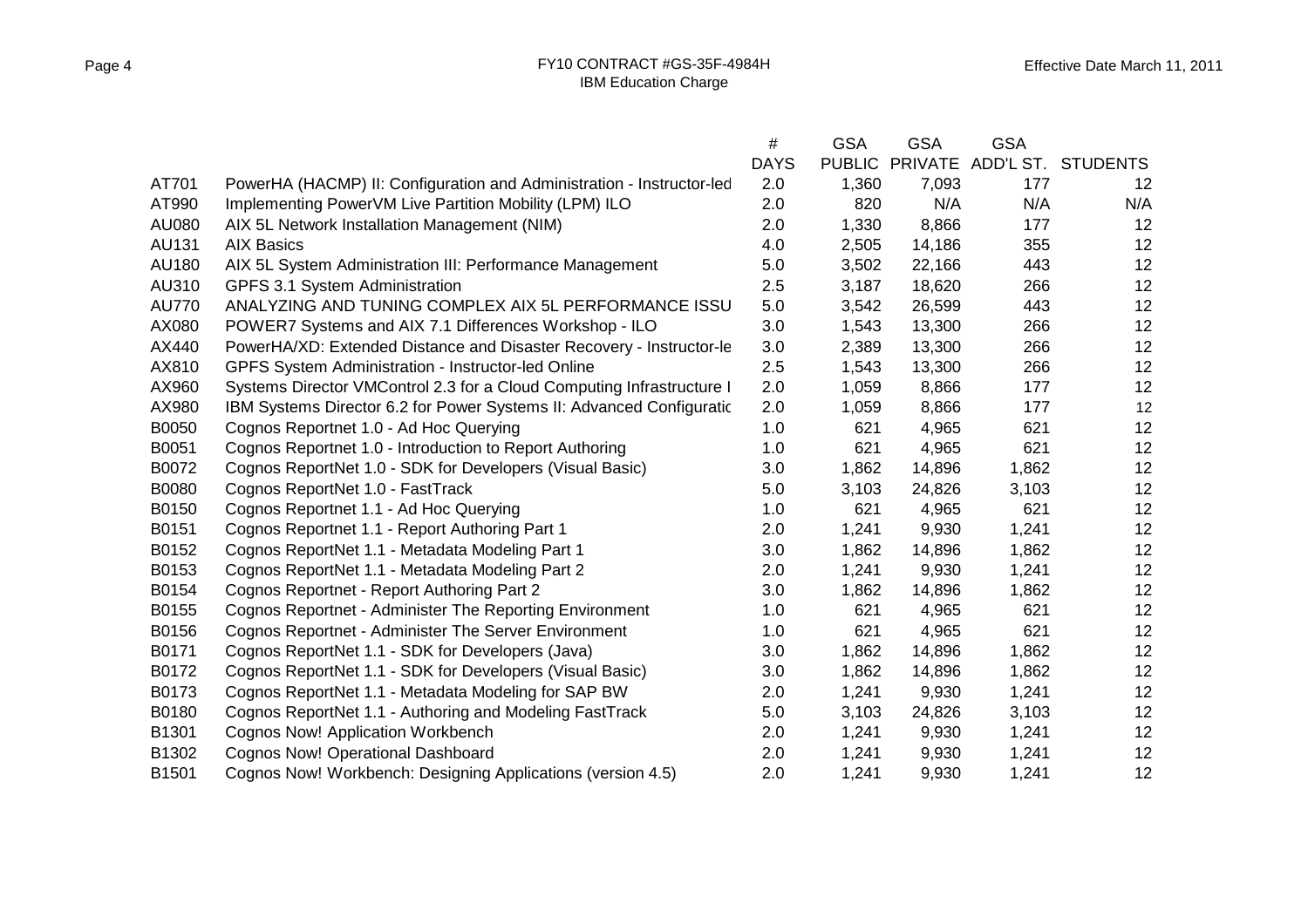|                                                                      | <b>DAYS</b>                                                                                | <b>PUBLIC</b> |                   |                                  | ADD'L ST. STUDENTS                                                 |
|----------------------------------------------------------------------|--------------------------------------------------------------------------------------------|---------------|-------------------|----------------------------------|--------------------------------------------------------------------|
| IBM Cognos 8 Now! Workbench: Designing Applications (V4.6)           | 2.0                                                                                        | 1,241         | 9,930             | 1,241                            | 12 <sub>2</sub>                                                    |
| Cognos Business Intelligence Quickstart For Business Users           | 1.0                                                                                        | 621           | 4,965             | 621                              | 12                                                                 |
| Cognos 8 BI Ad Hoc Querying                                          | 1.0                                                                                        | 621           | 4,965             | 621                              | 12                                                                 |
| Cognos 8 BI Analysis                                                 | 1.0                                                                                        |               | 4,965             |                                  | 12                                                                 |
|                                                                      | 3.0                                                                                        | 1,862         | 14,896            | 1,862                            | 12                                                                 |
| Cognos 8 BI - Metadata Modeling - Part 2                             | 2.0                                                                                        | 1,241         |                   | 1,241                            | 12                                                                 |
| Cognos 8 BI Content Administration                                   | 1.0                                                                                        | 621           | 4,965             | 621                              | 12                                                                 |
| Cognos 8 BI Server Administration                                    | 1.0                                                                                        |               | 4,965             |                                  | 12                                                                 |
| Cognos 8 BI Scorecard Application Development                        | 2.0                                                                                        | 1,241         | 9,930             | 1,241                            | 12                                                                 |
| Cognos 8 BI Report Authoring - Part 1                                | 2.0                                                                                        | 1,241         | 9,930             | 1,241                            | 12                                                                 |
| Cognos 8 BI Report Authoring - Part 2                                | 3.0                                                                                        | 1,862         | 14,896            | 1,862                            | 12                                                                 |
| Cognos 8 BI Multidimensional Report Authoring                        | 2.0                                                                                        | 1,241         | 9,930             | 1,241                            | 12                                                                 |
|                                                                      | 5.0                                                                                        | 3,103         | 24,826            | 3,103                            | 12                                                                 |
| Cognos 8 BI Powerplay Client For Mobile Analysis                     | 1.0                                                                                        |               |                   |                                  | 12                                                                 |
| Powerplay Olap Modeling For Series 7 Version 3 And Cognos 8 BI       | 3.0                                                                                        | 1,862         | 14,896            | 1,862                            | 12                                                                 |
| Cognos 8 BI Professional Workshop                                    | 5.0                                                                                        | 3,103         | 24,826            | 3,103                            | 12                                                                 |
| Cognos 8 BI: What's New in 8.3                                       | 3.0                                                                                        | 1,862         | 14,896            | 1,862                            | 12                                                                 |
| Cognos 8 BI: Essentials For Managing BI Projects (V 8.3)             | 2.0                                                                                        | 1,241         | 9,930             | 1,241                            | 12                                                                 |
| Cognos 8 BI Query Studio: Building Ad Hoc Reports (V 8.3)            | 1.0                                                                                        | 621           | 4,965             | 621                              | 12                                                                 |
| Cognos 8 BI Analysis Studio: Analyzing Data (V 8.3)                  | 1.0                                                                                        | 621           | 4,965             |                                  | 12                                                                 |
| Cognos 8 BI Framework Manager: Designing Metadata Models (V 8.3)     | 5.0                                                                                        | 3,103         | 24,826            | 3,103                            | 12                                                                 |
| Cognos 8 BI: Reporting And Analyzing Data For Business Authors (V 8  |                                                                                            | 1,241         | 9,930             | 1,241                            | 12                                                                 |
| Cognos 8 BI Administration (Version 8.3)                             | 3.0                                                                                        | 1,862         | 14,896            | 1,862                            | 12                                                                 |
| Cognos 8 BI Metrics Manager: Designing Scorecards (V 8.3)            | 3.0                                                                                        | 1,862         | 14,896            | 1,862                            | 12                                                                 |
| Cognos 8 BI Report Studio: Authoring Professional Reports Fundamen   | 3.0                                                                                        | 1,862         | 14,896            | 1,862                            | 12                                                                 |
| Cognos 8 BI Report Studio: Authoring Professional Reports (Advanced) | 2.0                                                                                        | 1,241         | 9,930             | 1,241                            | 12                                                                 |
| Cognos 8 BI Report Studio: Authoring Reports With Multidimensional D | 2.0                                                                                        | 1,241         | 9,930             | 1,241                            | 12                                                                 |
| Cognos 8 BI - SDK for Developers (V8.3)                              | 3.0                                                                                        | 1,862         | 14,896            | 1,862                            | 12                                                                 |
| Cognos 8 BI Data Manager: Building Datamarts With Enterprise Data (  | 5.0                                                                                        | 3,103         | 24,826            | 3,103                            | 12                                                                 |
| Cognos 8 Transformer: Designing Olap Models (V 8.3)                  | 4.0                                                                                        | 2,483         | 19,861            | 2,483                            | 12                                                                 |
|                                                                      | Cognos 8 BI - Metadata Modeling - Part 1<br>Cognos 8 BI - Authoring and Modeling FastTrack | #<br>2.0      | 621<br>621<br>621 | <b>PRIVATE</b><br>9,930<br>4,965 | <b>GSA</b><br><b>GSA</b><br><b>GSA</b><br>621<br>621<br>621<br>621 |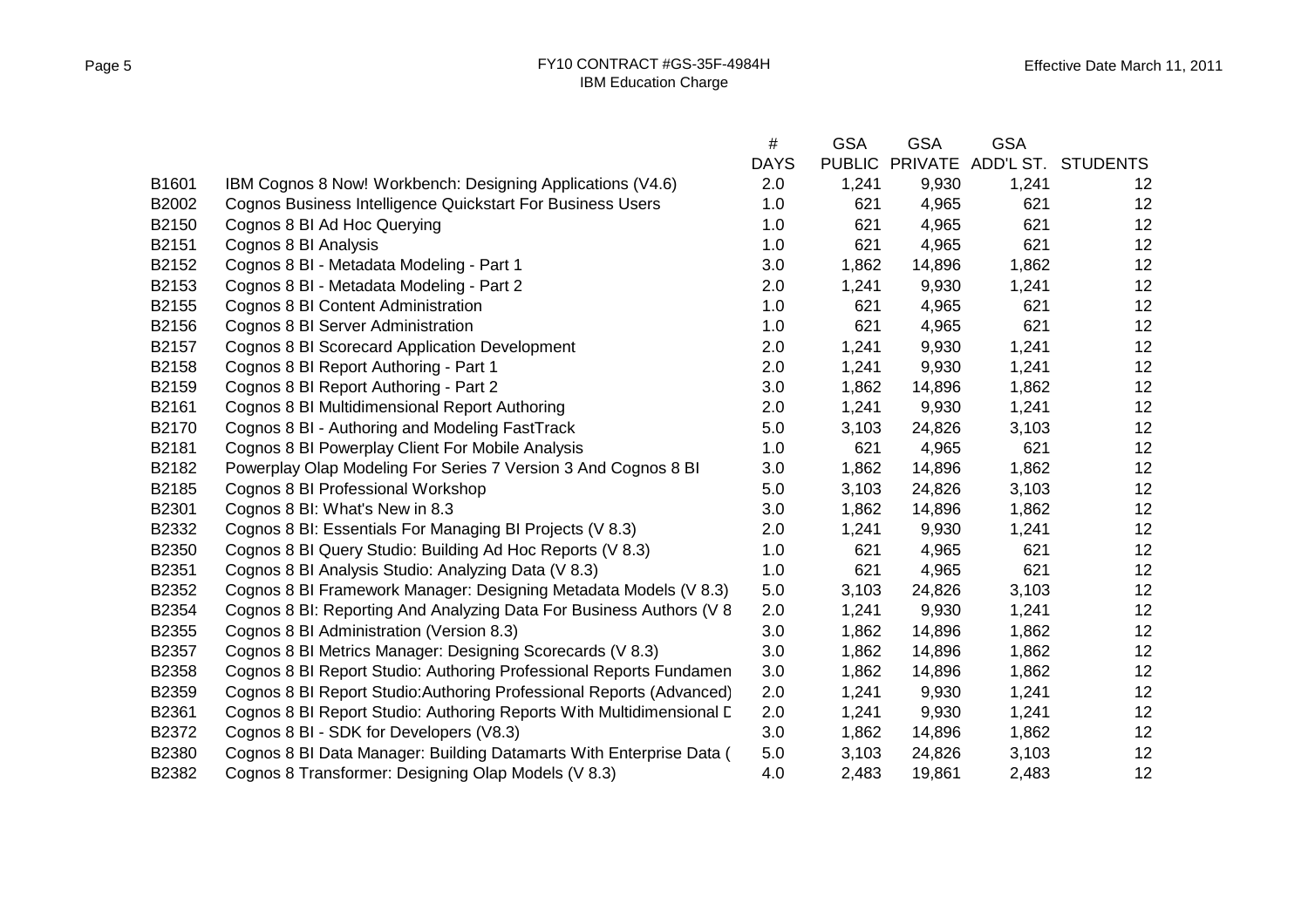Page 6

|              |                                                                      | $\#$        | <b>GSA</b>    | <b>GSA</b>     | <b>GSA</b> |                    |
|--------------|----------------------------------------------------------------------|-------------|---------------|----------------|------------|--------------------|
|              |                                                                      | <b>DAYS</b> | <b>PUBLIC</b> | <b>PRIVATE</b> |            | ADD'L ST. STUDENTS |
| B2408        | Overview of IBM Cognos 8 BI (Version 8.4)                            | 1.0         | 621           | 4,965          | 621        | 12                 |
| B2410        | IBM Cognos 8 BI What's New (Version 8.4)                             | 1.0         | 621           | 4,965          | 621        | 12                 |
| B2411        | IBM Cognos 8 BI PowerPlay: Migrating from Series 7 PowerPlay (versid | 1.0         | 621           | 4,965          | 621        | 12                 |
| B2432        | IBM Cognos 8 BI: Essentials for Managing BI Projects (V8.4)          | 2.0         | 1,241         | 9,930          | 1,241      | 12                 |
| B2450        | IBM Cognos 8 BI Query Studio: Build Ad Hoc Reports (V8.4)            | 1.0         | 621           | 4,965          | 621        | 12                 |
| B2451        | IBM Cognos 8 BI Analysis Studio: Analyze Data (V8.4)                 | 1.0         | 621           | 4,965          | 621        | 12                 |
| B2452        | IBM Cognos 8 BI Framework Manager: Design Metadata Models (V8.4      | 5.0         | 3,103         | 24,826         | 3,103      | 12                 |
| B2454        | IBM Cognos 8 BI: Report and Analyze Data for Business Authors (V8.4) | 2.0         | 1,241         | 9,930          | 1,241      | 12                 |
| B2455        | IBM Cognos 8 BI Adminstration (V8.4)                                 | 3.0         | 1,862         | 14,896         | 1,862      | 12                 |
| B2457        | IBM Cognos 8 BI Metrics Manager: Design Scorecards (V8.4)            | 3.0         | 1,862         | 14,896         | 1,862      | 12                 |
| B2458        | IBM Cognos 8 BI Report Studio: Author Professional Reports Fundame   | 3.0         | 1,862         | 14,896         | 1,862      | 12                 |
| B2459        | IBM Cognos 8 BI Report Studio: Author Professional Reports Advance   | 2.0         | 1,241         | 9,930          | 1,241      | 12                 |
| B2461        | IBM Cognos 8 BI Report Studio: Author Reports with Multidimensional  | 2.0         | 1,241         | 9,930          | 1,241      | 12                 |
| B2462        | IBM Cognos 8 BI Report Studio: Statement Style Reports in Express M  | 1.0         | 621           | 4,965          | 621        | 12                 |
| B2470        | Essentials for IBM Cognos 8 BI (V8.4)                                | 5.0         | 4,428         | 35,430         | 4,428      | 12                 |
| B2472        | IBM Cognos 8 BI SDK for Developers (V8.4)                            | 3.0         | 1,862         | 14,896         | 1,862      | 12                 |
| B2473        | IBM Cognos 8 PowerPlay Client: Exploration and Reports (V8.4)        | 2.0         | 1,241         | 9,930          | 1,241      | 12                 |
| B2474        | IBM Cognos 8 BI PowerPlay Studio: Web Exploration (V8.4)             | 1.0         | 621           | 4,965          | 621        | 12                 |
| B2475        | IBM Cognos 8 BI PowerPlay Administration (V8.4)                      | 1.0         | 621           | 4,965          | 621        | 12                 |
| B2480        | IBM Cognos 8 BI Data Manager: Build Datamarts with Enterprise Data   | 5.0         | 3,103         | 24,826         | 3,103      | 12                 |
| B2482        | IBM Cognos 8 BI Transformer: Design OLAP Models (V8.4)               | 4.0         | 2,483         | 19,861         | 2,483      | 12                 |
| B2485        | IBM Cognos 8 Business Viewpoint: Manage Dimensions (V8.4)            | 3.0         | 1,862         | 14,896         | 1,862      | 12                 |
| B5151        | IBM Cognos BI Analysis Studio: Analyze Data (V10.1)                  | 1.0         | 621           | 4,965          | 621        | 12                 |
| B5181        | IBM Cognos Business Insight Advanced: Author Self-Service Reports (  | 2.0         | 1,241         | 9,930          | 1,241      | 12                 |
| B5198        | IBM Cognos Report Studio: Author Active Reports (V10.1)              | 1.0         | 621           | 4,965          | 621        | 12                 |
| <b>BE870</b> | <b>Effective RACF Administration</b>                                 | 4.5         | 3,471         | 17,733         | 443        | 14                 |
| <b>BI221</b> | IBM WebSphere Product Center -- Implementing Product Center          | 5.0         | 2,771         | 17,733         | 887        | 12                 |
| CB695        | TCP/IP for z/OS Implementation Workshop                              | 5.0         | 3,480         | 22,166         | 443        | 14                 |
| CE030        | <b>DB2 Family Fundamentals</b>                                       | 2.0         | 882           | 6,207          | 222        | 15                 |
| CE120        | <b>SQL Workshop</b>                                                  | 2.0         | 882           | 6,207          | 222        | 15                 |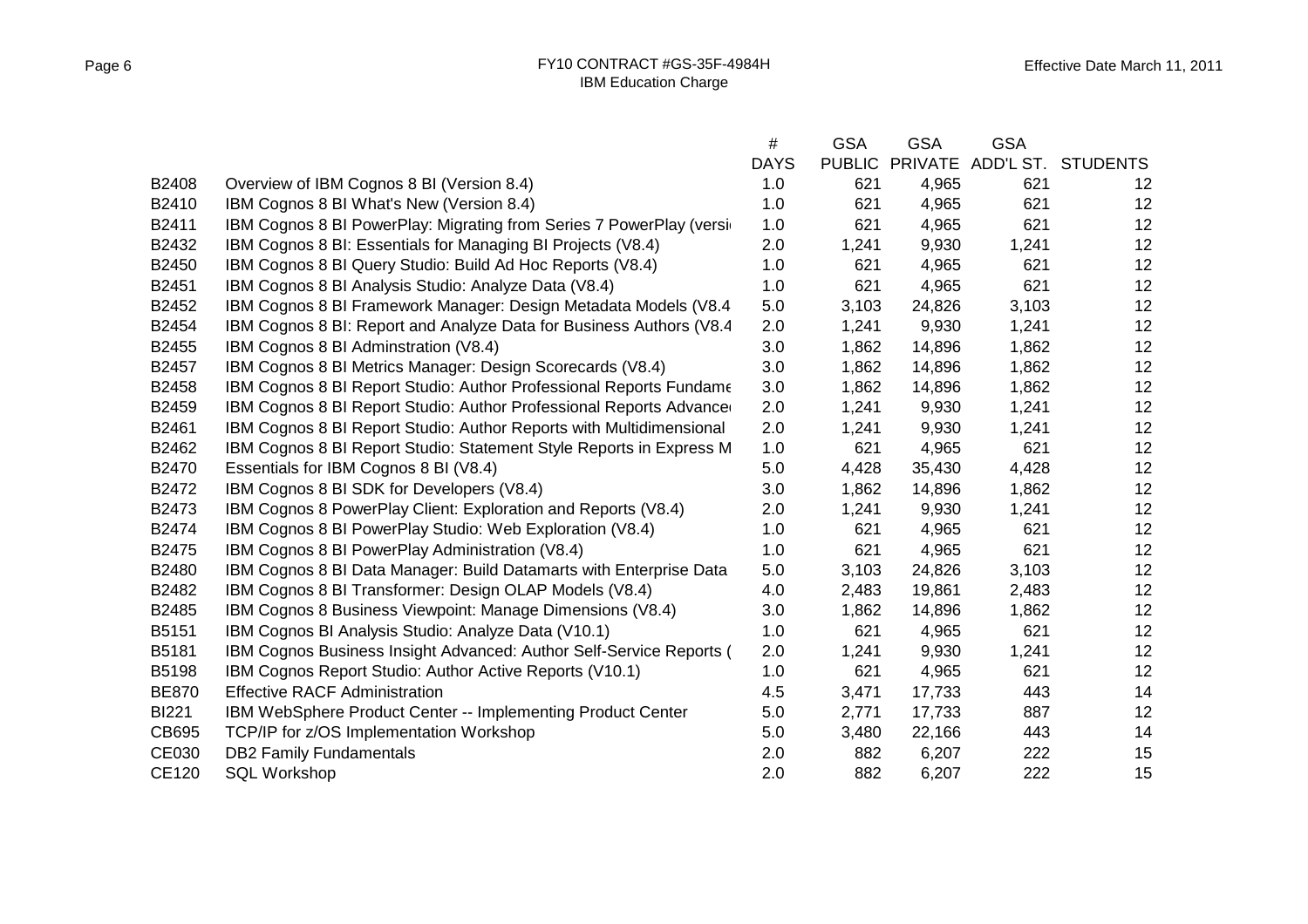|                                |                                                                      | #           | <b>GSA</b>    | <b>GSA</b> | <b>GSA</b> |                    |
|--------------------------------|----------------------------------------------------------------------|-------------|---------------|------------|------------|--------------------|
|                                |                                                                      | <b>DAYS</b> | <b>PUBLIC</b> | PRIVATE    |            | ADD'L ST. STUDENTS |
| CE130                          | DB2 SQL Workshop for Experienced Users                               | 2.5         | 1,729         | 10,640     | 222        | 15                 |
| <b>CE242</b>                   | <b>Using Queue Replication</b>                                       | 4.0         | 2,305         | 14,186     | 222        | 15                 |
| CE821                          | Using InfoSphere Data Architect                                      | 2.0         | 1,153         | 7,093      | 222        | 15                 |
| CE822                          | Using InfoSphere Data Architect                                      | 2.0         | 1,153         | 7,093      | 222        | 15                 |
| CF114                          | DB2 UDB Advanced Programming                                         | 2.0         | 1,153         | 7,093      | 222        | 15                 |
| <b>CF180</b>                   | Relational Database Design                                           | 4.0         | 2,305         | 14,186     | 222        | 15                 |
| CF602                          | DB2 Connect 9 to DB2 for z/OS DRDA Implementation with TCP/IP        | 4.0         | 2,305         | 14,186     | 222        | 15                 |
| CF632                          | DB2 Connect 9 for DB2 for z/OS Problem Determination and Performa    | 4.0         | 2,305         | 14,186     | 222        | 15                 |
| CG113                          | DB2 UDB Programming using Java                                       | 3.0         | 1,729         | 10,640     | 222        | 15                 |
| CI826                          | CICS TS Version 3.2 - Exploiting the New Features                    | 3.0         | 1,928         | 13,300     | 266        | 12                 |
| CI866                          | Understanding and Using the CICSPlex SM WUI for Version 3.2          | 3.0         | 1,928         | 13,300     | 266        | 12                 |
| <b>CL121</b>                   | Query XML data with DB2 9                                            | 3.0         | 1,729         | 10,640     | 222        | 15                 |
| <b>CL131</b>                   | Query and Manage XML Data with DB2 9                                 | 5.0         | 2,882         | 17,733     | 222        | 15                 |
| CL <sub>2</sub> X <sub>1</sub> | DB2 9 Administration Workshop for Linux, UNIX, and Windows           | 4.0         | 2,305         | 14,186     | 222        | 15                 |
| CL <sub>2</sub> X <sub>2</sub> | DB2 9 Database Administration Workshop for Linux, UNIX, and Windo    | 4.0         | 2,305         | 14,186     | 222        | 15                 |
| <b>CL312</b>                   | DB2 9.7 for Linux, UNIX, and Windows New Features                    | 2.0         | 1,153         | 7,093      | 222        | 15                 |
| <b>CL482</b>                   | DB2 9 for Linux, UNIX, and Windows Quickstart for Experienced Relati | 4.0         | 2,305         | 14,186     | 222        | 15                 |
| CL492                          | DB2 9 for LUW Advanced Database Recovery                             | 4.0         | 2,305         | 14,186     | 222        | 15                 |
| CL711                          | DB2 Stored Procedures Programming Workshop                           | 2.0         | 1,153         | 7,093      | 222        | 15                 |
| <b>CV310</b>                   | DB2 for z/OS New Functions and Features in V10                       | 2.0         | 2,305         | 14,186     | 222        | 15                 |
| CV410                          | DB2 9 for z/OS Data Sharing Implementation                           | 3.0         | 1,729         | 10,640     | 222        | 15                 |
| <b>CV450</b>                   | DB2 9 for z/OS Data Sharing Implementation Workshop                  | 4.5         | 2,882         | 17,733     | 222        | 15                 |
| <b>CV770</b>                   | Advanced Programming for DB2 z/OS                                    | 5.0         | 2,882         | 17,733     | 222        | 15                 |
| <b>CV841</b>                   | DB2 9 for z/OS Database Administration Workshop Part 2               | 3.0         | 1,729         | 10,640     | 222        | 15                 |
| <b>CV850</b>                   | DB2 9 for z/OS System Administration                                 | 5.0         | 2,882         | 17,733     | 222        | 15                 |
| <b>CV870</b>                   | DB2 9 for z/OS Utilities for Database Administrators                 | 3.0         | 1,729         | 10,640     | 222        | 15                 |
| <b>CV910</b>                   | DB2 9 for z/OS System/Disaster Recovery Workshop                     | 4.0         | 2,305         | 14,186     | 222        | 15                 |
| <b>CV920</b>                   | DB2 9 for z/OS Data Sharing Recovery/Restart Workshop                | 4.5         | 2,593         | 15,960     | 222        | 15                 |
| <b>DC520</b>                   | InfoSphere MDM Server Workbench for Experienced WCC Practitioner     | 2.0         | 1,680         | 10,196     | 887        | 12                 |
| <b>DC530</b>                   | InfoSphere MDM Server Domains                                        | 2.0         | 1,680         | 10,196     | 887        | 12                 |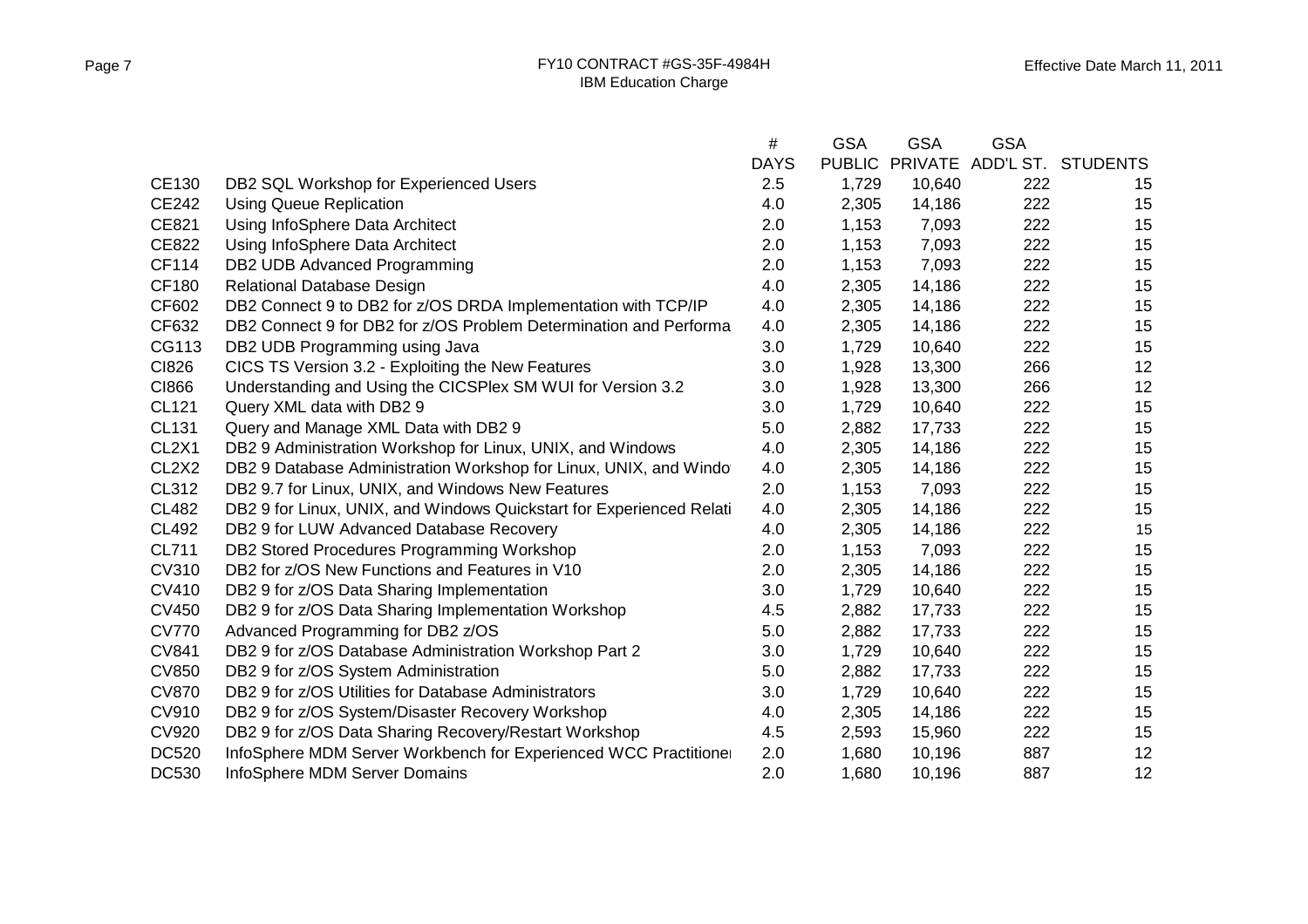|              |                                                                      | $\#$        | <b>GSA</b> | <b>GSA</b> | <b>GSA</b>               |                 |
|--------------|----------------------------------------------------------------------|-------------|------------|------------|--------------------------|-----------------|
|              |                                                                      | <b>DAYS</b> |            |            | PUBLIC PRIVATE ADD'L ST. | <b>STUDENTS</b> |
| <b>DC540</b> | InfoSphere MDM Server Workbench                                      | 3.0         | 1,946      | 13,300     | 887                      | 12 <sup>°</sup> |
| <b>DC720</b> | Using InfoSphere MDM Server for PIM V6.0                             | 4.0         | 2,655      | 17,290     | 887                      | 12              |
| <b>DC730</b> | Implementing InfoSphere MDM Server for PIM                           | 5.0         | 3,364      | 22,610     | 887                      | 12              |
| <b>DC740</b> | Programming with InfoSphere MDM Server for PIM                       | 5.0         | 3,364      | 22,610     | 887                      | 12              |
| DT100        | IBM InfoSphere Discovery Fundamentals                                | 2.0         | 1,153      | 7,093      | 222                      | 15              |
| DT110        | IBM InfoSphere Discovery Advanced Topics                             | 2.0         | 1,153      | 7,093      | 222                      | 15              |
| DT120        | <b>IBM InfoSphere Validator</b>                                      | 2.0         | 576        | 3,547      | 222                      | 15              |
| DT201        | IBM Optim Data Growth for Open Systems                               | 2.0         | 1,729      | 10,640     | 222                      | 15              |
| DT202        | IBM Optim Data Growth for Distributed Systems                        | 3.0         | 1,729      | 10,640     | 222                      | 15              |
| DT211        | IBM Optim Data Privacy for Open Systems                              | 2.0         | 1,729      | 10,640     | 222                      | 15              |
| <b>DW145</b> | <b>Using SQL Replication</b>                                         | 3.0         | 1,729      | 10,640     | 222                      | 15              |
| <b>DW700</b> | Basic InfoSphere Streams SPADE programming                           | 2.0         | 1,153      | 7,093      | 222                      | 15              |
| <b>DW701</b> | Basic Programming for InfoSphere Streams                             | 2.0         | 1,153      | 7,093      | 222                      | 15              |
| <b>DW710</b> | Advanced InfoSphere Streams SPADE Programming                        | 2.0         | 576        | 3,547      | 222                      | 15              |
| <b>DW711</b> | Advanced Programming InfoSphere Streams                              | 2.0         | 1,153      | 7,093      | 222                      | 15              |
| <b>DX444</b> | DATASTAGE ESSENTIALS V8                                              | 4.0         | 2,655      | 17,290     | 887                      | 12              |
| <b>DX445</b> | Advanced DataStage for Enterprise Edition V8                         | 4.0         | 3,103      | 19,506     | 887                      | 12              |
| <b>DX447</b> | Information Server Administration                                    | 3.0         | 2,217      | 15,073     | 887                      | 12              |
| <b>DX550</b> | CHANGE DATA CAPTURE (CDC) ESSENTIALS                                 | 3.0         | 1,946      | 13,300     | 887                      | 12              |
| <b>DX741</b> | <b>QUALITYSTAGE ESSENTIALS V8</b>                                    | 4.0         | 2,655      | 17,290     | 887                      | 12              |
| <b>DX746</b> | QualityStage Advanced Concepts v8                                    | 3.0         | 2,217      | 15,073     | 887                      | 12              |
| <b>DX751</b> | <b>Information Analysis</b>                                          | 4.0         | 2,655      | 17,290     | 887                      | 12              |
| <b>DX760</b> | <b>Business Glossary Essentials</b>                                  | 1.0         | 842        | 5,320      | 887                      | 12              |
| DX900        | <b>Federation Server Essentials</b>                                  | 3.0         | 1,946      | 13,300     | 887                      | 12              |
| <b>EK005</b> | Introduction to IBM Tivoli Service Automation Manager 7.2 (Workshop) | 2.0         | <b>NA</b>  | 8,778      | 532                      | 12              |
| <b>EK007</b> | IBM Tivoli Application Dependency Discovery 7.2 Implementation Work  | 3.0         | <b>NA</b>  | 13,300     | 798                      | 12              |
| <b>ES050</b> | An Introduction to the z/OS Environment                              | 2.0         | 953        | 7,093      | 177                      | 14              |
| <b>ES10A</b> | Fundamental System Skills in z/OS                                    | 5.0         | 2,921      | 17,733     | 443                      | 14              |
| <b>ES155</b> | z/OS Facilities                                                      | 4.5         | 2,341      | 17,733     | 443                      | 14              |
| <b>ES200</b> | z/OS System Services Structure                                       | 4.5         | 2,566      | 17,733     | 443                      | 14              |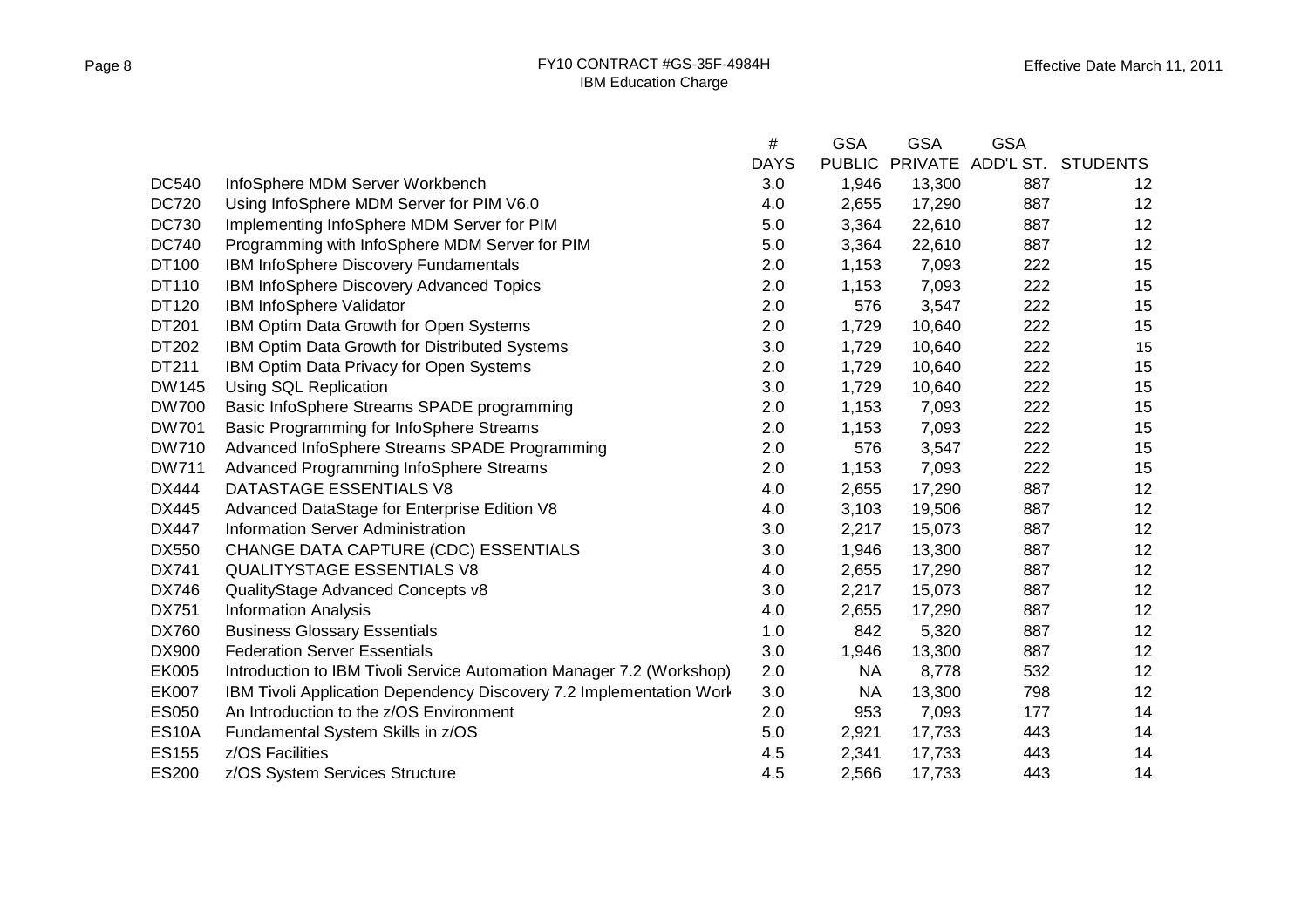|              |                                                                   | #           | <b>GSA</b>    | <b>GSA</b>     | <b>GSA</b> |                    |
|--------------|-------------------------------------------------------------------|-------------|---------------|----------------|------------|--------------------|
|              |                                                                   | <b>DAYS</b> | <b>PUBLIC</b> | <b>PRIVATE</b> |            | ADD'L ST. STUDENTS |
| <b>ES240</b> | IBM System z Hardware Management Console (HMC) Operations         | 2.0         | 1,609         | 8,866          | 177        | 14                 |
| <b>ES270</b> | <b>Z/OS SYSTEM OPERATIONS</b>                                     | 3.0         | 2,212         | 10,640         | 266        | 14                 |
| ES340        | Assembler Language Coding Workshop (copied)                       | 5.0         | 3,161         | 17,733         | 443        | 14                 |
| <b>ES41A</b> | z/OS Installation                                                 | 4.5         | 2,464         | 17,733         | 443        | 14                 |
| ES52A        | z/OS REXX Programming Workshop                                    | 4.5         | 3,059         | 17,733         | 443        | 14                 |
| ES545        | Basic z/OS Tuning Using the Workload Manager (WLM)                | 4.5         | 2,873         | 18,620         | 443        | 14                 |
| ES662        | Advanced z/OS Security: Crypto, Network, RACF and Your Enterprise | 3.5         | 2,744         | 14,186         | 355        | 8                  |
| <b>ES685</b> | WebSphere Application Server for z/OS Implementation              | 4.5         | 3,253         | 22,166         | 443        | 14                 |
| ES710        | JES2 FOR Z/OS FACILITIES AND IMPLEMENTATION                       | 4.5         | 3,338         | 17,733         | 443        | 14                 |
| <b>ES820</b> | IBM SYSTEM Z: TECHNICAL OVERVIEW OF HW AND SW MAINFR.             | 2.0         | 1,622         | 7,093          | 177        | 14                 |
| <b>ES885</b> | EXPLOITING THE ADVANCED FEATURES OF RACF                          | 3.5         | 3,604         | 14,186         | 355        | 14                 |
| ES902        | Advanced Parallel Sysplex Operations and Recovery                 | 5.0         | 3,870         | 20,925         | 443        | 14                 |
| ES962        | z/OS HCD and I/O Configuration                                    | 4.0         | 2,407         | 14,186         | 355        | 14                 |
| ESA01        | IBM zEnterprise System: A technical introduction                  | 1.0         | 616           | 4,872          | 89         | 14                 |
| EX021        | VMware Infrastructure 3: Integration Workshop                     | 1.0         | 695           | 5,315          | 150        | 12                 |
| EX036        | VMware vSphere: Troubleshooting V4                                | 4.0         | 2,655         | 20,349         | 793        | 12                 |
| EZ060        | z/OS Basics                                                       | 5.0         | 2,030         | 15,915         | 443        | 12                 |
| EZ100        | Fundamental System Skills in z/OS                                 | 5.0         | 2,527         | 15,915         | 443        | 12                 |
| EZ191        | Basics of z/OS RACF Administration                                | 4.5         | 3,098         | 17,733         | 443        | 14                 |
| EZ240        | IBM System z Hardware Management Console (HMC) Operations (ILO    | 2.0         | 1,139         | 7,674          | 177        | 12                 |
| EZ520        | z/OS REXX Programming Workshop                                    | 4.5         | 2,744         | 17,733         | 443        | 14                 |
| EZ886        | Exploiting the Advanced Features of RACF - ILO                    | 3.5         | 3,243         | 14,186         | 355        | 14                 |
| EZA01        | IBM zEnterprise System: A technical introduction                  | 1.0         | 350           | 4,872          | 89         | 14                 |
| F0240        | IBM FileNet eForms Designer 4.5                                   | 5.0         | 3,325         | 46,549         | 3,325      | 14                 |
| F0247        | IBM FileNet eForms Designer 4.5 - Instructor-led Online           | 5.0         | 3,325         | 46,549         | 3,325      | 14                 |
| F0420        | IBM FileNet P8 Platform Administration 4.5                        | 5.0         | 3,325         | 46,549         | 3,325      | 14                 |
| F0427        | IBM FileNet P8 Platform Administration 4.5- Instructor-led Online | 5.0         | 3,325         | 46,549         | 3,325      | 14                 |
| F0430        | IBM FileNet Content Manager Java API Programming 4.5              | 5.0         | 3,325         | 46,549         | 3,325      | 14                 |
| F0450        | IBM FileNet P8 Platform Installation 4.5                          | 5.0         | 3,325         | 46,549         | 3,325      | 14                 |
| F0460        | <b>IBM FileNet BPM Administration Add-on 4.5</b>                  | 5.0         | 3,325         | 46,549         | 3,325      | 14                 |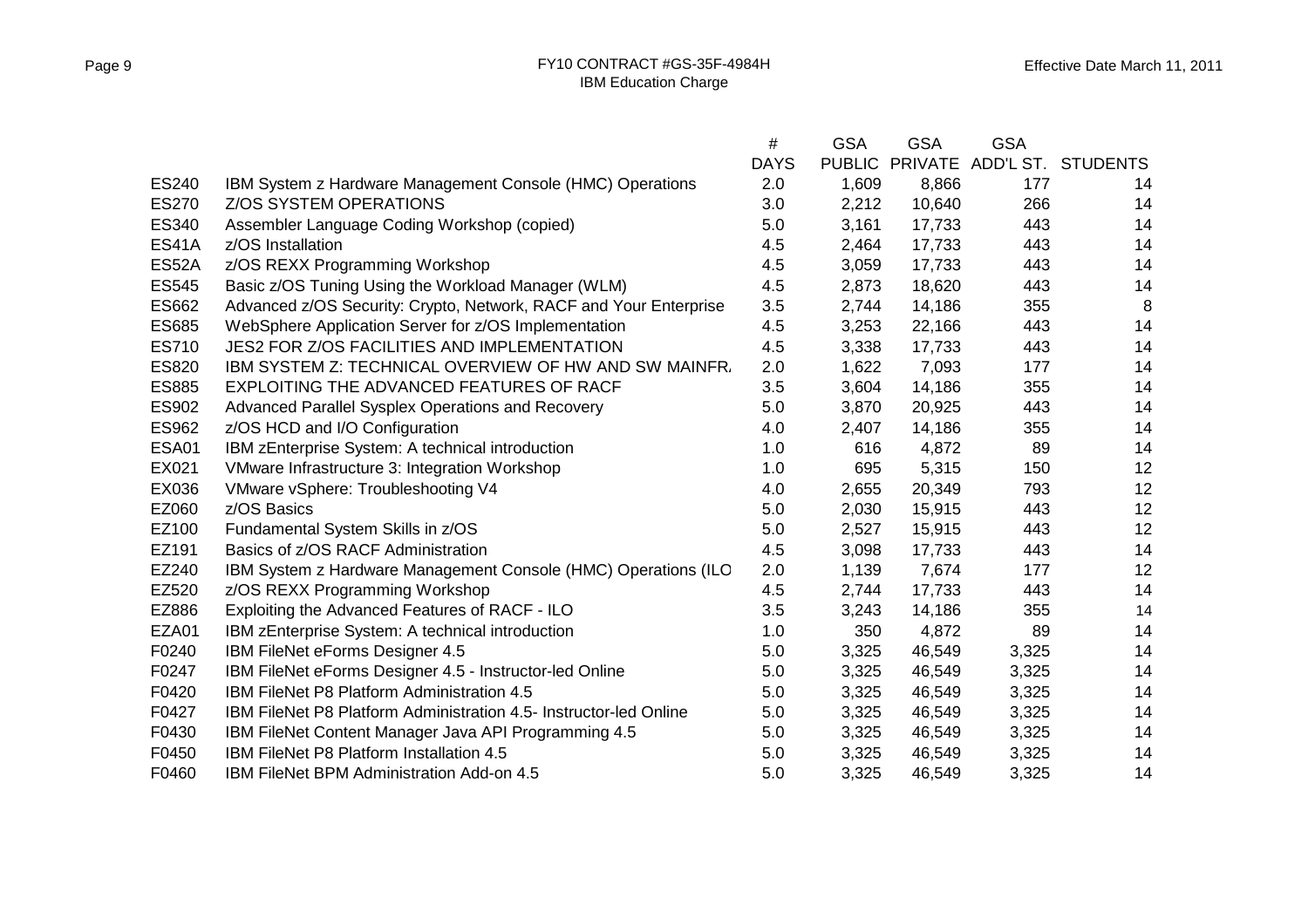|              |                                                                     | $\#$        | <b>GSA</b> | <b>GSA</b>     | <b>GSA</b> |                 |
|--------------|---------------------------------------------------------------------|-------------|------------|----------------|------------|-----------------|
|              |                                                                     | <b>DAYS</b> |            | PUBLIC PRIVATE | ADD'L ST.  | <b>STUDENTS</b> |
| F0467        | IBM FileNet BPM Administration Add-on 4.5- Instructor-led Online    | 5.0         | 3,325      | 46,549         | 3,325      | 14              |
| F0470        | IBM FileNet BPM Process Design 4.5                                  | 5.0         | 3,325      | 46,549         | 3,325      | 14              |
| F0477        | IBM FileNet BPM Process Design 4.5 - ILO                            | 5.0         | 3,325      | 46,549         | 3,325      | 14              |
| F0510        | IBM FileNet IS Advanced Configuration and Performance               | 4.0         | 2,660      | 37,239         | 2,660      | 14              |
| F0780        | IBM FileNet Record Manager Administration Add-On 4.5                | 4.0         | 2,660      | 37,239         | 2,660      | 14              |
| F0790        | IBM FN Records Manager for Records Management Professionals 4.5     | 3.0         | 1,995      | 27,929         | 1,995      | 14              |
| F1070        | IBM Case Manager 5.0: Installation                                  | 1.0         | 665        | 9,310          | 665        | 14              |
| F1350        | <b>IBM FileNet IS Installation Lab</b>                              | 1.0         | 665        | 9,310          | 665        | 14              |
| F1430        | IBM FileNet Content Manager 5.0: Java API Programming               | 5.0         | 3,325      | 46,549         | 3,325      | 14              |
| F1437        | IBM FileNet Content Manager 5.0: Java API Programming (ILO)         | 5.0         | 3,325      | 46,549         | 3,325      | 14              |
| F1440        | IBM FileNet BPM 5.0: Administration                                 | 4.0         | 2,660      | 37,239         | 2,660      | 14              |
| F1447        | IBM FileNet BPM 5.0: Administration (ILO)                           | 4.0         | 2,660      | 37,239         | 2,660      | 14              |
| F1450        | IBM FileNet BPM 5.0: Process Design                                 | 5.0         | 3,325      | 46,549         | 3,325      | 14              |
| F1457        | IBM FileNet BPM 5.0: Process Design (ILO)                           | 5.0         | 3,325      | 46,549         | 3,325      | 14              |
| F1460        | IBM Case Manager 5.0: Build a Case Management Solution              | 2.0         | 1,330      | 18,620         | 1,330      | 14              |
| F1467        | IBM Case Manager 5.0: Build a Case Management Solution (ILO)        | 2.0         | 1,330      | 18,620         | 1,330      | 14              |
| F1480        | IBM FileNet P8 Platform Installation 5.0                            | 4.0         | 2,660      | 37,239         | 2,660      | 14              |
| F1770        | IBM FileNet Capture Professional Administration                     | 4.0         | 2,660      | 37,239         | 2,660      | 14              |
| F4580        | <b>IBM FileNet IS System Administration</b>                         | 4.0         | 2,660      | 37,239         | 2,660      | 14              |
| F9060        | <b>IBM FileNet IS Support</b>                                       | 4.0         | 2,660      | 37,239         | 2,660      | 14              |
| <b>FN613</b> | IBM Informix Structured Query Language                              | 3.0         | 1,729      | 7,980          | 222        | 15              |
| <b>GU201</b> | InfoSphere Guardium 8 Technical Training                            | 3.0         | 2,660      | 15,960         | 887        | 12              |
| <b>HN112</b> | IBM Rational DOORS Practitioner, V9.2                               | 1.0         | 704        | 3,990          | 266        | 12              |
| <b>HN113</b> | IBM Rational DOORS Practitioner, V9.3                               | 1.0         | 704        | 3,990          | 266        | 12              |
| <b>HN162</b> | IBM Rational DOORS Foundation 9.2                                   | 1.0         | 704        | 3,990          | 266        | 12              |
| HN163        | <b>IBM Rational DOORS Foundation 9.3</b>                            | 1.0         | 704        | 3,990          | 266        | 12              |
| <b>HQ001</b> | Introduction to IBM Rational Rhapsody                               | 2.0         | 1,241      | 7,980          | 532        | 12              |
| 15151        | IBM Cognos BI Analysis Studio: Analyze Data (V10.1) -ILO            | 1.0         | 621        | 4,965          | 621        | 12              |
| 15181        | IBM Cognos Business Insight Advanced: Author Self-Service Reports ( | 2.0         | 1,241      | 9,930          | 1,241      | 12              |
| 15198        | IBM Cognos Report Studio: Author Active Reports (V10.1) -ILO        | 1.0         | 621        | 4,965          | 621        | 12              |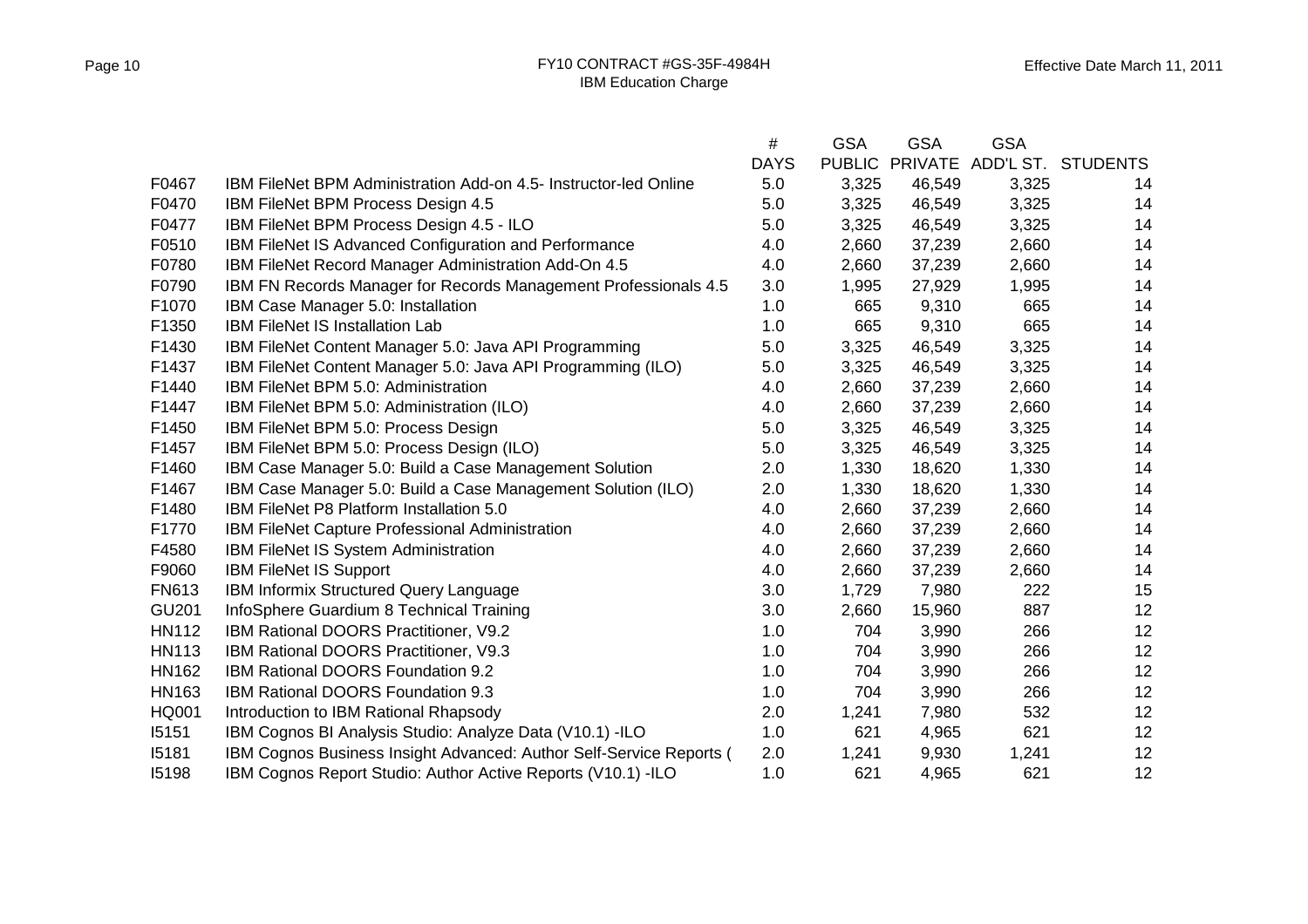|              |                                                                              | #           | <b>GSA</b>    | <b>GSA</b> | <b>GSA</b> |                    |
|--------------|------------------------------------------------------------------------------|-------------|---------------|------------|------------|--------------------|
|              |                                                                              | <b>DAYS</b> | <b>PUBLIC</b> | PRIVATE    |            | ADD'L ST. STUDENTS |
| <b>IM160</b> | Content Manager OnDemand for Multiplatform Application Implementa            | 5.0         | 3,325         | 46,549     | 3,325      | 14                 |
| <b>IM170</b> | <b>IBM Content Manager OnDemand for Multiplatforms System Administration</b> | 5.0         | 3,325         | 46,549     | 3,325      | 14                 |
| <b>IM520</b> | IBM Content Manager System Administration 8.4                                | 4.0         | 2,660         | 37,239     | 2,660      | 14                 |
| <b>IM527</b> | IBM Content Manager System Administration 8.4 (ILO)                          | 4.0         | 2,660         | 37,239     | 2,660      | 14                 |
| <b>IM830</b> | CommonStore V8.3 for Exchange Server                                         | 3.0         | 1,995         | 27,929     | 1,995      | 14                 |
| <b>IS500</b> | Introduction to Real Secure Network and Server Agents with SiteProtec        | 3.0         | 2,655         | 26,555     | N/A        | 16                 |
| <b>IS530</b> | Proventia Network Multi-Function Security System with SiteProtector          | 3.0         | 2,655         | 26,555     | N/A        | 16                 |
| <b>IS540</b> | Proventia Desktop Endpoint Security with SiteProtector                       | 3.0         | 2,655         | 26,555     | N/A        | 16                 |
| <b>IS560</b> | Proventia Network Internet Scanner with SiteProtector                        | 3.0         | 2,655         | 23,009     | N/A        | 16                 |
| <b>ITS15</b> | IBM WebSphere V6: Performance, Scalability, and High Availability            | 4.0         | 2,571         | 21,280     | 355        | 8                  |
| IX302        | Informix 11.70 New Features                                                  | 2.0         | 1,153         | 5,320      | 222        | 15                 |
| IX450        | <b>Creating Global Databases Using Informix GLS</b>                          | 1.0         | N/A           | 2,660      | 222        | 15                 |
| IXA60        | Advanced Informix Administration: Migration                                  | 1.0         | 576           | 2,660      | 222        | 15                 |
| JA319        | Introduction to Java for OO Developers Using WebSphere Studio V5.1           | 2.5         | 1,574         | 11,970     | 266        | 14                 |
| JA349        | DEVELOPING AND TESTING OO APPLICATIONS WITH JAVA USIN                        | 4.5         | 1,995         | 19,950     | 356        | 14                 |
| <b>KM100</b> | Whats New in IBM InfoSphere DataStage V8.5?                                  | 2.0         | 1,325         | 7,980      | 887        | 12                 |
| <b>KM110</b> | Whats New in IBM InfoSphere QualityStage V8.5?                               | 3.0         | 1,946         | 11,526     | 887        | 12                 |
| LX020        | Linux Basics and Installation                                                | 5.0         | 2,283         | 17,733     | 443        | 12                 |
| LX030        | Linux System Administration I: Implementation                                | 5.0         | 2,372         | 17,733     | 443        | 12                 |
| LX150        | Linux Jumpstart for UNIX System Administrators                               | 4.0         | 2,372         | 14,186     | 355        | 12                 |
| MV450        | Parallel Sysplex Planning and Implementation for z/OS                        | 3.0         | 1,396         | 10,640     | 266        | 14                 |
| MZ062        | Installing, Configuring and Servicing z/VM for Linux Guests                  | 5.0         | 2,709         | 17,896     | 443        | 12                 |
| N0404        | IBM Cognos 8: Configure and Extend Analytic Models and Reports (V8           | 4.0         | 2,483         | 19,861     | 2,483      | 12                 |
| N2650        | PRINCIPLES OF PROJECT MANAGEMENT                                             | 5.0         | 1,768         | 17,733     | 277        | 16                 |
| N2651        | PROJECT LEADERSHIP AND TEAM BUILDING                                         | 4.0         | 1,680         | 14,186     | 222        | 16                 |
| N2652        | FINANCIAL MANAGEMENT FOR PROJECT MANAGERS                                    | 2.0         | 820           | 7,093      | 111        | 16                 |
| N2653        | <b>CONTRACTING FOR PROJECT MANAGERS</b>                                      | 5.0         | 1,768         | 17,733     | 277        | 16                 |
| N2654        | PROJECT RISK MANAGEMENT                                                      | 3.0         | 1,197         | 10,640     | 166        | 16                 |
| N2658        | PROJECT COST AND SCHEDULE MANAGEMENT                                         | 3.0         | 1,197         | 10,640     | 166        | 16                 |
| N2659        | PROJECT MANAGEMENT CONCEPTS                                                  | 2.0         | 798           | 6,207      | 96         | 16                 |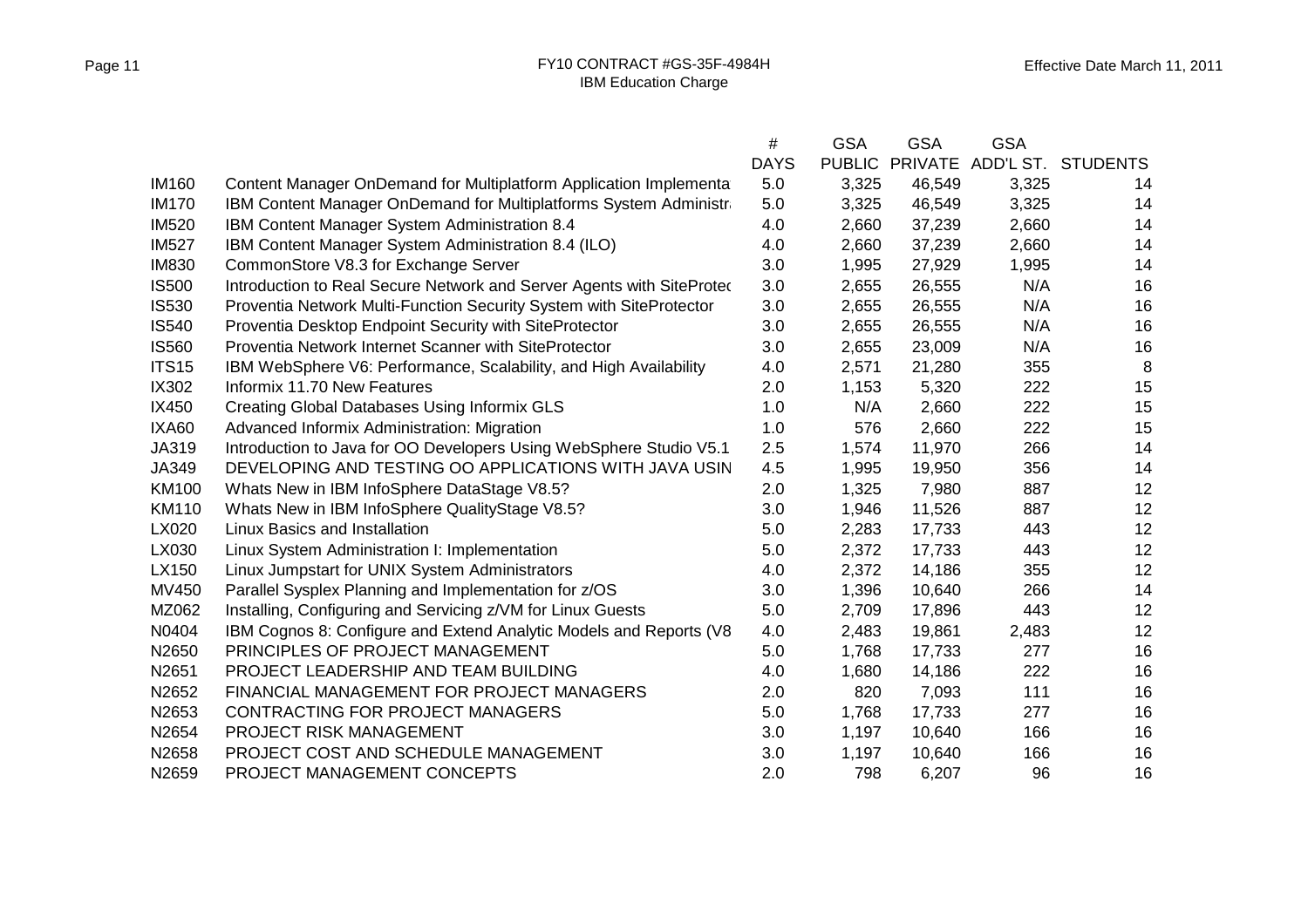|                   |                                                                    | #           | <b>GSA</b>    | <b>GSA</b>     | GSA   |                    |
|-------------------|--------------------------------------------------------------------|-------------|---------------|----------------|-------|--------------------|
|                   |                                                                    | <b>DAYS</b> | <b>PUBLIC</b> | <b>PRIVATE</b> |       | ADD'L ST. STUDENTS |
| N2662             | EXECUTIVE WORKSHOP ON PROJECT MANAGEMENT                           | 1.5         | N/A           | 7,980          | 166   | 12 <sub>2</sub>    |
| N2667             | <b>REQUIREMENTS DEFINITION AND MANAGEMENT</b>                      | 3.0         | 1,197         | 10,640         | 166   | 16                 |
| N2668             | MANAGING PROJECTS IN SOFTWARE DEVELOPMENT                          | 2.0         | 820           | 7,093          | 111   | 16                 |
| N2670             | APPLYING PROJECT MANAGEMENT PRINCIPLES                             | 4.5         | 1,866         | 19,950         | 311   | 16                 |
| N2672             | PMP EXAMINATION PREPARATION                                        | 2.0         | 882           | 8,866          | 138   | 16                 |
| N2677             | LEADING COMPLEX PROJECTS WORKSHOP                                  | 3.5         | 1,724         | 15,960         | 249   | 16                 |
| N8360             | Help Desk Basic Troubleshooting for IBM Lotus Notes Domino 8       | 2.0         | 709           | 7,093          | 266   | 15                 |
| <b>NC030</b>      | BUILDING SCALABLE CISCO INTERNETWORKS (BSCI) V3.0                  | 5.0         | 2,655         | 22,743         | 443   | 12                 |
| <b>NC070</b>      | <b>BUILDING CISCO REMOTE ACCESS NETWORKS (BCRAN)</b>               | 5.0         | 2,034         | 22,166         | 395   | 14                 |
| <b>NC280</b>      | Cisco Voice over IP (CVOICE) V6.0                                  | 5.0         | 2,921         | 22,743         | 443   | 12                 |
| <b>NC290</b>      | CISCO ENTERPRISE VOICE OVER DATA DESIGN, (EVODD), V3.3             | 3.0         | 1,414         | 15,960         | 284   | 14                 |
| <b>NC401</b>      | CCNA Boot Camp V2.0 - Accelerated ICND1 V1 and ICND2 V1            | 5.0         | 3,010         | N/A            | N/A   | N/A                |
| <b>NC536</b>      | Implementing Cisco Unified Communications Manager Part 1 (CIPT1) ' | 5.0         | 3,010         | 22,743         | 443   | 12                 |
| <b>NC630</b>      | CISCO SECURE VIRTUAL PRIVATE NETWORK (CSVPN)                       | 4.0         | 2,655         | 27,043         | 549   | 12                 |
| NCB <sub>20</sub> | Interconnecting Cisco Networking Devices (ICND2) V1.0              | 5.0         | 2,021         | N/A            | N/A   | N/A                |
| NCB40             | Implementing Cisco IP Routing (ROUTE)                              | 5.0         | 2,832         | N/A            | N/A   | N/A                |
| NCB50             | Implementing Cisco IP Switched Networks (SWITCH)                   | 5.0         | 2,832         | N/A            | N/A   | N/A                |
| NCQ10             | Cisco Unified Communications Architecture and Design (UCAD) V1.0   | 5.0         | 2,921         | 22,743         | 443   | 12                 |
| NCQ40             | Securing Networks with ASA Fundamentals (SNAF) V1.0                | 5.0         | 2,921         | N/A            | N/A   | N/A                |
| NCQ60             | Securing Networks with ASA Advanced (SNAA) V1.0                    | 5.0         | 2,921         | N/A            | N/A   | N/A                |
| NCQ70             | Deploying Cisco ASA Firewall Features (FIREWALL)                   | 5.0         | 3,010         | 24,826         | 887   | 12                 |
| NCQ80             | Deploying Cisco ASA VPN Solutions (VPN)                            | 5.0         | 3,010         | 24,826         | 887   | 12                 |
| NCU <sub>10</sub> | Administering Cisco Unified Communications Workspace Part 1: Basic | 5.0         | 2,921         | N/A            | N/A   | N/A                |
| NCU <sub>20</sub> | Administering Cisco Unified Communications Workspace Part 2: Advar | 5.0         | 2,921         | N/A            | N/A   | N/A                |
| <b>NW791</b>      | TCP/IP for z/OS: Diagnostics and Debugging                         | 4.0         | 2,261         | 17,733         | 355   | 14                 |
| O2408             | Overview of IBM Cognos 8 BI (V8.4) - ILO                           | 1.0         | 621           | 4,965          | 621   | 12                 |
| O2601             | IBM Cognos 8 Now! Workbench: Designing Applications (V4.6) - ILO   | 2.0         | 1,241         | 9,930          | 1,241 | 12                 |
| O3302             | Impromptu Administration - ILO                                     | 2.0         | 1,241         | 9,930          | 1,241 | 12                 |
| OD030             | PHP on i5/OS                                                       | 2.5         | 1,981         | 10,640         | 266   | 12                 |
| OD040             | <b>DB2 WebQuery Getting Started</b>                                | 1.0         | 709           | 3,547          | 89    | 12                 |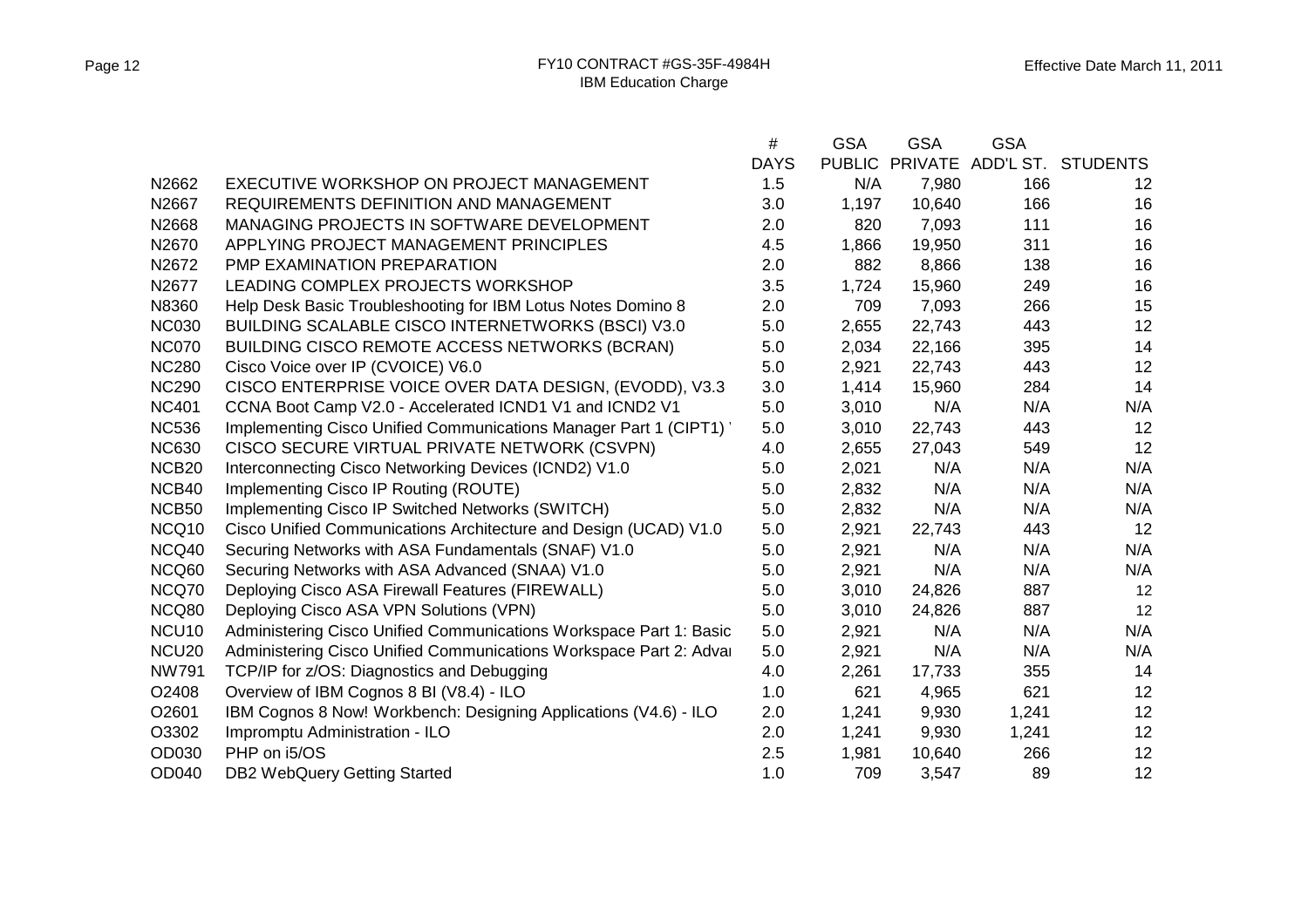|              |                                                                       | #           | <b>GSA</b>    | <b>GSA</b>     | GSA       |                    |
|--------------|-----------------------------------------------------------------------|-------------|---------------|----------------|-----------|--------------------|
|              |                                                                       | <b>DAYS</b> | <b>PUBLIC</b> | <b>PRIVATE</b> |           | ADD'L ST. STUDENTS |
| OD050        | DB2 WebQuery for Advanced Users, Developers, and Administrators       | 3.0         | 1,981         | 10,640         | 266       | 12 <sub>2</sub>    |
| OD090        | Dynamic Infrastructure Virtualization on IBM i                        | 2.0         | 1,227         | 7,093          | 177       | 12                 |
| OD200        | IBM i Database Modernization Workshop                                 | 4.0         | 2,616         | 14,186         | 355       | 12                 |
| OD400        | IBM DB2 for i5/OS SQL Performance Monitoring and Tuning Workshop      | 4.0         | 2,616         | 14,186         | 355       | 12                 |
| OD470        | IBM i DB2 and SQL School                                              | 5.0         | <b>NA</b>     | 17,733         | <b>NA</b> | 12                 |
| OL210        | <b>IBM i Administration for Windows Administrators</b>                | 3.0         | 2,217         | 10,640         | 266       | 12                 |
| OL660        | Performance Analysis and Capacity Planning for IBM i                  | 4.0         | 2,815         | 14,186         | 355       | 12                 |
| OP052        | Introducing z/OS UNIX System Services                                 | 2.5         | 2,544         | 10,640         | 266       | 14                 |
| <b>OS170</b> | IBM Power Systems i V6R1 Update                                       | 2.0         | 1,347         | 7,093          | 177       | 12                 |
| <b>OS180</b> | IBM Power Systems i V7R1 Update                                       | 2.0         | 1,596         | 7,093          | 177       | 12                 |
| OS830        | System Storage DS600 and DS8000 on i                                  | 3.0         | 1,981         | 10,640         | 266       | 12                 |
| <b>OV050</b> | Lightweight Application Server Administration and Configuration - ILO | 1.0         | 603           | 3,547          | 89        | 12                 |
| OV060        | Systems Director for IBM - ILO                                        | 2.0         | 1,130         | 7,093          | 177       | 12                 |
| <b>OV080</b> | IBM Power Systems Technical Support for IBM i - ILO                   | 2.0         | 975           | N/A            | N/A       | N/A                |
| <b>OV090</b> | Dynamic Infrastructure Virtualization on IBM i - ILO                  | 2.0         | 1,046         | 7,093          | 177       | 12                 |
| <b>OV100</b> | RPG IV Programming Advanced Workshop for i - ILO                      | 4.0         | 2,185         | 14,186         | 355       | 12                 |
| <b>OV110</b> | Migrating Internal Storage to SAN for DS8000 - ILO                    | 1.0         | 562           | 3,547          | 89        | 12                 |
| <b>OV120</b> | Migrating Internal Storage to SAN for DS5000 - ILO                    | 1.0         | 562           | 3,547          | 89        | 12                 |
| <b>OV160</b> | IBM i TCP/IP Basic Implementation - ILO                               | 3.0         | 1,529         | 10,640         | 266       | 12                 |
| <b>OV170</b> | IBM Power Systems i V6R1 Update - ILO                                 | 2.0         | 1,130         | 7,093          | 177       | 12                 |
| <b>OV180</b> | IBM Power Systems i V7R1 Update - ILO                                 | 2.0         | 1,050         | 7,093          | 177       | 12                 |
| <b>OV190</b> | IBM i Administration and Control - ILO                                | 4.5         | 2,712         | 17,733         | 443       | 12                 |
| <b>OV201</b> | Control Language Programmming Workshop for IBM i - ILO                | 4.0         | 2,185         | 14,186         | 355       | 12                 |
| OV210        | <b>IBM i Administration for Windows Administrators - ILO</b>          | 3.0         | 1,529         | 10,640         | 266       | 12                 |
| <b>OV230</b> | Operating System/400 Structure, Tailoring and Basic Tuning - ILO      | 2.0         | 1,130         | 7,093          | 177       | 12                 |
| <b>OV240</b> | System Operator Workshop for System i - ILO                           | 4.0         | 2,185         | 14,186         | 355       | 12                 |
| <b>OV271</b> | Advanced System Operator Workshop for IBM i (ILO)                     | 3.0         | 1,529         | 10,640         | 266       | 12                 |
| <b>OV280</b> | Introduction to Backup Recovery Media Services (BRMS) for i           | 3.0         | 1,657         | 10,640         | 266       | 12                 |
| <b>OV290</b> | <b>BRMS Update - ILO</b>                                              | 2.0         | 1,130         | 7,093          | 177       | 12                 |
| <b>OV370</b> | Accessing the Power i DB using SQL - ILO                              | 2.0         | 1,050         | 7,093          | 177       | 12                 |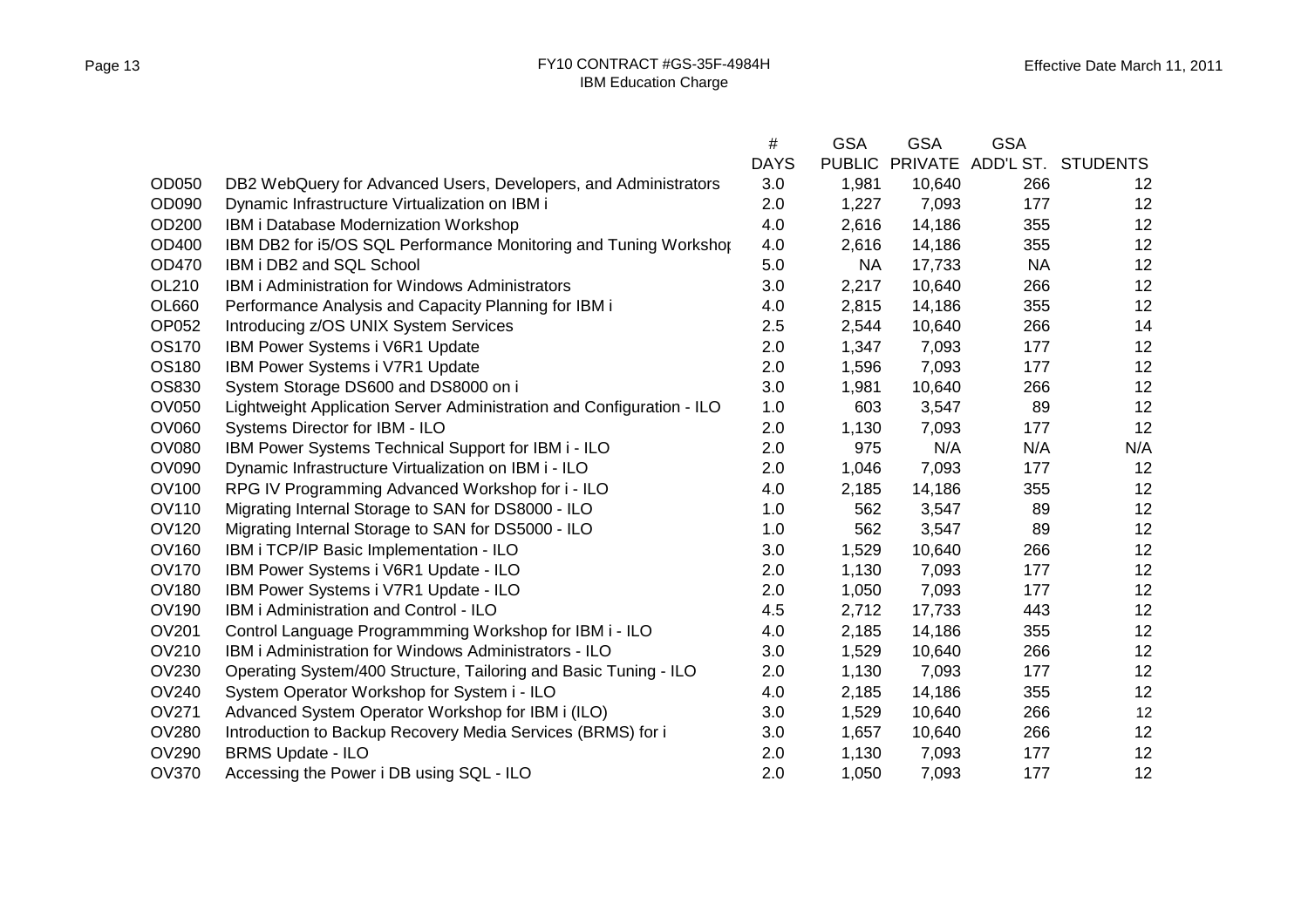|              |                                                                      | #           | <b>GSA</b>    | <b>GSA</b>     | <b>GSA</b> |                    |
|--------------|----------------------------------------------------------------------|-------------|---------------|----------------|------------|--------------------|
|              |                                                                      | <b>DAYS</b> | <b>PUBLIC</b> | <b>PRIVATE</b> |            | ADD'L ST. STUDENTS |
| <b>OV440</b> | DB2 WebQuery Getting Started - ILO                                   | 1.0         | 603           | 3,547          | 89         | 12                 |
| <b>OV470</b> | IBM i DB2 and SQL School - ILO                                       | 5.0         | 2,744         | 17,733         | 443        | 12                 |
| OV490        | System i Application Programming Facilities Workshop - ILO           | 5.0         | 2,744         | 17,733         | 443        | 12                 |
| OV500        | IBM i Security Concepts and Implementation - ILO                     | 2.0         | 1,130         | 7,093          | 177        | 12                 |
| OV510        | IBM i Recovery and Availability Management - ILO                     | 2.0         | 1,130         | 7,093          | 177        | 12                 |
| <b>OV541</b> | IBM Power HA for i, Clustering, and Independent Disk Pools Implemen  | 4.0         | 2,185         | 14,186         | 355        | 12                 |
| <b>OV550</b> | DB2 WebQuery for Advanced Users, Developers, and Administrators -    | 3.0         | 1,657         | 10,640         | 266        | 12                 |
| OV600        | RPG IV Programming Fundamentals Workshop for i - ILO                 | 4.0         | 2,185         | 14,186         | 355        | 12                 |
| OV620        | DB2 UDB for i Database Coding and Implementation Using DDS and C     | 2.5         | 1,657         | 10,640         | 266        | 12                 |
| OV660        | Performance Analysis and Capacity Planning for IBM i - ILO           | 4.0         | 2,017         | 14,186         | 355        | 12                 |
| <b>OV700</b> | RPG IV Programming Intermediate Workshop for i - ILO                 | 4.0         | 2,185         | 14,186         | 355        | 12                 |
| <b>OV800</b> | WAS V7.0 Performance for IBM i - ILO                                 | 3.0         | 1,657         | 10,640         | 266        | 12                 |
| <b>OV830</b> | System Storage DS600 and DS8000 on i - ILO                           | 3.0         | 1,657         | 10,640         | 266        | 12                 |
| OV900        | IBM WebSphere Application Server V7.0 for IBM i Administration - ILO | 3.0         | 1,657         | 10,640         | 266        | 12                 |
| <b>OV970</b> | Open Storage for IBM i - ILO                                         | 2.0         | 1,130         | 7,093          | 177        | 12                 |
| OV981        | Introduction to IBM i for New Users - ILO                            | 1.0         | 603           | 3,547          | 89         | 12                 |
| <b>OW790</b> | Websphere Application Server V6.1 Performance for IBM i              | 3.0         | 1,981         | 10,640         | 266        | 12                 |
| <b>OW800</b> | WAS V7.0 Performance for IBM i                                       | 3.0         | 1,981         | 10,640         | 266        | 12                 |
| <b>OW862</b> | System i Application Development using WDSC Version 7.0              | 2.0         | 1,116         | 7,093          | 177        | 12                 |
| <b>OW870</b> | IBM i Application Development using WDSC Version 7.0                 | 2.0         | 1,347         | 7,093          | 177        | 12                 |
| OZ610        | WebSphere Application Server for z/OS V6: Problem Documentation a    | 3.0         | 2,291         | 10,635         | 266        | 12                 |
| OZ820        | WebSphere Process Server V6.0.1 for z/OS Implementation              | 4.0         | 2,217         | 14,186         | 355        | 14                 |
| OZ850        | MAXIMIZING WEBSPHERE PERFORMANCE ON Z/OS                             | 4.5         | 3,617         | 17,733         | 443        | 14                 |
| OZ960        | ZSERIES CHANNEL ARCHITECTURE PLANNING, OPERATION ANI                 | 5.0         | 3,347         | 17,733         | 443        | 14                 |
| P6401        | IBM Cognos TM1: Navigating Data (Version 9.4)                        | 1.0         | 621           | 4,965          | 621        | 12                 |
| P6402        | IBM Cognos TM1: Designing and Developing Applications (Version 9.4)  | 5.0         | 3,103         | 24,826         | 3,103      | 12                 |
| P6404        | IBM Cognos TM1 Executive Viewer: Navigating Data (version 9.4)       | 1.0         | 621           | 4,965          | 621        | 12                 |
| P6405        | IBM Cognos TM1: Administer the Technical Environment (V9.4)          | 2.0         | 1,241         | 9,930          | 1,241      | 12                 |
| P6407        | IBM Cognos TM1: Analyzing Data (version 9.4)                         | 3.0         | 1,862         | 14,896         | 1,862      | 12                 |
| P7401        | IBM Cognos 8 Business Viewpoint: Manage Dimensions (V8.4)            | 2.0         | 1,241         | 9,930          | 1,241      | 12                 |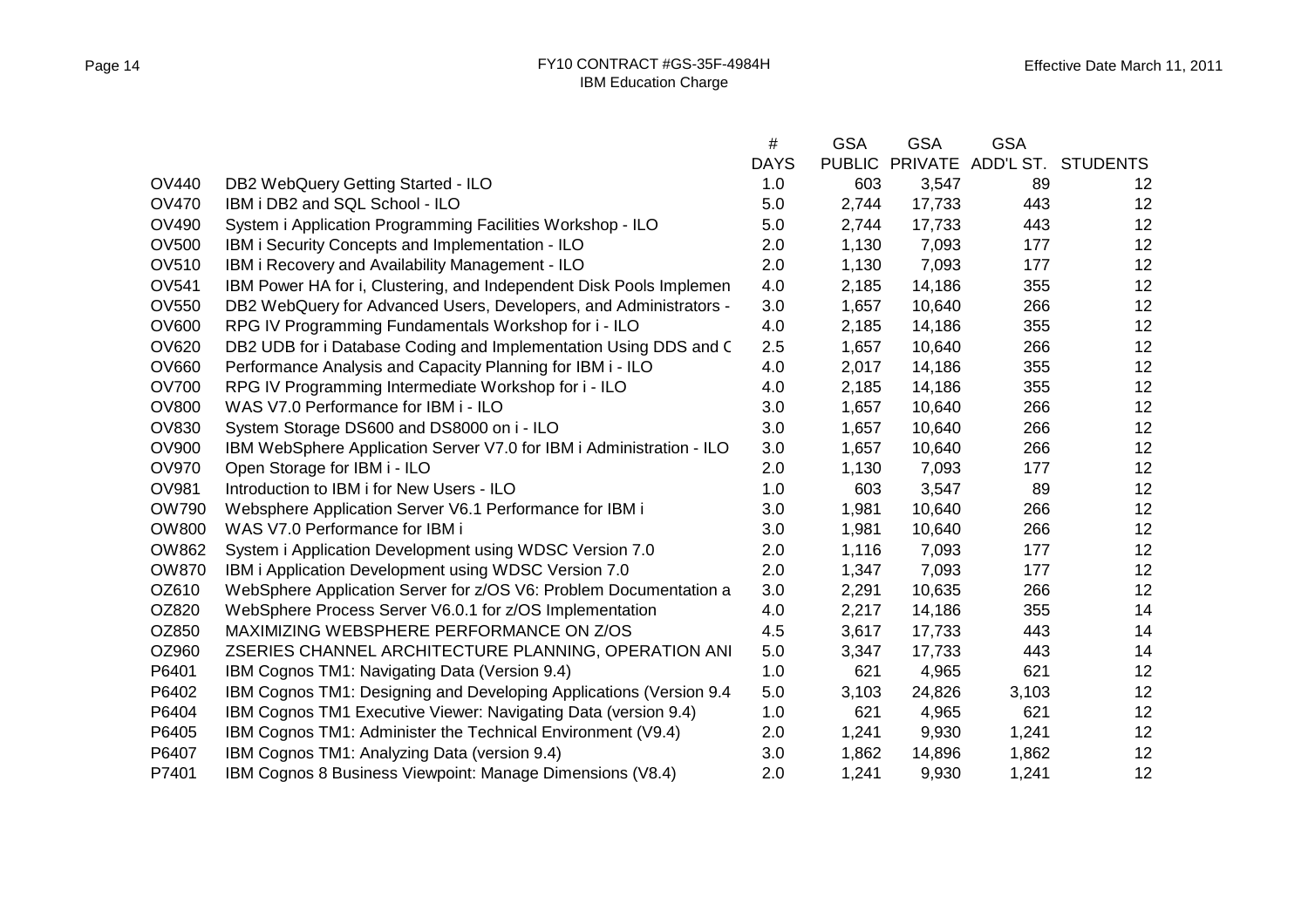|              |                                                                         | $\#$        | <b>GSA</b> | <b>GSA</b>     | <b>GSA</b> |                 |
|--------------|-------------------------------------------------------------------------|-------------|------------|----------------|------------|-----------------|
|              |                                                                         | <b>DAYS</b> |            | PUBLIC PRIVATE | ADD'L ST.  | <b>STUDENTS</b> |
| PW311        | <b>IBM WEBSPHERE PORTAL VERSION 5.1 INSTALLATION AND DEF</b>            | 3.0         | 1,622      | 14,630         | 261        | 14              |
| <b>PW319</b> | IBM WEBSPHERE PORTAL VERSION 5.02 INSTALLATION AND DE                   | 3.0         | 1,622      | 14,630         | 261        | 14              |
| <b>PW321</b> | IBM WEBSPHERE PORTAL VERSION 5.1 ADMINISTRATION                         | 3.0         | 1,622      | 14,630         | 261        | 14              |
| <b>PW329</b> | IBM WEBSPHERE PORTAL VERSION 5.02 ADMINISTRATION                        | 3.0         | 1,622      | 14,630         | 261        | 14              |
| <b>PW331</b> | IBM WEBSPHERE PORTAL VERSION 5.1 INSTALLATION, DEPLOY                   | 5.0         | 2,593      | 24,383         | 435        | 14              |
| <b>PW551</b> | IBM WEBSPHERE PORTAL V5.1 APPLICATION DEVELOPMENT US                    | 3.0         | 1,622      | 14,630         | 261        | 14              |
| <b>PW559</b> | IBM WEBSPHERE PORTAL V5.0.X APPLICATION DEVELOPMENT I                   | 3.0         | 1,622      | 14,630         | 261        | 14              |
| <b>PW581</b> | WEBSPHERE PORTAL SERVER V5.1 PROGRAMMING                                | 5.0         | 2,593      | 24,383         | 435        | 14              |
| <b>PW589</b> | WEBSPHERE PORTAL SERVER V5.02 PROGRAMMING                               | 5.0         | 2,593      | 24,383         | 435        | 14              |
| QB105        | <b>Telelogic System Architect Advanced</b>                              | 3.0         | 1,862      | 11,970         | 798        | 12              |
| QB106        | Advanced IBM Rational System Architect, V11.3                           | 3.0         | 1,862      | 11,970         | 798        | 12              |
| QB111        | Business Modeling Using BPMN with IBM Rational System Architect, V      | 2.0         | 1,241      | 7,980          | 532        | 12              |
| QB115        | Supporting Federal Enterprise Architecture with Tel. Sys. Arc. for iRMA | 2.0         | 1,241      | 7,980          | 532        | 12              |
| QB120        | <b>Telelogic System Architect Business Process Simulation</b>           | 1.0         | 704        | 3,990          | 266        | 12              |
| QB121        | Business Process Simulation for IBM Rational System Architect, V11.3    | 1.0         | 704        | 3,990          | 266        | 12              |
| QB125        | Telelogic System Architect for UML Object Modeling                      | 2.0         | 1,241      | 7,980          | 532        | 12              |
| QB127        | Fundamentals of IBM Rational System Architect, V11.3                    | 1.0         | 704        | 3,990          | 266        | 12              |
| QB130        | <b>Telelogic System Architect Fundamentals</b>                          | 1.0         | 704        | 3,990          | 266        | 12              |
| QB132        | Fundamentals of IBM Rational System Architect, V11.3                    | 1.0         | 704        | 3,990          | 266        | 12              |
| QB136        | Developing DoDAF Classic Work Products with IBM Rational System A       | 3.0         | 1,862      | 11,970         | 798        | 12              |
| QB141        | Developing DoDAF ABM Work Products with IBM Rational System Arc         | 3.0         | 1,862      | 11,970         | 798        | 12              |
| QB151        | <b>Enterprise Architecture Basic Concepts</b>                           | 4.0         | 2,660      | 19,506         | 1,064      | 12              |
| QB156        | <b>Enterprise Architecture Applied Concepts</b>                         | 4.0         | 2,660      | 19,506         | 1,064      | 12              |
| QB161        | <b>Enterprise Architecture Advanced Concepts</b>                        | 4.0         | 2,660      | 19,506         | 1,064      | 12              |
| QBB01        | IBM Enterprise Architecture Boot Camp                                   | 10.0        | 6,650      | 48,766         | 2,660      | 12              |
| QBC01        | IBM Rational Synergy Boot Camp                                          | 5.0         | 2,660      | 19,950         | 1,330      | 12              |
| QBC05        | IBM Rational DOORS Boot Camp                                            | 5.0         | 2,660      | 19,950         | 1,330      | 12              |
| QBC10        | IBM Rational Change Boot Camp                                           | 3.0         | 1,862      | 11,970         | 798        | 12              |
| QBC15        | IBM Rational Advanced System Architect Boot Camp                        | 5.0         | 2,660      | 19,950         | 1,330      | 12              |
| QBC20        | IBM Rational System Architect with BPMN Boot Camp                       | 3.0         | 1,862      | 11,970         | 798        | 12              |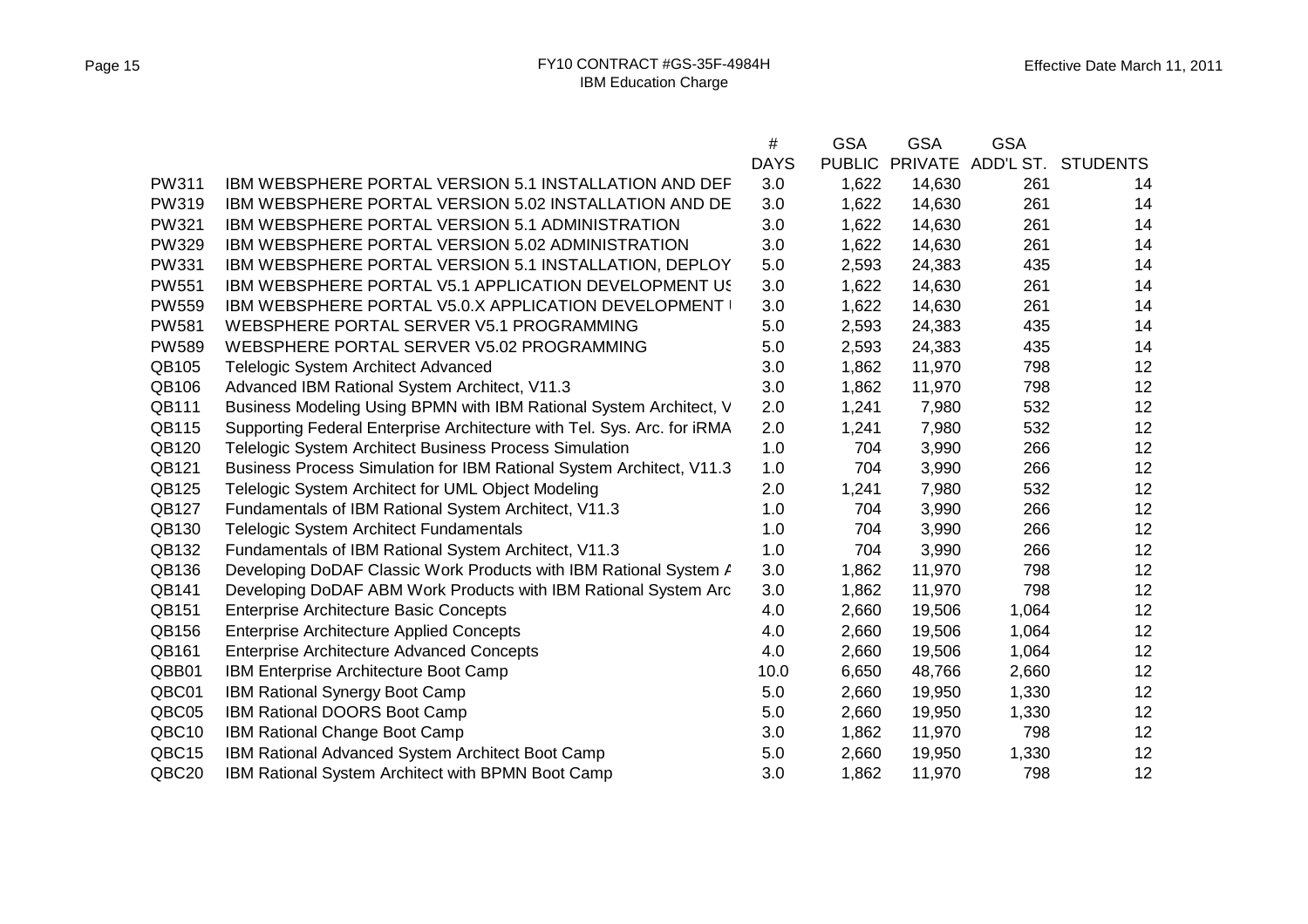|              |                                                                       | #           | <b>GSA</b> | <b>GSA</b>     | <b>GSA</b> |                 |
|--------------|-----------------------------------------------------------------------|-------------|------------|----------------|------------|-----------------|
|              |                                                                       | <b>DAYS</b> |            | PUBLIC PRIVATE | ADD'L ST.  | <b>STUDENTS</b> |
| QBC25        | IBM Rational Advanced System Architect With Publisher Boot Camp       | 5.0         | 2,660      | 19,950         | 1,330      | 15              |
| QBC30        | IBM Rational Rhapsody Systems Boot Camp                               | 5.0         | 2,660      | 19,950         | 1,330      | 12              |
| QD105        | Application Generation using Telelogic Tau for C++                    | 3.0         | 1,862      | 11,970         | 798        | 12              |
| QD110        | Application Generation with Telelogic Tau AgileC                      | 3.0         | 1,862      | 11,970         | 798        | 12              |
| QG107        | IBM Rational System Architect Publisher Add On, V11.3                 | 2.0         | 1,241      | 7,980          | 532        | 12              |
| QG110        | <b>Telelogic Change Writing Reports</b>                               | 1.0         | 704        | 3,990          | 266        | 12              |
| QG121        | Using IBM Rational Focal Point V6.4                                   | 1.0         | 704        | 3,990          | 266        | 12              |
| QG126        | Efficient Document Production with IBM Rational Publishing Engine, V1 | 1.0         | 704        | 3,990          | 266        | 12              |
| QN105        | Telelogic DOORS Tau Integration                                       | 1.0         | 704        | 3,990          | 266        | 12              |
| QN110        | <b>Telelogic DOORS Practitioner</b>                                   | 1.0         | 704        | 3,990          | 266        | 12              |
| QN111        | Telelogic DOORS Practitioner v9.1                                     | 1.0         | 704        | 3,990          | 266        | 12              |
| QN112        | <b>IBM Rational DOORS Practitioner V 9.2</b>                          | 1.0         | 704        | 3,990          | 266        | 12              |
| QN113        | IBM Rational DOORS Practitioner, V9.3                                 | 1.0         | 704        | 3,990          | 266        | 12              |
| QN115        | <b>Customizing Telelogic DOORS using DXL</b>                          | 2.0         | 1,241      | 7,980          | 532        | 12              |
| <b>QN117</b> | Customizing IBM Rational DOORS Using DXL V9.2                         | 2.0         | 1,241      | 7,980          | 532        | 12              |
| QN118        | Customizing IBM Rational DOORS Using DXL 9.3                          | 2.0         | 1,241      | 7,980          | 532        | 12              |
| QN120        | <b>Telelogic DOORS Information Architect</b>                          | 1.0         | 704        | 3,990          | 266        | 12              |
| QN121        | IBM Rational DOORS Information Architect, V 9.2                       | 1.0         | 704        | 3,990          | 266        | 12              |
| QN123        | IBM Rational DOORS Information Architect, V9.3                        | 1.0         | 704        | 3,990          | 266        | 12              |
| QN125        | Telelogic DOORS IT Manager                                            | 1.0         | 704        | 3,990          | 266        | 12              |
| <b>QN127</b> | IBM Rational DOORS IT Manager, V 9.2                                  | 1.0         | 704        | 3,990          | 266        | 12              |
| QN130        | Principles of Requirements Management Foundation                      | 1.0         | 704        | 3,990          | 266        | 12              |
| QN131        | Principles of Requirements Management Foundation, V9.2                | 1.0         | 704        | 3,990          | 266        | 12              |
| QN135        | Principles of Requirements Management Practitioner                    | 1.0         | 704        | 3,990          | 266        | 12              |
| QN140        | <b>Requirement Writing Techniques</b>                                 | 1.0         | 704        | 3,990          | 266        | 12              |
| <b>QN147</b> | IBM Rational DOORS Requirements Management Framework Add On           | 1.0         | 704        | 3,990          | 266        | 12              |
| QN150        | Using Telelogic DOORS Analyst for model-based Requirements Mana       | 1.0         | 704        | 3,990          | 266        | 12              |
| QN160        | <b>Telelogic DOORS Foundation</b>                                     | 1.0         | 704        | 3,990          | 266        | 12              |
| QN161        | <b>Telelogic DOORS Foundation</b>                                     | 1.0         | 704        | 3,990          | 266        | 12              |
| QN162        | IBM Rational DOORS Foundation, V9.2                                   | 1.0         | 704        | 3,990          | 266        | 12              |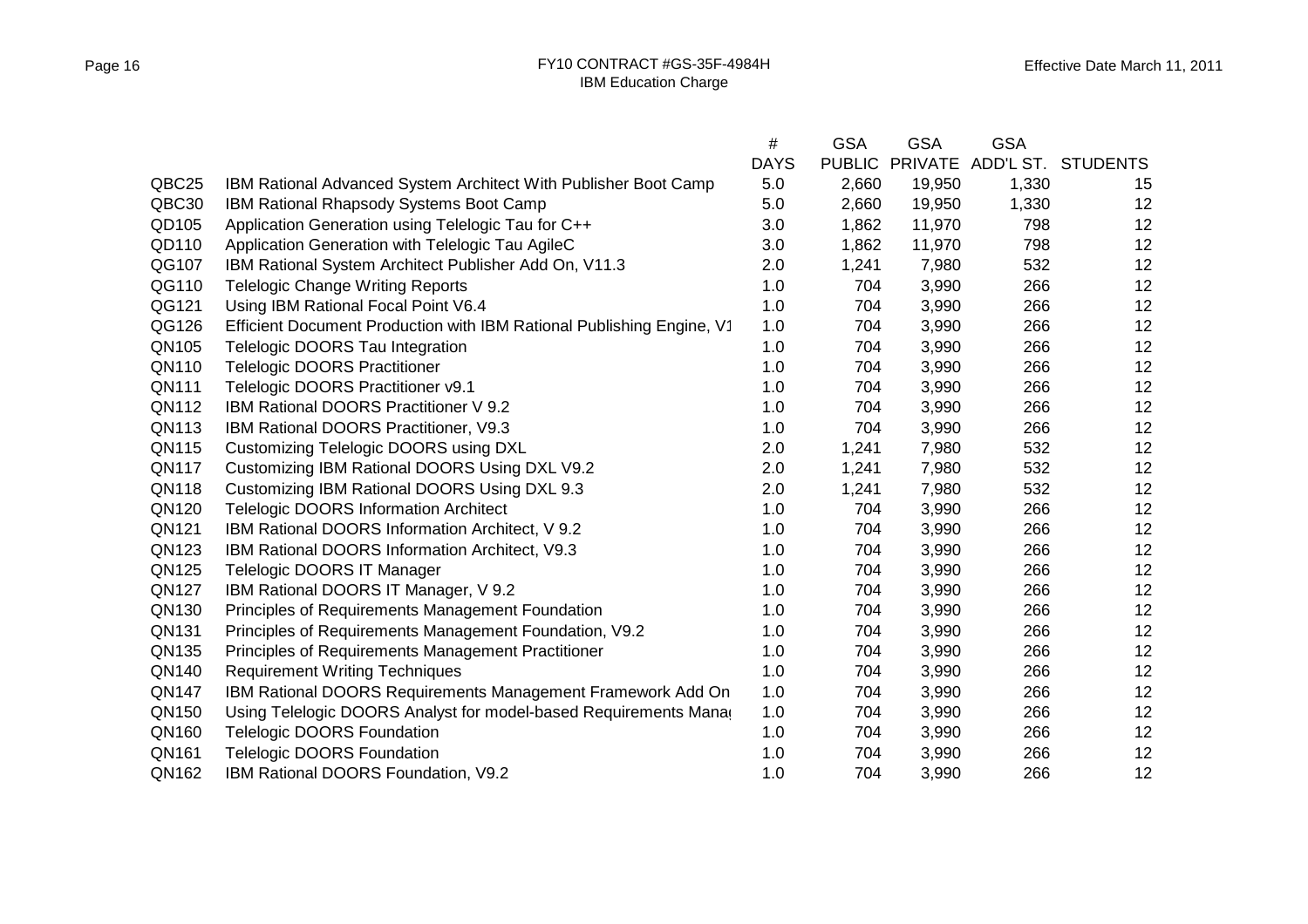|       |                                                                      | #           | <b>GSA</b> | <b>GSA</b>     | <b>GSA</b> |                    |
|-------|----------------------------------------------------------------------|-------------|------------|----------------|------------|--------------------|
|       |                                                                      | <b>DAYS</b> |            | PUBLIC PRIVATE |            | ADD'L ST. STUDENTS |
| QN163 | IBM Rational DOORS Foundation, V9.3                                  | 1.0         | 704        | 3,990          | 266        | 12                 |
| QN166 | Enterprise Architecture and Requirement Management (11.3, 9.2)       | 1.0         | 704        | 3,990          | 266        | 12                 |
| QN220 | <b>Requirements Writing Techniques</b>                               | 1.0         | 704        | 3,990          | 266        | 12                 |
| QQ001 | Introduction to IBM Rational Rhapsody                                | 2.0         | 704        | 3,990          | 266        | 12                 |
| QQ005 | Essentials of IBM Rational Rhapsody V7.5 for Software Engineers (C)  | 4.0         | 2,483      | 15,960         | 1,064      | 12                 |
| QQ105 | Using UML 2 for Model Driven Development                             | 4.0         | 2,483      | 15,960         | 1,064      | 12                 |
| QQ106 | Using UML 2 for Model Driven Development                             | 4.0         | 2,483      | 15,960         | 1,064      | 12                 |
| QQ110 | Data Modeling with Telelogic System Architect                        | 2.0         | 1,241      | 7,980          | 532        | 12                 |
| QQ115 | Introduction to Telelogic Tau                                        | 3.0         | 1,862      | 11,970         | 798        | 12                 |
| QQ120 | Introduction to Telelogic Tau for SysML                              | 3.0         | 1,862      | 11,970         | 798        | 12                 |
| QQ125 | Tel. Rhapsody Essential Tool Training with Tel. Harmony for System E | 4.0         | 2,483      | 15,960         | 1,064      | 12                 |
| QQ127 | Essentials of IBM Rational Rhapsody for Systems Engineers V7.5       | 3.0         | 1,862      | 11,970         | 798        | 12                 |
| QQ128 | Essentials of IBM Rational Rhapsody for Systems Engineers V7.5.2     | 3.0         | 1,862      | 11,970         | 798        | 12                 |
| QQ130 | Telelogic Rhapsody Essential Tool Training using UML for Software En | 4.0         | 2,483      | 15,960         | 1,064      | 12                 |
| QQ135 | Tel. Rhapsody Essential Tool Training using UML for Software Enginee | 4.0         | 2,483      | 15,960         | 1,064      | 12                 |
| QQ136 | Essentials of IBM Rational Rhapsody V7.5 for Software Engineers (C+  | 4.0         | 2,483      | 15,960         | 1,064      | 12                 |
| QQ140 | <b>Telelogic Rhapsody Gateway Training</b>                           | 2.0         | 1,241      | 7,980          | 532        | 12                 |
| QQ141 | IBM Rational Rhapsody Gateway Add-on Training, V7.5                  | 2.0         | 1,241      | 7,980          | 532        | 12                 |
| QQ145 | Tel. Rhapsody Essential Tool Training using UML for Software Enginee | 4.0         | 2,483      | 15,960         | 1,064      | 12                 |
| QQ146 | Essentials of IBM Rational Rhapsody V7.5 for Software Engineers (Jav | 4.0         | 2,483      | 15,960         | 1,064      | 12                 |
| QQ151 | Essentials of IBM Rational Rhapsody V7.5 for Software Engineers (Ada | 4.0         | 2,483      | 15,960         | 1,064      | 12                 |
| QQ175 | Telelogic Rhapsody for DoDAF Training                                | 4.0         | 2,483      | 15,960         | 1,064      | 12                 |
| QQ291 | Essentials of IBM Rational Rhapsody Architect for Software, V7.5.1   | 2.0         | 1,241      | 7,980          | 532        | 12                 |
| QQ335 | IBM Rational Rhapsody Model Based Systems Engineering Workflow,      | 3.0         | 1,862      | 11,970         | 798        | 12                 |
| QQ350 | IBM Rational Rhapsody Advanced Systems Training, V7.5                | 2.0         | 1,241      | 7,980          | 532        | 12                 |
| QS101 | IBM Rational Change Writing Reports V5.2                             | 1.0         | 704        | 3,990          | 266        | 12                 |
| QS105 | Telelogic Tau and Synergy/CM Integration                             | 1.0         | 704        | 3,990          | 266        | 12                 |
| QS111 | IBM Rational Change Administration V5.2                              | 1.0         | 704        | 3,990          | 266        | 12                 |
| QS115 | Telelogic Change Lifecycle Design                                    | 1.0         | 704        | 3,990          | 266        | 12                 |
| QS116 | IBM Rational Change Lifecycle Design V5.2                            | 1.0         | 704        | 3,990          | 266        | 12                 |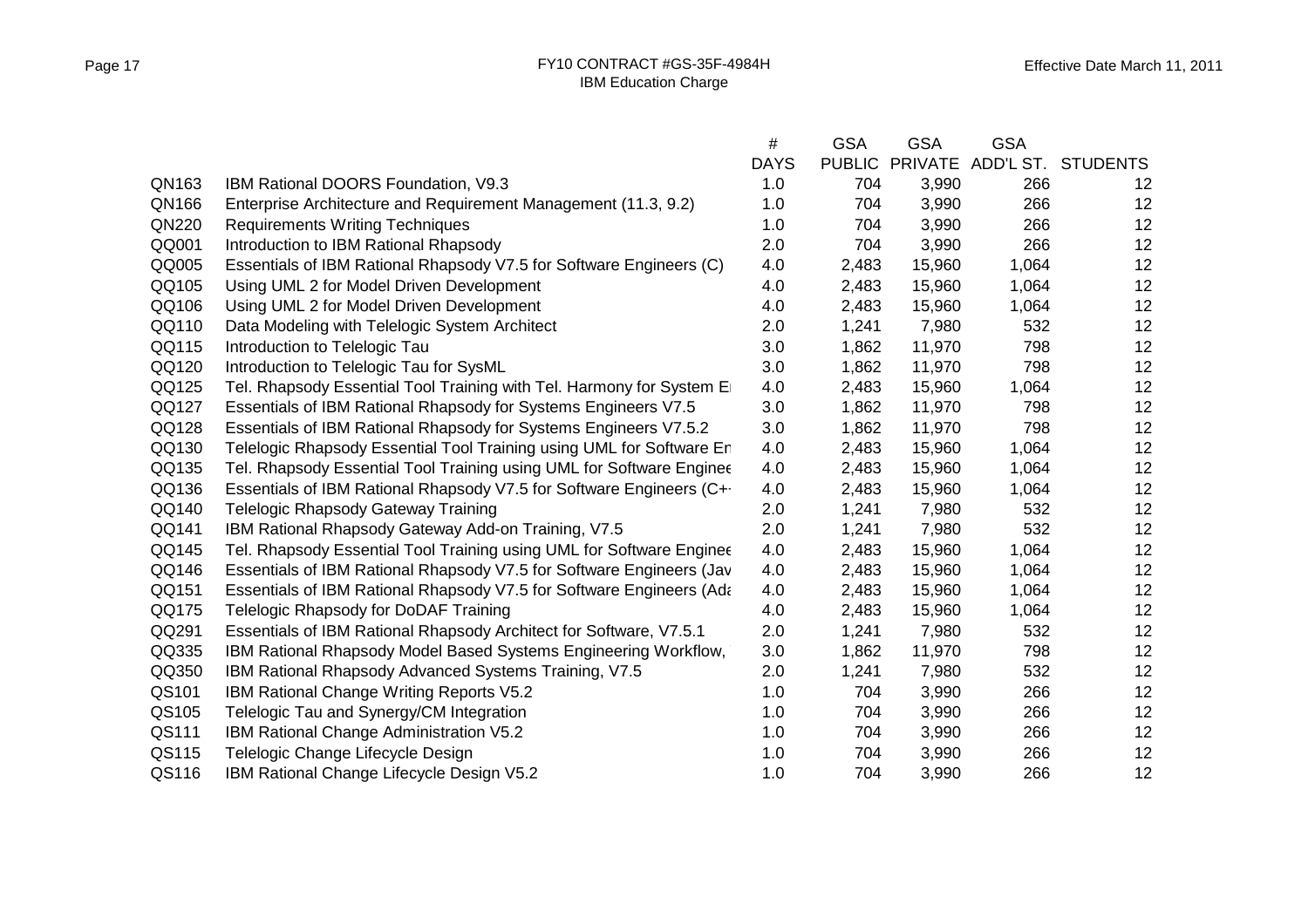|              |                                                                       | $\#$        | <b>GSA</b>    | <b>GSA</b>     | <b>GSA</b> |                    |
|--------------|-----------------------------------------------------------------------|-------------|---------------|----------------|------------|--------------------|
|              |                                                                       | <b>DAYS</b> | <b>PUBLIC</b> | <b>PRIVATE</b> |            | ADD'L ST. STUDENTS |
| QS120        | <b>Telelogic Synergy Administration</b>                               | 1.0         | 704           | 3,990          | 266        | 12 <sub>2</sub>    |
| QS125        | Telelogic Synergy Build Manager                                       | 2.0         | 1,241         | 7,980          | 532        | 12                 |
| QS130        | <b>Telelogic Synergy Developer</b>                                    | 1.0         | 704           | 3,990          | 266        | 12                 |
| QS135        | <b>Telelogic Synergy Developer Advanced</b>                           | 1.0         | 704           | 3,990          | 266        | 12                 |
| QS145        | <b>Telologic Synergy Process Tailoring</b>                            | 1.0         | 704           | 3,990          | 266        | 12                 |
| QS171        | IBM Rational Synergy Developer V7.1                                   | 1.0         | 704           | 3,990          | 266        | 12                 |
| QS176        | IBM Rational Synergy Developer Advanced, V7.1                         | 1.0         | 704           | 3,990          | 266        | 12                 |
| QS181        | IBM Rational Synergy Build Manager V7.1                               | 2.0         | 1,241         | 7,980          | 532        | 12                 |
| QS185        | IBM Rational Telelogic Synergy Release 7.0 Administration             | 2.0         | 1,241         | 7,980          | 532        | 12                 |
| QS186        | IBM Rational Synergy Administration, V7.1                             | 1.0         | 704           | 3,990          | 266        | 12                 |
| QS191        | <b>IBM Rational Synergy Process Tailoring V7.1</b>                    | 1.0         | 704           | 3,990          | 266        | 12                 |
| QT105        | Introduction to TTCN-3                                                | 2.0         | 1,241         | 7,980          | 532        | 12                 |
| QT110        | Effective Code Reviews using Telelogic Logiscope Reviewer             | 2.0         | 1,241         | 7,980          | 532        | 12                 |
| QT115        | Software Testing using Telelogic Logiscope Testchecker                | 1.0         | 704           | 3,990          | 266        | 12                 |
| QT116        | Software Testing using Telelogic Logiscope TestChecker                | 1.0         | 704           | 3,990          | 266        | 12                 |
| QT120        | <b>Telelogic Rhapsody TestConductor Training</b>                      | 1.0         | 704           | 3,990          | 266        | 12                 |
| QT121        | IBM Rational Rhapsody TestConductor/ATG Training, V7.5                | 1.0         | 704           | 3,990          | 266        | 12                 |
| RA903        | Architecting Services with Rational Software Architect V7.5 and SoaML | 2.0         | 1,241         | 7,980          | 532        | 12                 |
| RA911        | SOA590: Designing SOA Solutions with the IBM SOA Foundation           | 3.0         | 1,862         | 11,970         | 798        | 12                 |
| <b>RD195</b> | Essentials of IBM Rational Software Analyzer, V7.0                    | 1.0         | 704           | 3,547          | 266        | 12                 |
| <b>RD201</b> | DEV275: Essentials of Visual Modeling with UML 2.0                    | 1.0         | 704           | 3,990          | 266        | 12                 |
| <b>RD270</b> | UML Model Reporting with Rational Software Architect and BIRT         | 2.0         | 1,241         | 7,980          | 532        | 12                 |
| <b>RD371</b> | Java EE 5 Development with Rational Application Developer V7.5        | 4.0         | <b>NA</b>     | 15,960         | 1,064      | 12                 |
| <b>RD406</b> | Essentials of IBM Rational Asset Management V7.1.1                    | 1.0         | 704           | 3,990          | 266        | 12                 |
| <b>RD470</b> | Designing Deployment Architectures with Rational Software Architect V | 2.0         | 1,241         | 7,980          | 532        | 12                 |
| <b>RD521</b> | DEV395: Essentials of Rational Application Developer for WebSphere    | 2.0         | 1,241         | 7,980          | 532        | 12                 |
| <b>RD541</b> | DEV396 Essentials of IBM Rational Software Architect, V7.0            | 2.0         | 1,241         | 7,980          | 532        | 12                 |
| <b>RD551</b> | DEV397 Essentials of IBM Rational Systems Developer, v7.0             | 2.0         | 1,241         | 7,980          | 532        | 12                 |
| <b>RD561</b> | DEV394 ESSENTIALS OF IBM RATIONAL SOFTWARE MODELER V                  | 1.0         | 704           | 3,547          | 266        | 12                 |
| <b>RD565</b> | Essentials of Modeling with the Rational Modeling Platform, V7.5      | 2.0         | 1,241         | 7,980          | 532        | 12                 |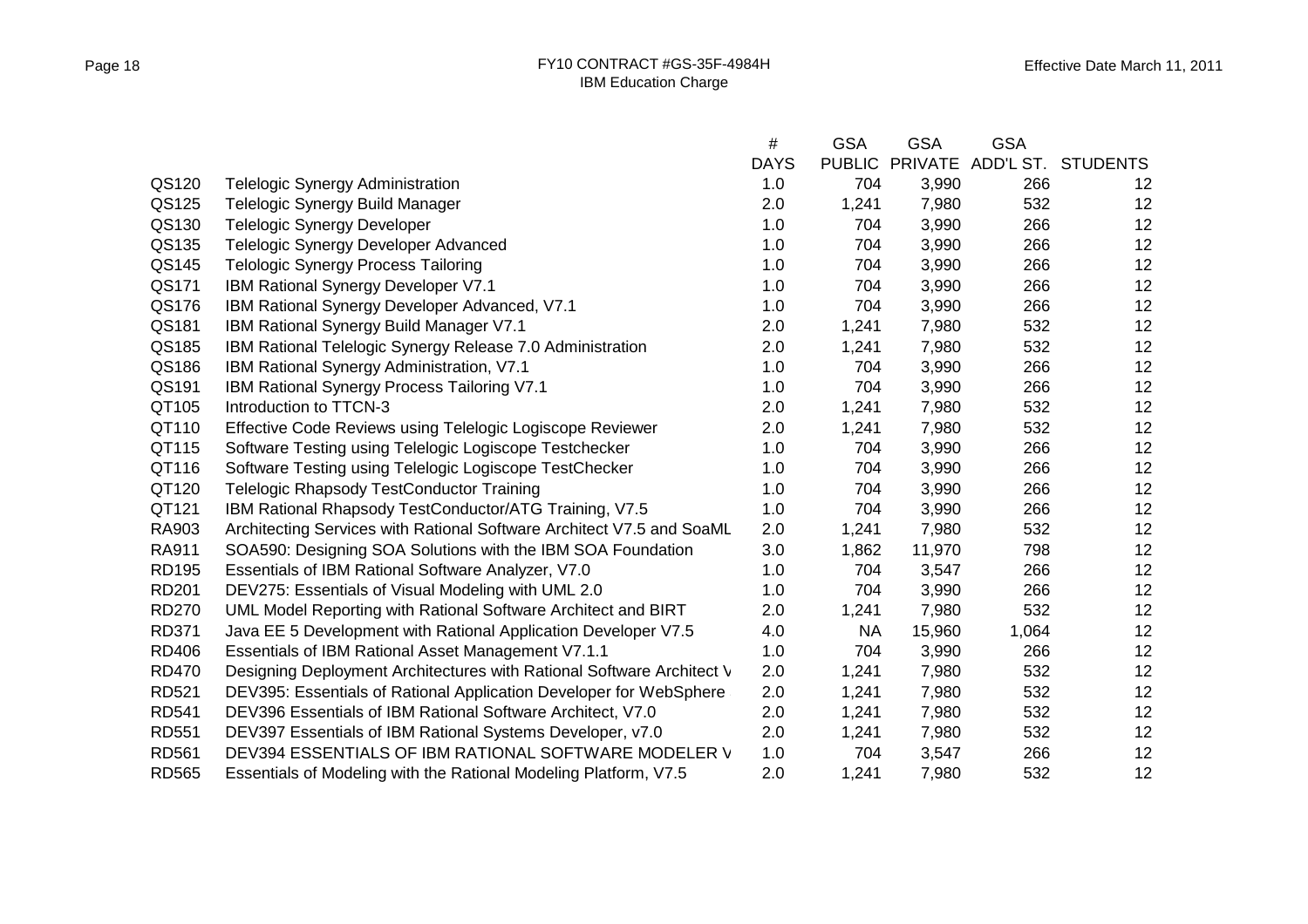|              |                                                                      | $\#$        | <b>GSA</b> | <b>GSA</b> | <b>GSA</b> |                                   |
|--------------|----------------------------------------------------------------------|-------------|------------|------------|------------|-----------------------------------|
|              |                                                                      | <b>DAYS</b> |            |            |            | PUBLIC PRIVATE ADD'L ST. STUDENTS |
| <b>RD571</b> | DEV398: ESSENTIALS OF IBM RATIONAL SOFTWARE ARCHITECT                | 1.0         | 704        | 3,547      | 266        | 12                                |
| <b>RD581</b> | DEV399: ESSENTIALS OF IBM RATIONAL SOFTWARE MODELER I                | 1.0         | 704        | 3,547      | 266        | 12                                |
| <b>RD582</b> | DEV399 ESSENTIALS OF IBM RATIONAL SYSTEMS DEVELOPER F                | 1.0         | 704        | 3,547      | 266        | 12                                |
| <b>RD591</b> | DEV476: MASTERING OOAD: UML 1.X TO UML 2.0 MIGRATION                 | 1.0         | 704        | 3,547      | 266        | 12                                |
| <b>RD601</b> | DEV475: Mastering Object-Oriented Analysis and Design with UML 2.0   | 4.0         | 2,483      | 15,960     | 1,064      | 12                                |
| RD631        | DEV475 Mastering Object-Oriented Analysis and Design with UML        | 4.0         | 1,946      | 14,186     | 1,064      | 12                                |
| <b>RD721</b> | DEV470: Mastering Rational Rose(R) RealTime Using C++                | 5.0         | 3,103      | 19,950     | 1,330      | 12                                |
| <b>RD742</b> | Mastering EGL and IBM Rational Business Developer Extension v7.0     | 4.0         | 2,483      | 15,960     | 1,064      | 12                                |
| <b>RD745</b> | Mastering JSF with IBM Rational Business Developer V7.1              | 3.0         | 1,862      | 11,970     | 798        | 12                                |
| <b>RD761</b> | DEV481: Mastering Rational Test RealTime Component Testing for C and | 2.0         | 1,241      | 7,980      | 532        | 12                                |
| <b>RD771</b> | DEV482: Mastering Rational Test RealTime Component Testing for C+    | 2.0         | 1,241      | 7,980      | 532        | 12                                |
| <b>RD792</b> | Mastering Servlet and JSP Development with Rational Application Devi | 5.0         | 3,103      | 19,950     | 1,330      | 12                                |
| <b>RD793</b> | Mastering EJB Development with Rational Application Developer v7     | 5.0         | 3,103      | 19,950     | 1,330      | 12                                |
| <b>RD794</b> | DEV452 Mastering Web Application Dev't with Rational Application Dev | 5.0         | 3,103      | 19,950     | 1,330      | 12                                |
| <b>RD795</b> | Mastering JSF Development with Rational Application Developer V7     | 3.0         | 1,862      | 11,970     | 798        | 12                                |
| <b>RD801</b> | DEV498 Pattern Implementation Workshop with IBM Rational Software    | 4.0         | 2,483      | 15,960     | 1,064      | 12                                |
| <b>RD805</b> | Developing COBOL with IBM Rational Developer for System z            | 3.0         | 1,862      | 11,970     | 798        | 12                                |
| RD810        | Mastering Servlet and JSP Development with Rational Application Devi | 5.0         | 3,103      | 19,950     | 1,330      | 12                                |
| RDB40        | IBM Rational Software Modeler and Pattern Implementation Workshop    | 5.0         | 2,660      | 19,950     | 1,330      | 12                                |
| RDB50        | Object-Oriented Analysis and Design with IBM Rational Software Mode  | 5.0         | 2,660      | 19,950     | 1,330      | 12                                |
| <b>RL120</b> | Essentials of IBM Rational AppScan Standard Edition V8.0             | 2.0         | 1,241      | 7,980      | 532        | 12                                |
| <b>RN100</b> | Developing COBOL with IBM Rational Developer for System z, V7.6      | 2.0         | 1,241      | 7,980      | 532        | 12 <sup>2</sup>                   |
| RP214        | Basic Method Authoring with IBM Rational Method Composer V7.2        | 2.0         | 1,241      | 7,980      | 266        | 12                                |
| RP215        | Basic Method Authoring with IBM Rational Method Composer V7.5        | 2.0         | 1,241      | 7,980      | 532        | 12                                |
| RP251        | Introduction to Disciplined Agile Delivery                           | 2.0         | 1,241      | 7,980      | 532        | 12                                |
| RP401        | PRJ270: Essentials of the Rational Unified Process V7.0              | 2.0         | 1,241      | 7,980      | 532        | 12                                |
| <b>RP501</b> | PRJ370 Integrating IBM Rational Portfolio Manager and IBM Rational C | 1.0         | 704        | 3,990      | 532        | 12                                |
| <b>RP522</b> | PRJ350v2 Essentials of Tailoring Methods with Rational Method Comp   | 2.0         | 1,241      | 7,980      | 532        | 12                                |
| RP523        | PRJ350: Essentials of IBM Rational Method Composer v7.1              | 2.0         | 1,241      | 7,980      | 532        | 12                                |
| RP601        | PRJ480: Mastering the Management of Iterative Development            | 2.0         | 1,241      | 7,980      | 532        | 12                                |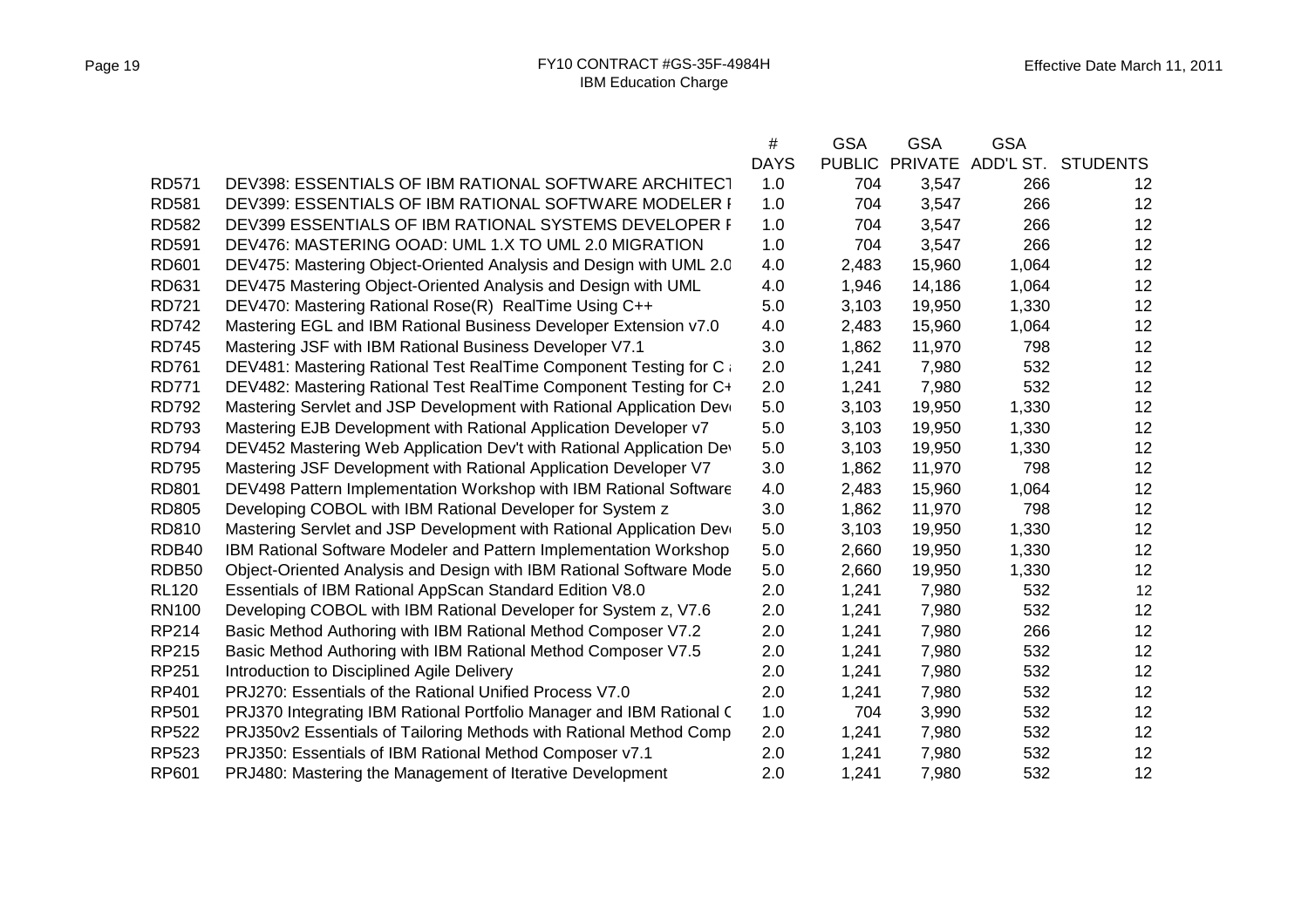|              |                                                                     | #           | <b>GSA</b>    | <b>GSA</b>     | <b>GSA</b> |                    |
|--------------|---------------------------------------------------------------------|-------------|---------------|----------------|------------|--------------------|
|              |                                                                     | <b>DAYS</b> | <b>PUBLIC</b> | <b>PRIVATE</b> |            | ADD'L ST. STUDENTS |
| RPB01        | Rational Unified Process and Iterative Development Boot Camp        | 4.0         | 2,483         | 15,960         | 1,064      | 12                 |
| <b>RPS50</b> | ADVANCED CLEARCASE SUPPORT TRAINING WORKSHOP                        | 5.0         | 1,773         | N/A            | N/A        | N/A                |
| <b>RPS60</b> | ADVANCED UCM SUPPORT TRAINING WORKSHOP                              | 3.0         | 1,153         | N/A            | N/A        | N/A                |
| <b>RR201</b> | REQ270 Essentials of IBM Rational RequisiteWeb                      | 1.0         | 704           | 3,990          | 266        | 12                 |
| <b>RR202</b> | Essentials of IBM Rational RequisitePro Client for Web v7.0.1       | 1.0         | 704           | 3,990          | 266        | 12                 |
| RR332        | Essentials of IBM Rational RequisitePro V7.1                        | 1.0         | 704           | 3,990          | 266        | 12                 |
| RR333        | REQ370 ESSENTIALS OF IBM RATIONAL REQUISITEPRO V7.0 (O)             | 1.0         | 704           | 3,990          | 266        | 12                 |
| <b>RR350</b> | Essentials of IBM Rational Requirements Composer, V1.0              | 1.0         | 704           | 3,990          | 266        | 12                 |
| <b>RR351</b> | Essentials of IBM Rational Requirements Composer V2.0               | 1.0         | 704           | 3,990          | 266        | 12                 |
| <b>RR617</b> | Mastering Requirements Management with Use Cases                    | 3.0         | 1,862         | 11,970         | 798        | 12                 |
| <b>RR631</b> | REQ570: Writing Good Use Cases                                      | 1.0         | 704           | 3,990          | 266        | 12                 |
| <b>RS203</b> | SCM290 Essentials of IBM Rational ClearQuest, v7.0 (O)              | 1.0         | 704           | 3,990          | 266        | 12                 |
| <b>RS204</b> | Essentials of IBM Rational ClearQuest, V7.1                         | 1.0         | 704           | 3,990          | 266        | 12                 |
| <b>RS211</b> | SCM280: Essentials of Rational SODA for Microsoft WORD              | 1.0         | 704           | 3,990          | 266        | 12                 |
| <b>RS301</b> | <b>Essentials of Configuration Management with Rational</b>         | 1.0         | 704           | 3,990          | 266        | 12                 |
| <b>RS302</b> | Essentials of Configuration Management with IBM Rational ClearCase, | 1.0         | 704           | 3,990          | 266        | 12                 |
| <b>RS303</b> | Essentials of Configuration Management with IBM Rational ClearCase, | 1.0         | 704           | 3,990          | 266        | 12                 |
| <b>RS311</b> | SCM272: Essentials of Rational ClearCase Basics for Windows         | 1.0         | 704           | 3,990          | 266        | 12                 |
| <b>RS315</b> | Essentials of IBM Rational ClearCase Using the ClearCa              | 2.0         | 1,241         | 7,980          | 532        | 12                 |
| <b>RS316</b> | Essentials of IBM Rational ClearCase Using the ClearCase Remote Cli | 2.0         | 1,241         | 7,980          | 532        | 12                 |
| <b>RS318</b> | Essentials of IBM Rational ClearCase UCM using ClearCase Remote (   | 1.0         | 704           | 3,990          | 266        | 12                 |
| <b>RS321</b> | SCM273: Essentials of Rational ClearCase Basics for UNIX            | 1.0         | 704           | 3,990          | 266        | 12                 |
| <b>RS401</b> | Essentials of Configuration Management with Rational ClearCase UCN  | 2.0         | 1,241         | 7,980          | 532        | 12                 |
| <b>RS402</b> | SCM375 Configuration Management with IBM Rational ClearCase UCM     | 2.0         | 1,241         | 7,980          | 532        | 12                 |
| <b>RS403</b> | SCM375 Configuration Management with IBM Rational ClearCase UCM     | 2.0         | 1,241         | 7,980          | 532        | 12                 |
| <b>RS404</b> | Essentials of Configuration Management with IBM Rational ClearCase  | 2.0         | 1,241         | 7,980          | 532        | 12                 |
| <b>RS501</b> | Essentials of Rational ClearCase for Windows (SCM270)               | 2.0         | 1,241         | 7,980          | 532        | 12                 |
| <b>RS504</b> | Essentials of IBM Rational ClearCase for Windows V7.1               | 2.0         | 1,241         | 7,980          | 532        | 12                 |
| <b>RS511</b> | Essentials of Rational ClearCase for UNIX (SCM271)                  | 2.0         | 1,241         | 7,980          | 532        | 12                 |
| <b>RS512</b> | Essentials of IBM Rational ClearCase for UNIX, v7.1                 | 2.0         | 1,241         | 7,980          | 532        | 12                 |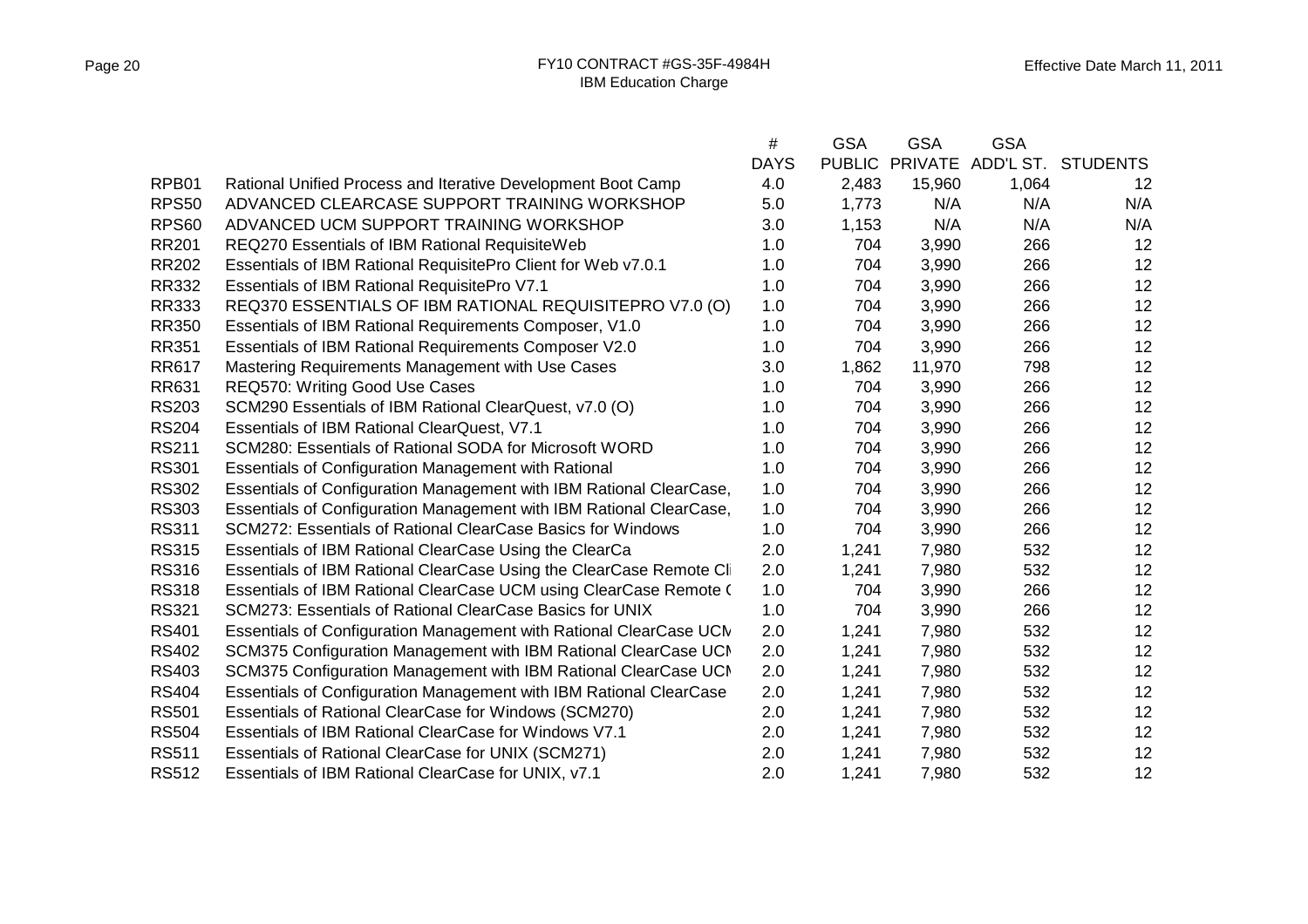|                   |                                                                      | $\#$        | <b>GSA</b> | <b>GSA</b>     | <b>GSA</b> |                    |
|-------------------|----------------------------------------------------------------------|-------------|------------|----------------|------------|--------------------|
|                   |                                                                      | <b>DAYS</b> |            | PUBLIC PRIVATE |            | ADD'L ST. STUDENTS |
| <b>RS521</b>      | Essentials of Rational ClearCase UCM for Windows (SCM275)            | 1.0         | 704        | 3,990          | 266        | 12                 |
| <b>RS523</b>      | SCM275 Essentials of IBM Rational ClearCase UCM for Windows, v7.(    | 1.0         | 704        | 3,990          | 266        | 12                 |
| <b>RS524</b>      | Essentials of IBM Rational ClearCase UCM for Windows V7.1            | 1.0         | 704        | 3,990          | 266        | 12                 |
| <b>RS531</b>      | Essentials of Rational ClearCase UCM for UNIX(SCM276)                | 1.0         | 704        | 3,990          | 266        | 12                 |
| <b>RS542</b>      | SCM285 Essentials of IBM Rational Build Forge, v7.0 (O)              | 2.0         | 1,241      | 7,980          | 532        | 12                 |
| <b>RS543</b>      | Essentials of IBM Rational Build Forge, v7.0.1                       | 2.0         | 1,241      | 7,980          | 532        | 12                 |
| <b>RS601</b>      | Mastering Rational ClearCase Administration for Windows (SCM470)     | 2.0         | 1,241      | 7,980          | 532        | 12                 |
| <b>RS602</b>      | SCM470 Mastering IBM Rational ClearCase Administration for Window    | 2.0         | 1,241      | 7,980          | 532        | 12                 |
| <b>RS603</b>      | SCM470 Mastering IBM Rational ClearCase Administration for Window    | 2.0         | 1,241      | 7,980          | 532        | 12                 |
| <b>RS612</b>      | SCM471 Mastering IBM Rational ClearCase Administration for Unix, v7  | 2.0         | 1,241      | 7,980          | 532        | 12                 |
| <b>RS621</b>      | SCM485: Mastering Rational ClearCase Multisite Administration        | 2.0         | 1,241      | 7,980          | 532        | 12                 |
| <b>RS622</b>      | SCM485 Mastering Rational ClearCase Multisite Administration, v7.0   | 2.0         | 1,241      | 7,980          | 532        | 12                 |
| <b>RS631</b>      | <b>SCM490: Mastering Rational ClearQuest Administration</b>          | 3.0         | 1,862      | 11,970         | 798        | 12                 |
| <b>RS641</b>      | SCM495: Mastering Rational ClearQuest Multisite Administration       | 2.0         | 1,241      | 7,980          | 532        | 12                 |
| <b>RS725</b>      | Configuring Projects in IBM Rational Team Concert V3.0               | 3.0         | 1,862      | 11,970         | 798        | 12                 |
| <b>RS800</b>      | <b>Essentials of IBM Rational Team Concert V2.0</b>                  | 1.0         | 704        | 3,990          | 266        | 12                 |
| <b>RS820</b>      | Essentials of IBM Rational Team Concert for System z V2.0            | 1.0         | 704        | 3,990          | 266        | 12                 |
| <b>RS835</b>      | Project and Process Customization in IBM Rational Team Concert V2.(  | 1.0         | 704        | 3,990          | 266        | 12                 |
| <b>RS840</b>      | Developing Software with IBM Rational Team Concert V3.0              | 1.0         | 704        | 3,990          | 266        | 12                 |
| <b>RSB20</b>      | IBM Rational ClearCase UCM Boot Camp for Windows                     | 5.0         | 2,660      | 19,950         | 1,330      | 12                 |
| <b>RSB40</b>      | <b>IBM Rational ClearCase UCM Boot Camp for UNIX</b>                 | 5.0         | 2,660      | 19,950         | 1,330      | 12                 |
| RSP01             | IBM Rational ClearCase Boot Camp for Windows                         | 5.0         | 2,660      | 19,950         | 1,330      | 12                 |
| RSP02             | IBM Rational ClearCase Boot Camp for UNIX                            | 5.0         | 2,660      | 19,950         | 1,330      | 12                 |
| RSP <sub>10</sub> | <b>IBM Rational ClearQuest Boot Camp</b>                             | 5.0         | 2,660      | 19,950         | 1,330      | 12                 |
| RT270             | Essentials of Test Management with IBM Rational Quality Manager, V1  | 1.0         | 704        | 3,990          | 266        | 12                 |
| RT271             | Essentials of Test Management with IBM Rational Quality Manager V2.  | 1.0         | 704        | 3,990          | 266        | 12                 |
| RT280             | Essentials of Manual Testing with IBM Rational Quality Manager, V1.0 | 1.0         | 704        | 3,990          | 266        | 12                 |
| RT281             | Essentials of Manual Testing with IBM Rational Quality Manager V2.0  | 1.0         | 704        | 3,990          | 266        | 12                 |
| RT308             | Essentials of IBM Rational AppScan Source Edition for Security V7.0  | 1.0         | 704        | 3,990          | 266        | 12                 |
| RT330             | Essentials of Web Application Security V2.0                          | 1.0         | 704        | 3,990          | 266        | 12                 |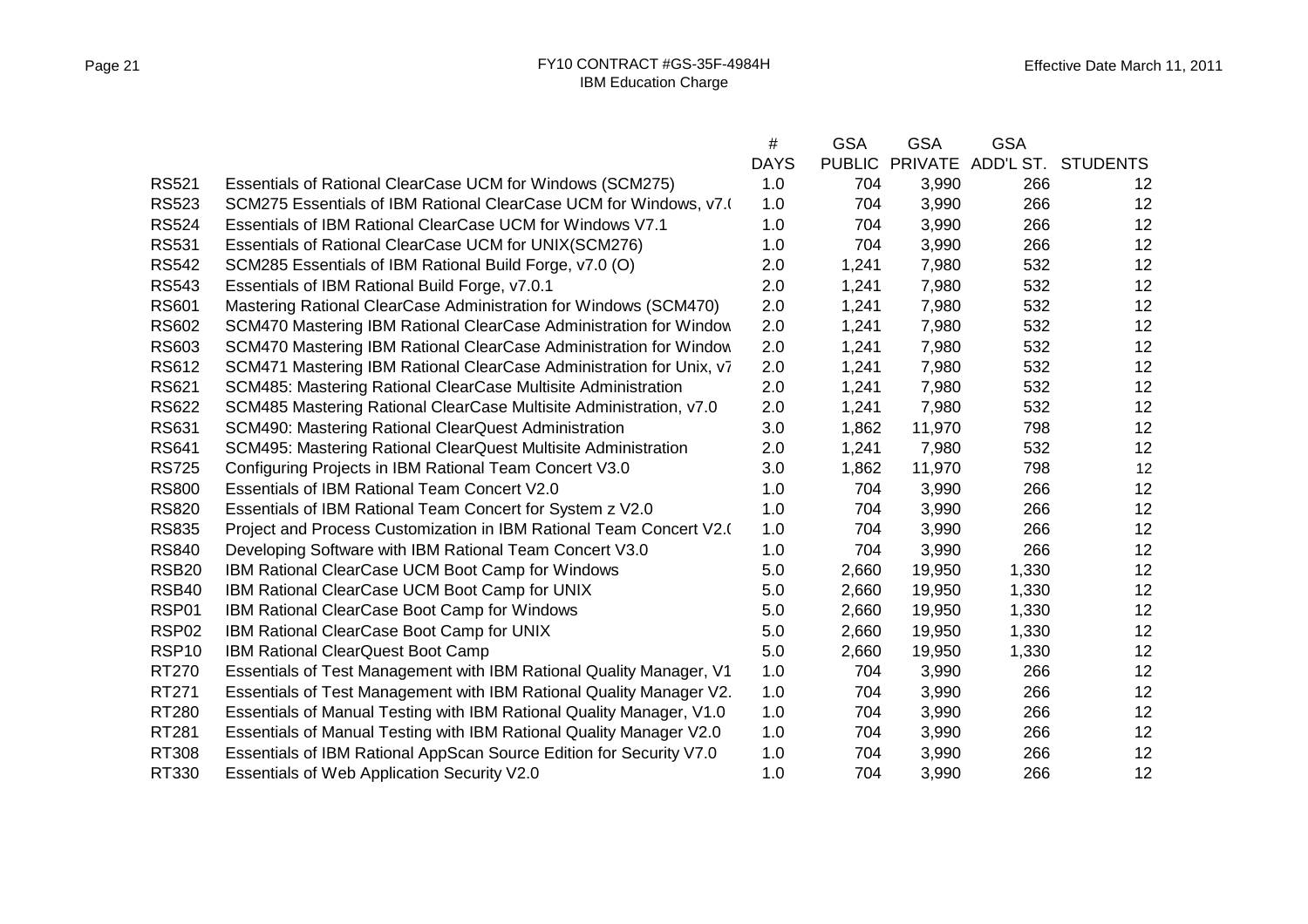|              |                                                                         | $\#$        | <b>GSA</b>    | <b>GSA</b> | <b>GSA</b> |                            |
|--------------|-------------------------------------------------------------------------|-------------|---------------|------------|------------|----------------------------|
|              |                                                                         | <b>DAYS</b> | <b>PUBLIC</b> |            |            | PRIVATE ADD'L ST. STUDENTS |
| RT350        | Essentials of IBM Rational AppScan Standard Edition V7.7                | 2.0         | 1,241         | 7,980      | 532        | 12                         |
| RT355        | Essentials of IBM Rational AppScan Enterprise Edition V5.4              | 2.0         | 1,241         | 7,980      | 532        | 12                         |
| RT356        | Essentials of IBM Rational AppScan Enterprise Edition V5.6              | 2.0         | 1,241         | 7,980      | 532        | 12                         |
| RT360        | Essentials of IBM Rational Policy Tester V5.4                           | 2.0         | 1,241         | 7,980      | 532        | 12                         |
| RT361        | <b>Essentials of IBM Rational Policy Tester V5.6</b>                    | 2.0         | 1,241         | 7,980      | 532        | 12                         |
| RT402        | TST275 Essentials of Test Management with IBM Rational TestManage       | 1.0         | 704           | 3,990      | 266        | 12                         |
| RT521        | TST370 Essentials of IBM Rational Performance Tester, V6.1              | 2.0         | 1,241         | 7,980      | 532        | 12                         |
| RT522        | TST370 Essentials of IBM Rational Performance Tester, V7.0 (I)          | 2.0         | 1,241         | 7,980      | 532        | 12                         |
| RT523        | TST370 Essentials of IBM Rational Performance Tester, V7.0 (O)          | 2.0         | 1,241         | 7,980      | 532        | 12                         |
| RT542        | Essentials of IBM Rational Functional Tester, Java Scripting, V7.0 (I)  | 2.0         | 1,241         | 7,980      | 532        | 12                         |
| RT543        | TST279 Essentials of IBM Rational Functional Tester, V7.0: Java Scrip   | 2.0         | 1,241         | 7,980      | 532        | 12                         |
| RT545        | Essentials of IBM Rational Functional Tester, Java Scripting, V8.0      | 2.0         | 1,241         | 7,980      | 532        | 12                         |
| RT546        | Essentials of IBM Rational Functional Tester, .NET 2005 Scripting, v8.( | 2.0         | 1,241         | 7,980      | 532        | 12                         |
| RT550        | Essentials of Func. Testing with IBM Rational Tester for SOA Quality, \ | 1.0         | 704           | 3,990      | 266        | 12                         |
| RTB01        | <b>Rational Tester Boot Camp</b>                                        | 5.0         | 2,660         | 19,950     | 1,330      | 12                         |
| RTB02        | Functional and Performance Testing Boot Camp                            | 5.0         | 2,660         | 19,950     | 1,330      | 12                         |
| RTB05        | IBM Rational Quality Management Boot Camp                               | 5.0         | 2,660         | 19,950     | 1,330      | 12                         |
| <b>RV001</b> | Java for IBM Rational Functional Tester, V7                             | 1.0         | 704           | 3,990      | 266        | 12                         |
| <b>RV002</b> | Advanced IBM Rational Functional Tester, V7: Java Scripting             | 2.0         | 1,241         | 7,980      | 532        | 12                         |
| <b>RV003</b> | Advanced Functional Testing with IBM Rational Robot, V7                 | 3.0         | 1,862         | 11,970     | 798        | 12                         |
| <b>RV004</b> | Advanced IBM Rational Performance Tester, V7                            | 3.0         | 1,862         | 11,970     | 798        | 12                         |
| <b>RV005</b> | Advanced TeamTest for Performance Testing                               | 3.0         | 1,862         | 11,970     | 798        | 12                         |
| <b>RV010</b> | Java for IBM Rational Functional Tester, V8.0                           | 1.0         | 704           | 3,990      | 266        | 12                         |
| <b>RV011</b> | Advanced IBM Rational Functional Tester, V8.0: Java Scripting           | 2.0         | 1,241         | 7,980      | 532        | 12                         |
| <b>RV020</b> | <b>Implementing SOA Governance</b>                                      | 3.0         | 1,729         | 11,970     | 798        | 12                         |
| <b>RV021</b> | Service Oriented Architecture (SOA) for Architects                      | 5.0         | 2,882         | 19,950     | 1,330      | 12                         |
| <b>RV022</b> | SOA Best Practices for Technology                                       | 3.0         | 1,729         | 11,970     | 798        | 12                         |
| <b>RV030</b> | Developing Web Applications with JavaServer Faces (JSF) using RAD       | 3.0         | 1,862         | 11,970     | 798        | 12                         |
| <b>RV031</b> | Introduction to the Eclipse Modeling Framework (EMF)                    | 3.0         | 1,862         | 11,970     | 798        | 12                         |
| <b>RV032</b> | OOAD with RUP and IBM Rational Software Architect 7.5                   | 5.0         | 3,103         | 3,990      | 1,330      | 12                         |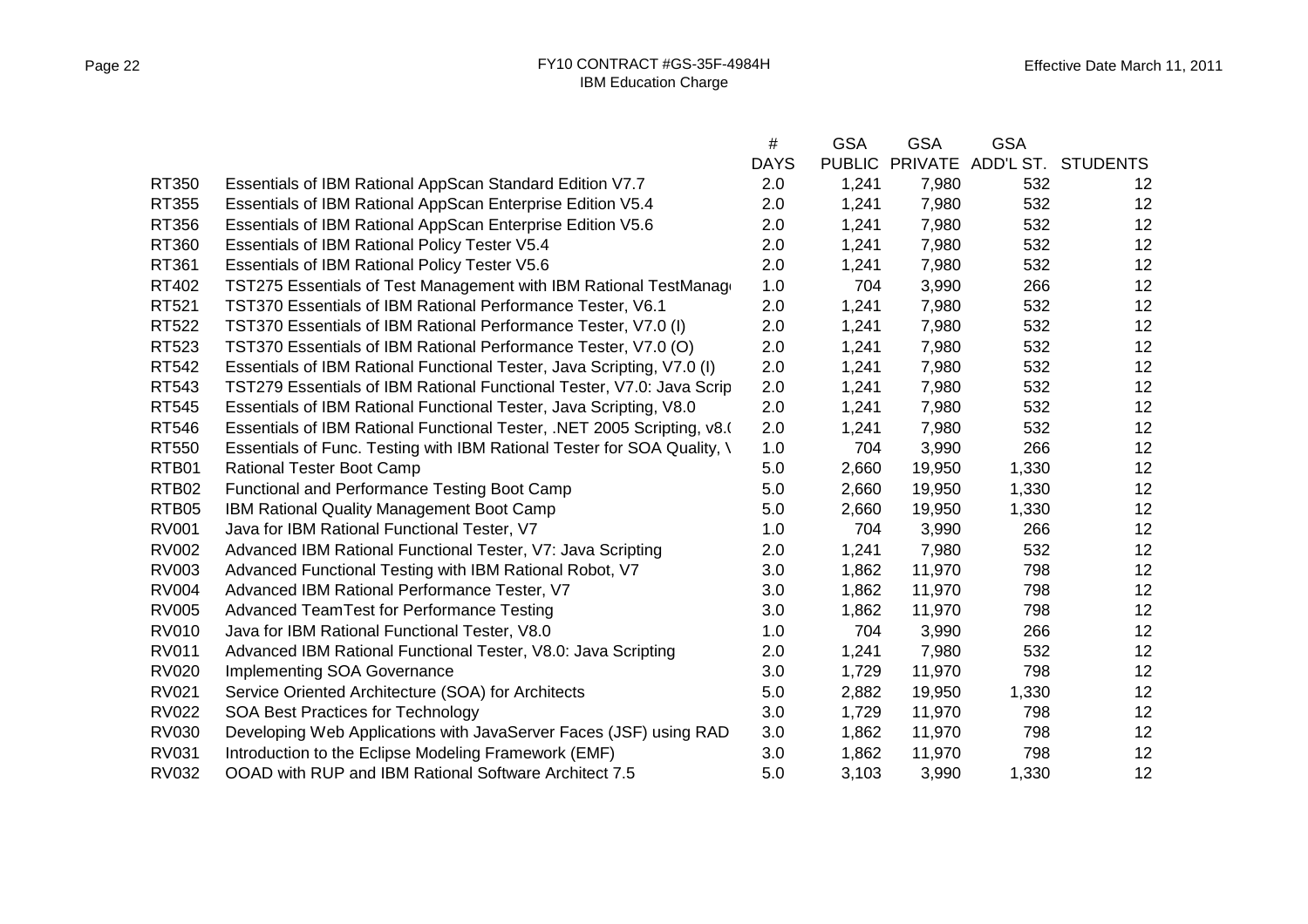|                   |                                                                         | $\#$        | <b>GSA</b>    | <b>GSA</b> | <b>GSA</b> |                 |
|-------------------|-------------------------------------------------------------------------|-------------|---------------|------------|------------|-----------------|
|                   |                                                                         | <b>DAYS</b> | <b>PUBLIC</b> | PRIVATE    | ADD'L ST.  | <b>STUDENTS</b> |
| <b>RV033</b>      | <b>SCRUM Overview</b>                                                   | 1.0         | 704           | 3,990      | 266        | $12 \,$         |
| <b>RV040</b>      | <b>COBOL Programming</b>                                                | 5.0         | 2,882         | 19,950     | 1,330      | 12              |
| <b>RV041</b>      | <b>Advanced COBOL Programming</b>                                       | 5.0         | 2,882         | 19,950     | 1,330      | 12              |
| <b>RV051</b>      | Defensive Programming - Java Enterprise Edition                         | 1.0         | <b>NA</b>     | 6,207      | <b>NA</b>  | 20              |
| <b>RV052</b>      | Defensive Programming - C and C++                                       | 1.0         | <b>NA</b>     | 6,207      | <b>NA</b>  | 20              |
| <b>RV053</b>      | Defensive Programming - C# in ASP.NET                                   | 1.0         | <b>NA</b>     | 6,207      | <b>NA</b>  | 20              |
| <b>RV054</b>      | Defensive Programming - VB.NET                                          | 1.0         | <b>NA</b>     | 3,990      | 266        | 20              |
| <b>RV055</b>      | <b>Attack and Defense</b>                                               | 1.0         | <b>NA</b>     | 6,207      | <b>NA</b>  | 20              |
| <b>RV056</b>      | <b>Threat Modeling</b>                                                  | 1.0         | <b>NA</b>     | 6,207      | <b>NA</b>  | 20              |
| <b>RV057</b>      | <b>Architecture Risk Analysis</b>                                       | 1.0         | <b>NA</b>     | 6,207      | <b>NA</b>  | 20              |
| <b>RV058</b>      | <b>Risk-Based Security Testing Strategy</b>                             | 1.0         | <b>NA</b>     | 6,207      | <b>NA</b>  | 20              |
| <b>RV059</b>      | <b>Web Security Testing</b>                                             | 1.0         | <b>NA</b>     | 6,207      | <b>NA</b>  | 20              |
| SGA17             | Storage Subsystem Performance, Monitoring and Capacity Planning fo      | 2.0         | 2,633         | N/A        | N/A        | N/A             |
| SGB11             | DMS Softek Technical Product Training - Open Systems                    | 4.0         | 2,500         | 14,186     | 355        | 12              |
| SGB <sub>20</sub> | DMS Softek Technical Product Training - Windows                         | 2.0         | 1,365         | 7,093      | 177        | 12              |
| SJ700             | Introduction to Storage Networking (ILO)                                | 2.0         | 1,214         | 7,093      | 177        | 14              |
| SJ821             | SAN Volume Controller (SVC) - Planning and Implementation (ILO)         | 3.0         | 1,596         | 10,640     | 266        | 12              |
| <b>SJB00</b>      | Data Center Networking Fundamentals (ILO)                               | 1.0         | 687           | 3,547      | 89         | 12              |
| <b>SK290</b>      | IBM System Storage TS7650 ProtecTIER (ILO)                              | 1.0         | 687           | 3,547      | 89         | 14              |
| <b>SK494</b>      | IBM DS8000 Implementation Workshop for Open Systems (ILO)               | 4.0         | 2,939         | 14,186     | 355        | 12              |
| <b>SK590</b>      | IBM System Storage DS8000 Implementation Workshop for System z (        | 2.0         | 1,565         | 7,093      | 177        | 12              |
| <b>SK591</b>      | IBM System Storage DS8000 Implementation Workshop for System z          | 3.0         | 2,261         | 10,640     | 266        | 12              |
| SKB00             | DS5000 Technical Training (ILO)                                         | 3.0         | 2,261         | 10,640     | 266        | 12              |
| SKC00             | DS3000 Technical Training (ILO)                                         | 3.0         | 2,261         | 10,640     | 266        | 14              |
| SM952             | IBM Tivoli SA for Multiplatforms 3.2.1: Installation and Administration | 3.0         | 1,596         | 11,970     | 798        | 12              |
| <b>SN700</b>      | Introduction to Storage Networking                                      | 2.0         | 1,214         | 7,093      | 177        | 14              |
| <b>SN710</b>      | Planning and Implementing a Storage Area Network (SAN)                  | 3.0         | 1,892         | 10,640     | 266        | 14              |
| <b>SN711</b>      | Planning and Implementing a Storage Area Network (SAN)                  | 4.0         | 2,939         | 14,186     | 355        | 12              |
| <b>SN781</b>      | Supporting IBM N series                                                 | 5.0         | 3,214         | 17,733     | 443        | 12              |
| <b>SN856</b>      | IBM TotalStorage Productivity Center Implementation and Configuration   | 4.0         | 2,939         | 14,186     | 355        | 12              |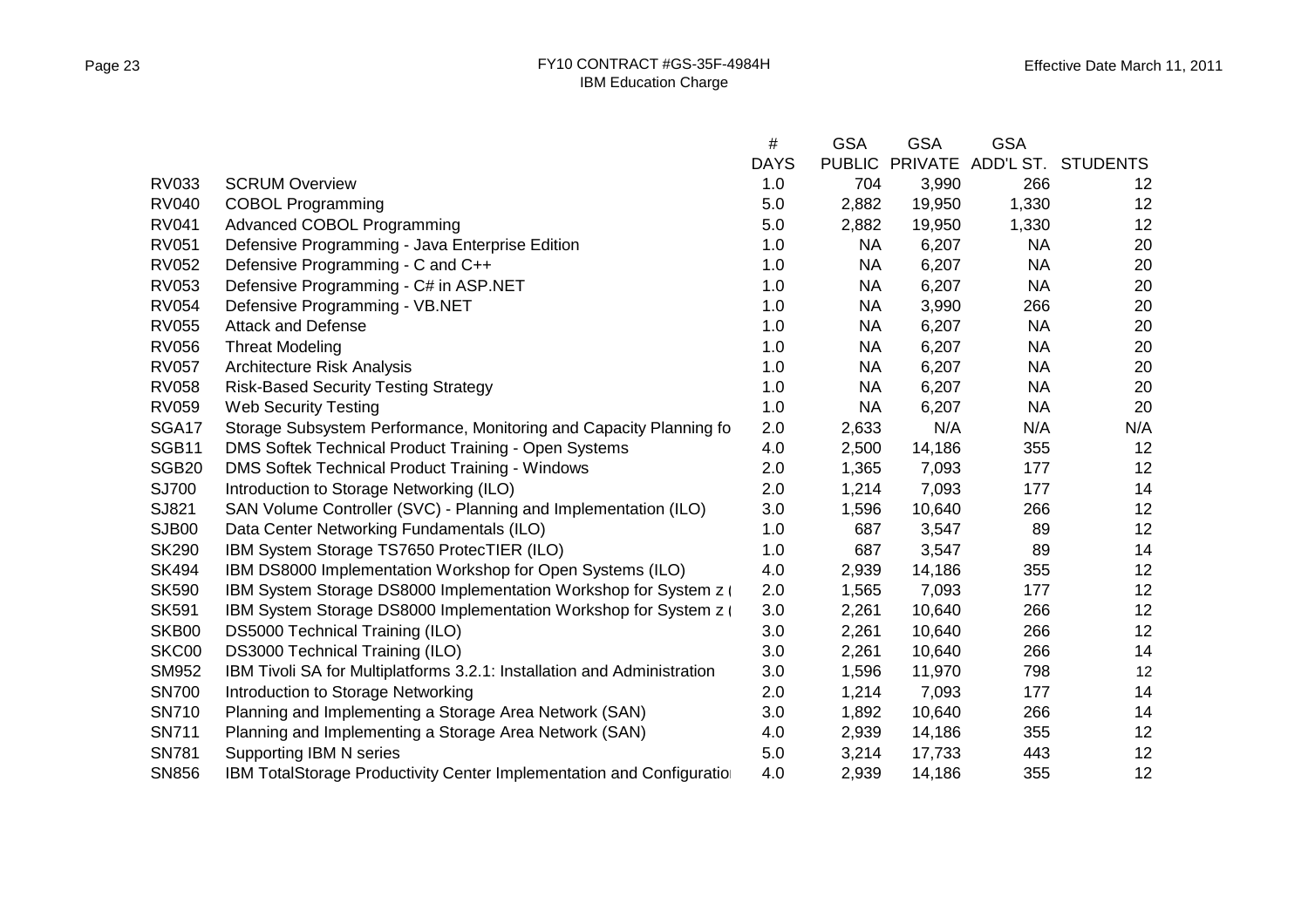|                   |                                                                 | #           | <b>GSA</b>    | <b>GSA</b> | <b>GSA</b>        |                   |
|-------------------|-----------------------------------------------------------------|-------------|---------------|------------|-------------------|-------------------|
|                   |                                                                 | <b>DAYS</b> | <b>PUBLIC</b> |            | PRIVATE ADD'L ST. | <b>STUDENTS</b>   |
| SNB <sub>00</sub> | Data Center Networking Fundamentals                             | 1.0         | N/A           | 3,547      | 89                | 12                |
| <b>SNT00</b>      | SAN Volume Controller (SVC) V6 Update and Transition            | 2.5         | 2,261         | 10,640     | 266               | 12                |
| <b>SS060</b>      | Storage Management Fundamentals                                 | 2.5         | 2,056         | 10,640     | 266               | 14                |
| <b>SS290</b>      | IBM System Storage TS7650 ProtecTIER                            | 1.0         | NA            | 3,547      | 89                | 14                |
| SS494             | IBM DS8000 Implementation Workshop for Open Systems             | 4.0         | 2,939         | 14,186     | 355               | 12                |
| SS590             | IBM System Storage DS8000 Implementation Workshop for System z  | 2.0         | 1,565         | 7,093      | 177               | 12                |
| SS591             | IBM System Storage DS8000 Implementation Workshop for System z  | 3.0         | 2,261         | 10,640     | 266               | 12                |
| SS681             | Supporting and Maintaining the DS5000 Series                    | 4.0         | 2,793         | <b>NA</b>  | <b>NA</b>         | <b>NA</b>         |
| SS840             | <b>DFSMS Implementation</b>                                     | 4.5         | 3,635         | 17,733     | 443               | 14                |
| SSB00             | <b>DS5000 Technical Training</b>                                | 3.0         | 2,261         | 10,640     | 266               | $12 \overline{ }$ |
| SSC00             | <b>DS3000 Technical Training</b>                                | 3.0         | 2,261         | 10,640     | 266               | 14                |
| SSE00             | IBM Storwize V7000 Implementation Workshop                      | 3.5         | 2,762         | 14,186     | 355               | 12                |
| <b>SW111</b>      | IBM WebSphere Transformation Extender V8.1 System Design        | 2.0         | 1,374         | 9,753      | 177               | 12                |
| <b>SW112</b>      | IBM WebSphere Transformation Extender V8.1 System Management    | 2.0         | 1,374         | 9,753      | 177               | 12                |
| <b>SW113</b>      | IBM WebSphere Transformation Extender V8.1 Advanced Transformat | 3.0         | 2,061         | 14,630     | 266               | 12                |
| <b>SW120</b>      | IBM File Manager for z/OS Data Mentor Workshop                  | 1.0         | N/A           | 2,660      | 89                | 12                |
| SW121             | IBM File Manager / DB2 Feature Mentor Workshop                  | 0.5         | N/A           | 2,660      | 89                | 12                |
| <b>SW122</b>      | IBM File Manager / IMS Feature Mentor Workshop                  | 0.5         | N/A           | 2,660      | 89                | 12                |
| <b>SW123</b>      | <b>IBM Fault Analyzer for z/OS Data Mentor Workshop</b>         | 0.5         | N/A           | 2,660      | 89                | 12                |
| <b>SW124</b>      | IBM Debug Tool Mentor Workshop                                  | 1.0         | N/A           | 2,660      | 89                | 12                |
| <b>SW346</b>      | WEBSPHERE ENTERPRISE SERVICE BUS ADMINISTRATION                 | 5.0         | 3,214         | 22,166     | 443               | 12                |
| <b>SW866</b>      | IBM WebSphere Commerce Fundamentals                             | 1.0         | 412           | N/A        | N/A               | N/A               |
| <b>SW868</b>      | Introduction to IBM WebSphere Commerce V6.0 Store Development   | 1.5         | 412           | N/A        | N/A               | N/A               |
| TA010             | <b>METRICA PERFORMANCE MANAGER 2.2 USER</b>                     | 1.0         | 532           | 3,901      | 146               | 12                |
| <b>TA020</b>      | <b>METRICA PERFORMANCE MANAGER 2.2 REPORT DESIGNER</b>          | 1.0         | 532           | 3,901      | 146               | 12                |
| TA030             | METRICA PERFORMANCE MANAGER 2.2 KEY PERFORMANCE IN              | 1.0         | 532           | 3,901      | 146               | 12                |
| <b>TA040</b>      | <b>METRICA PERFORMANCE MANAGER 2.2 ALARMS</b>                   | 1.0         | 532           | 3,901      | 146               | 12                |
| <b>TA050</b>      | <b>METRICA PERFORMANCE MANAGER 2.2 ADMINISTRATION</b>           | 2.0         | 1,064         | 7,803      | 293               | 12                |
| <b>TA100</b>      | NETWORK PERFORMANCE REPORTING 3.X USER                          | 1.0         | 532           | 3,901      | 146               | 12                |
| <b>TA110</b>      | NETWORK PERFORMANCE REPORTING 3.X ADMINISTRATION                | 2.0         | 1,064         | 7,803      | 293               | 12                |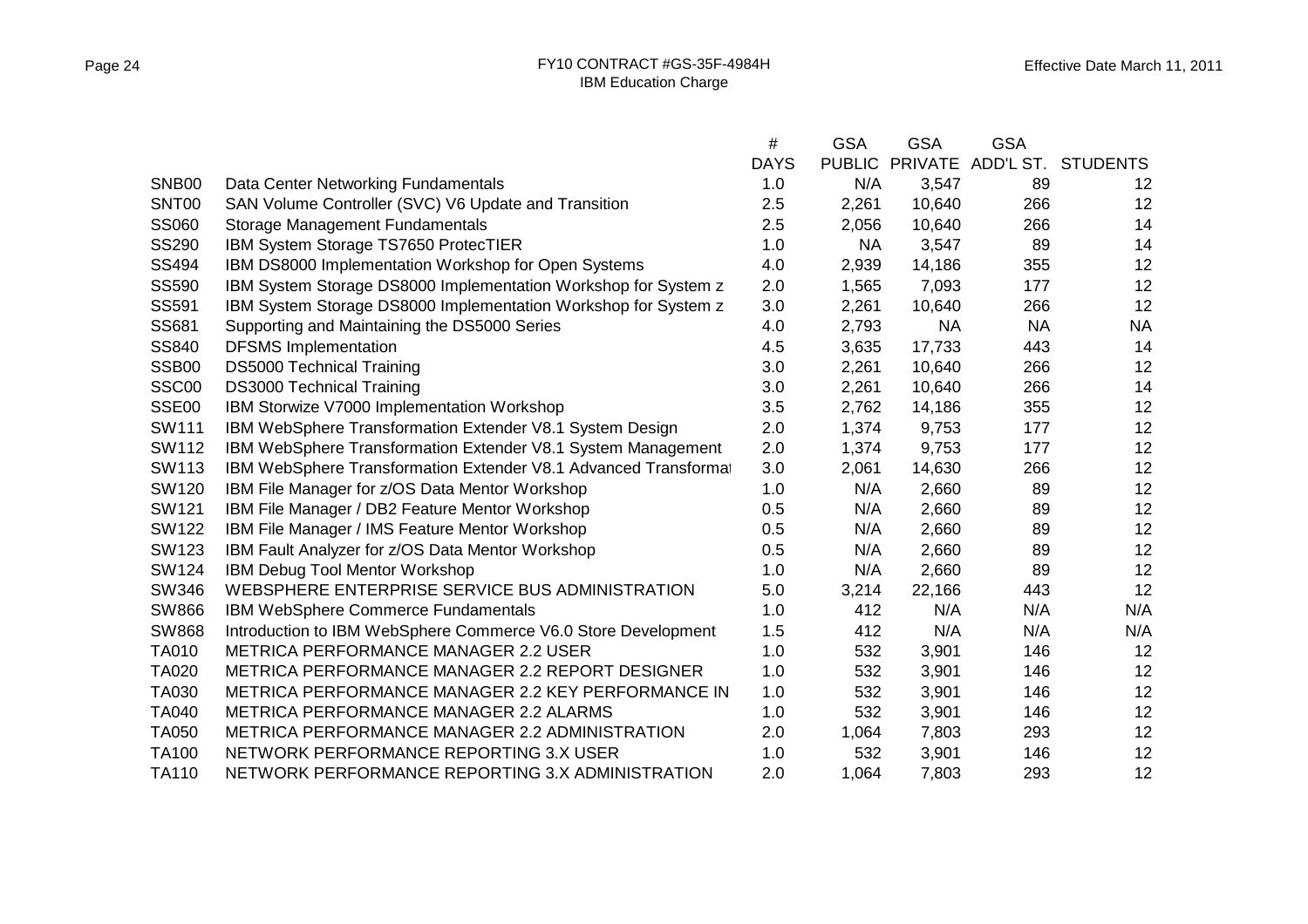|              |                                                                       | $\#$        | <b>GSA</b>    | <b>GSA</b>     | <b>GSA</b> |                    |
|--------------|-----------------------------------------------------------------------|-------------|---------------|----------------|------------|--------------------|
|              |                                                                       | <b>DAYS</b> | <b>PUBLIC</b> | <b>PRIVATE</b> |            | ADD'L ST. STUDENTS |
| TA120        | NETWORK PERFORMANCE REPORTING WEB SERVER 3.X USER                     | 1.0         | 532           | 3,901          | 146        | 12                 |
| TA130        | NETWORK PERFORMANCE REPORTING WEB SERVER 3.X ADMII                    | 1.0         | 532           | 3,901          | 146        | 12                 |
| <b>TA140</b> | NETWORK PERFORMANCE REPORTING 3.X DEVELOPER                           | 4.0         | 2,128         | 15,605         | 585        | 12                 |
| TA150        | NETWORK PERFORMANCE REPORTING 3.X INTRODUCTION TO                     | 1.0         | 532           | 3,901          | 146        | 12                 |
| TA160        | NETWORK PERFORMANCE REPORTING 3.X INTRODUCTION ANI                    | 2.0         | 1,064         | 7,803          | 293        | 12                 |
| <b>TA170</b> | NETWORK PERFORMANCE REPORTING 3.X ADVANCED KINGFIS                    | 1.0         | 532           | 3,901          | 146        | 12                 |
| <b>TA180</b> | NETWORK PERFORMANCE REPORTING SNMP GATEWAY                            | 1.0         | 532           | 3,901          | 146        | 12                 |
| TA190        | NETWORK PERFORMANCE REPORTING - PERFORMANCE ALARI                     | 1.0         | 532           | 3,901          | 146        | 12                 |
| <b>TA200</b> | NETWORK PERFORMANCE REPORTING - DATABASE CONNECTI                     | 1.0         | 532           | 3,901          | 146        | 12                 |
| TA300        | PROSPECT 8.0 BASIC USER                                               | 2.0         | 1,064         | 7,093          | 266        | 12                 |
| TA310        | PROSPECT 8.0 USER                                                     | 3.0         | 1,596         | 11,704         | 439        | 12                 |
| TA320        | PROSPECT 8.0 ADMINISTRATION                                           | 3.0         | 1,596         | 11,704         | 439        | 12                 |
| TA330        | PROSPECT 8.0 CLIENT ADMINISTRATOR                                     | 3.0         | 1,596         | 11,704         | 439        | 12                 |
| TA340        | PROSPECT 8.0 SERVER ADMINISTRATION                                    | 2.0         | 1,064         | 7,803          | 293        | 12                 |
| TA350        | PROSPECT 8.0 SYSTEM ADMINISTRATION                                    | 4.0         | 2,128         | 15,605         | 585        | 12                 |
| TA410        | PROSPECT WEB 2.2 USER                                                 | 1.0         | 532           | 3,901          | 146        | 12                 |
| TA430        | PROSPECT WEB SERVER 2.2.X ADMINISTRATION                              | 1.0         | 532           | 3,901          | 146        | 12                 |
| TA460        | <b>PROSPECT 8.0 AND PROSPECT WEB 2.2 UDCS FOR CREATING F</b>          | 2.0         | 1,153         | 8,866          | 390        | 12                 |
| <b>TC050</b> | IBM TIVOLI OMEGAMON DE ADMINISTRATION AND USE                         | 5.0         | 2,262         | 17,733         | 318        | 14                 |
| <b>TK011</b> | IBM Tivoli Compliance Insight Manager 8.5 Installation                | 2.0         | 1,064         | 7,803          | 293        | 12                 |
| <b>TK031</b> | IBM Tivoli Compliance Insight Manager 8.5 Administration and Reportin | 3.0         | 1,596         | 11,704         | 439        | 12                 |
| <b>TK051</b> | IBM Tivoli Compliance Insight Manager 8.5 Advanced Implementation     | 5.0         | 2,882         | 19,506         | 731        | 12                 |
| <b>TK241</b> | IBM Tivoli zSecure 1.9 RACF and SMF auditing                          | 2.0         | 1,064         | 7,803          | 293        | 12                 |
| <b>TM021</b> | <b>Tivoli Enterprise Portal Fundamentals</b>                          | 3.0         | 1,596         | 11,970         | 798        | 12                 |
| <b>TM061</b> | IBM Tivoli Enterprise Portal Advanced Administration                  | 2.0         | 1,064         | 7,980          | 532        | 12                 |
| <b>TM392</b> | IBM Tivoli Workload Scheduler for z/OS 8.5.1 Operations               | 2.0         | 1,064         | 7,980          | 532        | 12                 |
| <b>TM661</b> | IBM Tivoli Composite Application Manager for Transactions 7.1 Worksl  | 3.0         | 1,596         | 11,704         | 439        | 12                 |
| <b>TM690</b> | IBM Tivoli Composite Application Manager for Application Diagnostics  | 2.0         | 1,064         | 7,980          | 532        | 12                 |
| <b>TML10</b> | IBM Multimedia Library for Tivoli Maximo Asset Management: 1-199 Us   | 1.0         | <b>NA</b>     | 10,640         | <b>NA</b>  | 99                 |
| TML11        | IBM Multimedia Library for Tivoli Service Request Manager: 1-199 Use  | 1.0         | <b>NA</b>     | 10,640         | <b>NA</b>  | 99                 |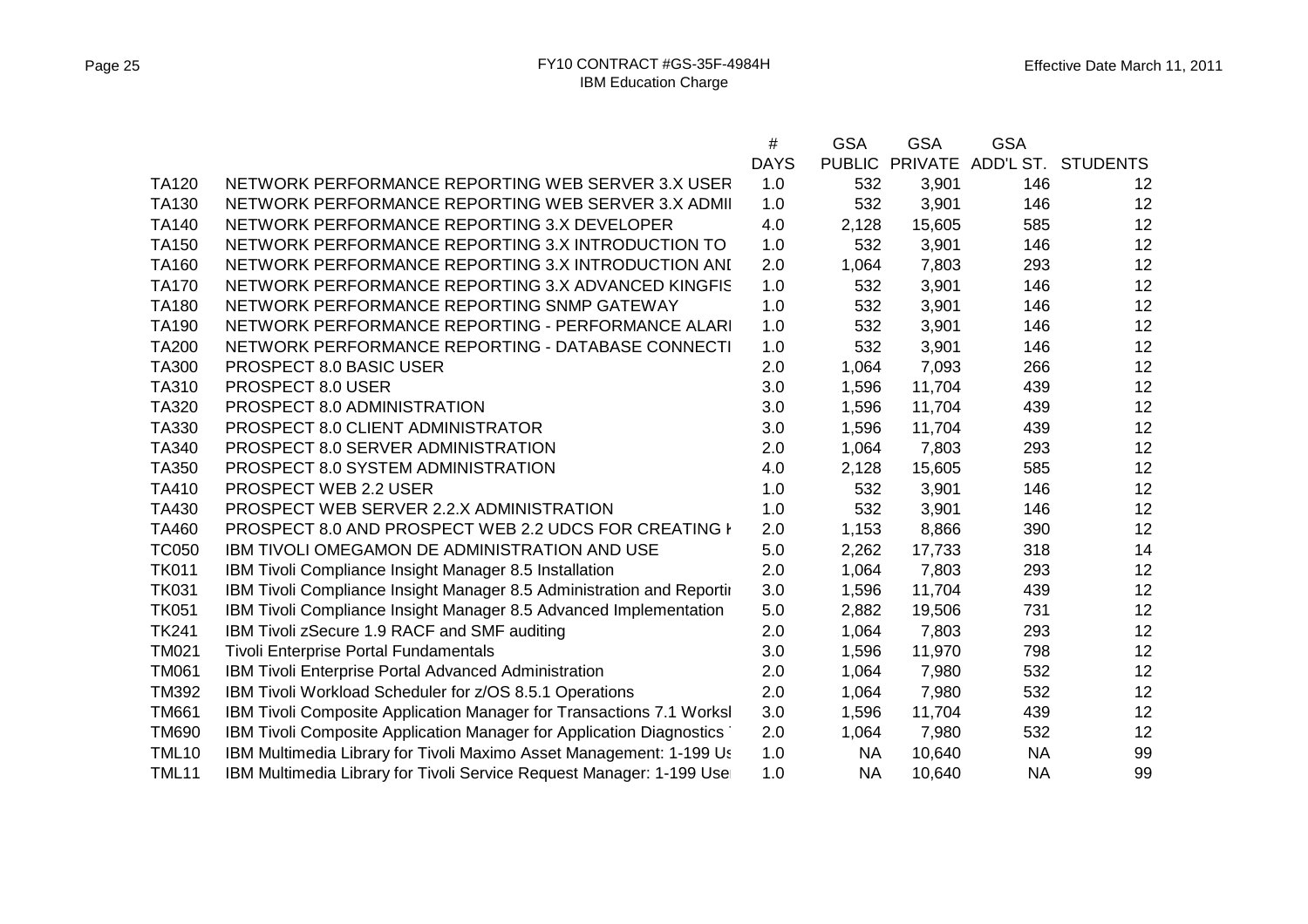|              |                                                                             | $\#$        | <b>GSA</b>    | <b>GSA</b>     | <b>GSA</b> |                 |
|--------------|-----------------------------------------------------------------------------|-------------|---------------|----------------|------------|-----------------|
|              |                                                                             | <b>DAYS</b> | <b>PUBLIC</b> | <b>PRIVATE</b> | ADD'L ST.  | <b>STUDENTS</b> |
| <b>TML20</b> | IBM Multimedia Library for Tivoli Maximo Asset Management: 200-499          | 1.0         | <b>NA</b>     | 15,073         | <b>NA</b>  | 99              |
| <b>TML21</b> | IBM Multimedia Library for Tivoli Service Request Manager: 200-499 U        | 1.0         | <b>NA</b>     | 15,073         | <b>NA</b>  | 99              |
| <b>TML30</b> | IBM Multimedia Library for Tivoli Maximo Asset Management: 500-999          | 1.0         | <b>NA</b>     | 18,620         | <b>NA</b>  | 99              |
| <b>TML31</b> | IBM Multimedia Library for Tivoli Service Request Manager: 500-999 U        | 1.0         | <b>NA</b>     | 18,620         | <b>NA</b>  | 99              |
| <b>TML40</b> | IBM Multimedia Library for Tivoli Maximo Asset Management: 1000-499         | 1.0         | <b>NA</b>     | 22,166         | <b>NA</b>  | 99              |
| <b>TML41</b> | IBM Multimedia Library for Tivoli Service Request Manager: 1000-4999        | 1.0         | <b>NA</b>     | 22,166         | <b>NA</b>  | 99              |
| <b>TML50</b> | IBM Multimedia Library for Tivoli Maximo Asset Management: 5000-99.         | 1.0         | <b>NA</b>     | 26,599         | <b>NA</b>  | 99              |
| <b>TML51</b> | IBM Multimedia Library for Tivoli Service Request Manager: 5000-9999        | 1.0         | <b>NA</b>     | 26,599         | <b>NA</b>  | 99              |
| <b>TN013</b> | <b>IBM Tivoli Netcool/OMNIbus 7.3 User</b>                                  | 2.0         | 1,064         | 7,980          | 532        | 12              |
| <b>TN023</b> | IBM Tivoli Netcool/OMNIbus 7.3 Installation and Configuration               | 3.0         | 1,596         | 11,970         | 798        | 12              |
| <b>TN033</b> | IBM Tivoli Netcool/OMNIbus 7.3 Administration and Maintenance               | 4.0         | 2,128         | 15,960         | 1,064      | 12              |
| <b>TN042</b> | IBM Tivoli Netcool/Impact 5.0 Implementation and Administration             | 4.0         | 2,128         | 15,605         | 585        | 12              |
| <b>TN282</b> | IBM Tivoli Network Performance Manager for Wireless 9.2 User                | 2.0         | <b>NA</b>     | 8,866          | 532        | 12              |
| <b>TN313</b> | IBM Tivoli Netcool Performance Manager for Wireless 9.2 Admin and C         | 4.0         | <b>NA</b>     | 17,733         | 1,064      | 12              |
| <b>TN322</b> | <b>IBM Tivoli Network Manager 3.8 Workshop</b>                              | 3.0         | 1,596         | 11,704         | 439        | 10              |
| <b>TN460</b> | IBM Tivoli Netcool Performance Manager 1.3 Wireline Component Sys           | 5.0         | <b>NA</b>     | 24,383         | 1,330      | 12              |
| <b>TN470</b> | IBM Tivoli Netcool Performance Manager 1.3 Wireline Component Inst          | 3.0         | <b>NA</b>     | 14,630         | 798        | 12              |
| <b>TN500</b> | IBM Tivoli Netcool OMNIbus 7.3 New Features Implementation                  | 3.0         | 1,729         | 11,970         | 798        | 12              |
| <b>TP053</b> | <b>IBM Tivoli Provisioning Manager 7.1 Administration and Workflow Deve</b> | 4.0         | 2,660         | 15,605         | 585        | 10              |
| <b>TP200</b> | <b>IBM Tivoli Provisioning Manager 7.2 Fundamentals</b>                     | 3.0         | 1,995         | 13,300         | 798        | 12              |
| TP210        | IBM Tivoli Provisioning Manager 7.2 Automation Package Developmen           | 2.0         | 1,330         | 8,866          | 532        | 12              |
| <b>TP300</b> | <b>IBM Tivoli Service Automation Manager 7.2.1.1 Fundamentals</b>           | 2.0         | 1,330         | 8,866          | 532        | 12              |
| <b>TR231</b> | IBM Tivoli Reporting for Enterprise IT and Asset Management                 | 3.0         | 1,729         | 11,704         | 439        | 12              |
| <b>TR271</b> | IBM Enterprise IT and Asset Management 7.1: Customizing Business (          | 5.0         | 3,325         | 19,506         | 731        | 12              |
| <b>TR281</b> | IBM Integration Framework Configuration                                     | 5.0         | 3,325         | 19,506         | 731        | 10              |
| <b>TR540</b> | IBM Tivoli System Administration for Enterprise IT and Asset Managem        | 2.0         | 1,153         | 7,803          | 293        | 12              |
| <b>TR551</b> | IBM Tivoli Asset Management for IT 7.2 Fundamentals                         | 4.0         | 2,305         | 15,605         | 585        | 12              |
| <b>TR570</b> | IBM Maximo Asset Management 7.1 Fundamentals                                | 4.0         | 2,305         | 15,605         | 585        | 12              |
| <b>TR581</b> | IBM Maximo Asset Management 7.1.1.5 Implementation                          | 5.0         | 2,882         | 19,950         | 1,330      | 12              |
| <b>TR620</b> | <b>IBM Tivoli Service Request Manager 7.1 Implementation</b>                | 5.0         | 2,882         | 19,506         | 731        | 12              |
|              |                                                                             |             |               |                |            |                 |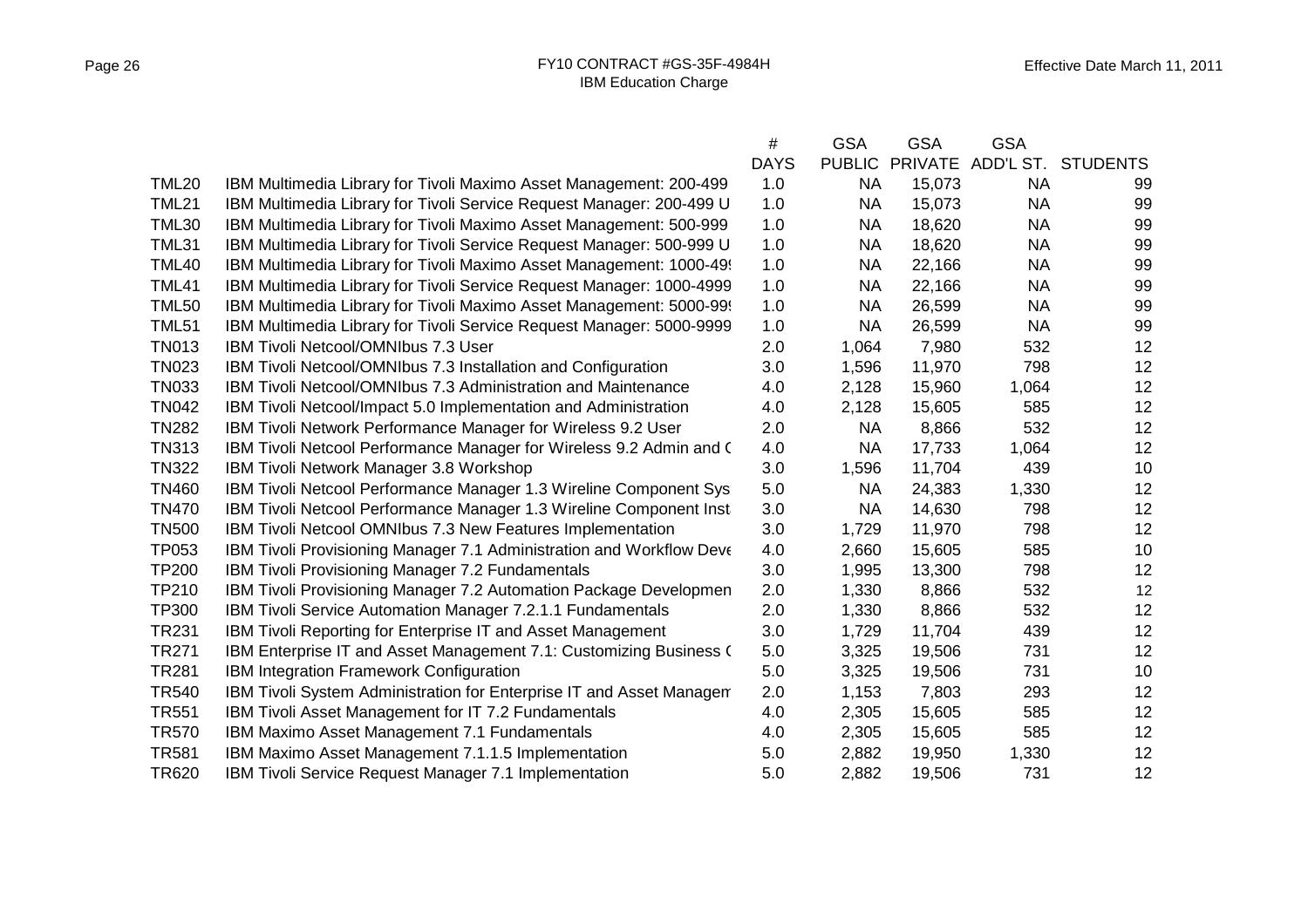|                   |                                                                                | #           | <b>GSA</b>    | GSA            | <b>GSA</b> |                    |
|-------------------|--------------------------------------------------------------------------------|-------------|---------------|----------------|------------|--------------------|
|                   |                                                                                | <b>DAYS</b> | <b>PUBLIC</b> | <b>PRIVATE</b> |            | ADD'L ST. STUDENTS |
| TR630             | IBM Maximo Asset Management 7.1 Work Management                                | 3.0         | 1,729         | 11,704         | 439        | 12                 |
| <b>TR640</b>      | IBM Integration Framework Configuration                                        | 5.0         | 3,325         | 19,506         | 731        | 10                 |
| <b>TS102</b>      | <b>IBM Tivoli Storage Productivity Center 4.1 Administration and Operation</b> | 5.0         | 3,325         | 19,950         | 1,330      | 12                 |
| <b>TS311</b>      | IBM Tivoli Storage Manager FastBack 6.1.1 Installation, Configuration,         | 3.0         | 1,596         | 11,970         | 798        | 12                 |
| <b>TS601</b>      | IBM Tivoli Storage Manager 6.2 Differences and Upgrade                         | 2.0         | 1,153         | 7,980          | 532        | 12                 |
| <b>TS611</b>      | IBM Tivoli Storage Manager 6.2 Implementation and Administration               | 5.0         | 2,660         | 19,950         | 1,330      | 12                 |
| <b>TS620</b>      | IBM Tivoli Storage Manager 6.1 Advanced Administration                         | 5.0         | 2,882         | 19,506         | 731        | 12                 |
| <b>TSL21</b>      | IBM Tivoli Storage Manager 6.2 Advanced Administration (Linux)                 | 5.0         | 3,325         | 22,166         | 1,330      | 12                 |
| TT013             | IBM Tivoli Netcool/OMNIbus 7.3 User (ILO)                                      | 2.0         | 1,064         | 7,980          | 532        | 12                 |
| TT023             | IBM Tivoli Netcool/OMNIbus 7.3 Installation and Configuration (ILO)            | 3.0         | 1,596         | 11,970         | 798        | 12                 |
| TT033             | IBM Tivoli Netcool/OMNIbus 7.3 Administration and Maintenance (ILO)            | 4.0         | 2,128         | 15,960         | 1,064      | 12                 |
| <b>TT352</b>      | IBM Tivoli Monitoring 6.2 for Implementers (Instructor-Led Online)             | 3.0         | 1,596         | 11,704         | 439        | 12                 |
| TT903             | IBM Tivoli Asset Management for IT 7.1 - Preparing for Certification (IL       | 1.0         | 442           | 4,433          | 266        | 12                 |
| <b>TTR54</b>      | IBM Tivoli System Administration for Enterprise IT and Asset Managem           | 2.0         | 1,153         | 7,803          | 293        | 10                 |
| TTR <sub>59</sub> | Asset Configuration and Management for Tivoli Asset Management for             | 3.0         | 1,729         | 11,704         | 439        | 10                 |
| TTR60             | IBM Tivoli Asset Management for IT 7.1 Implementation (Instructor-Lec          | 5.0         | 2,882         | 19,506         | 731        | 10                 |
| <b>TTR62</b>      | IBM Tivoli Service Request Manager 7.1 Implementation (Instructor-Le           | 5.0         | 2,882         | 17,733         | 665        | 12                 |
| <b>TW062</b>      | IBM Tivoli Federated Identity Manager 6.1.1 Deployment and Administr           | 5.0         | 3,325         | 19,506         | 731        | 12                 |
| TW083             | IBM Tivoli Directory Server 6.3 System Administration                          | 3.0         | 1,463         | 11,970         | 798        | 12                 |
| TW103             | IBM Tivoli Access Manager for e-business 6.1.1 Administration and De           | 4.0         | 2,660         | 17,733         | 1,064      | 12                 |
| <b>TW172</b>      | IBM Tivoli Access Manager for ESSO 8.1 Deployment and Administrati             | 4.0         | 2,660         | 17,733         | 1,064      | 12                 |
| <b>TW233</b>      | <b>IBM Tivoli Directory Server 6.3 Advanced Deployment</b>                     | 2.0         | 1,330         | 7,980          | 532        | 12                 |
| <b>TW241</b>      | IBM Tivoli Identity Manager 5.1 Differences and Migration                      | 3.0         | 1,995         | 13,300         | 798        | 12                 |
| <b>TW251</b>      | IBM Tivoli Identity Manager 5.1 Basic Implementation                           | 5.0         | 3,325         | 22,166         | 1,330      | 12                 |
| <b>TW261</b>      | <b>IBM Tivoli Identity Manager 5.1 System Administration</b>                   | 3.0         | 1,995         | 13,300         | 798        | 12                 |
| TX303             | IBM Tivoli Workload Scheduler 8.5.1 Operations and Scheduling                  | 3.0         | 1,596         | 11,970         | 798        | 12                 |
| TX313             | IBM Tivoli Workload Scheduler 8.5.1 Administration                             | 2.0         | 1,064         | 7,980          | 532        | 12                 |
| TZ202             | IBM Tivoli NetView for z/OS 5.4 Fundamentals                                   | 1.0         | 532           | 3,990          | 266        | 12                 |
| TZ242             | IBM Tivoli NetView for z/OS 5.4: Fundamentals, Automation, REXX, an            | 5.0         | 2,660         | 19,950         | 1,330      | 12                 |
| U3729             | IMS VERSION 8 INSTALLATION WORKSHOP                                            | 3.0         | 1,254         | N/A            | N/A        | N/A                |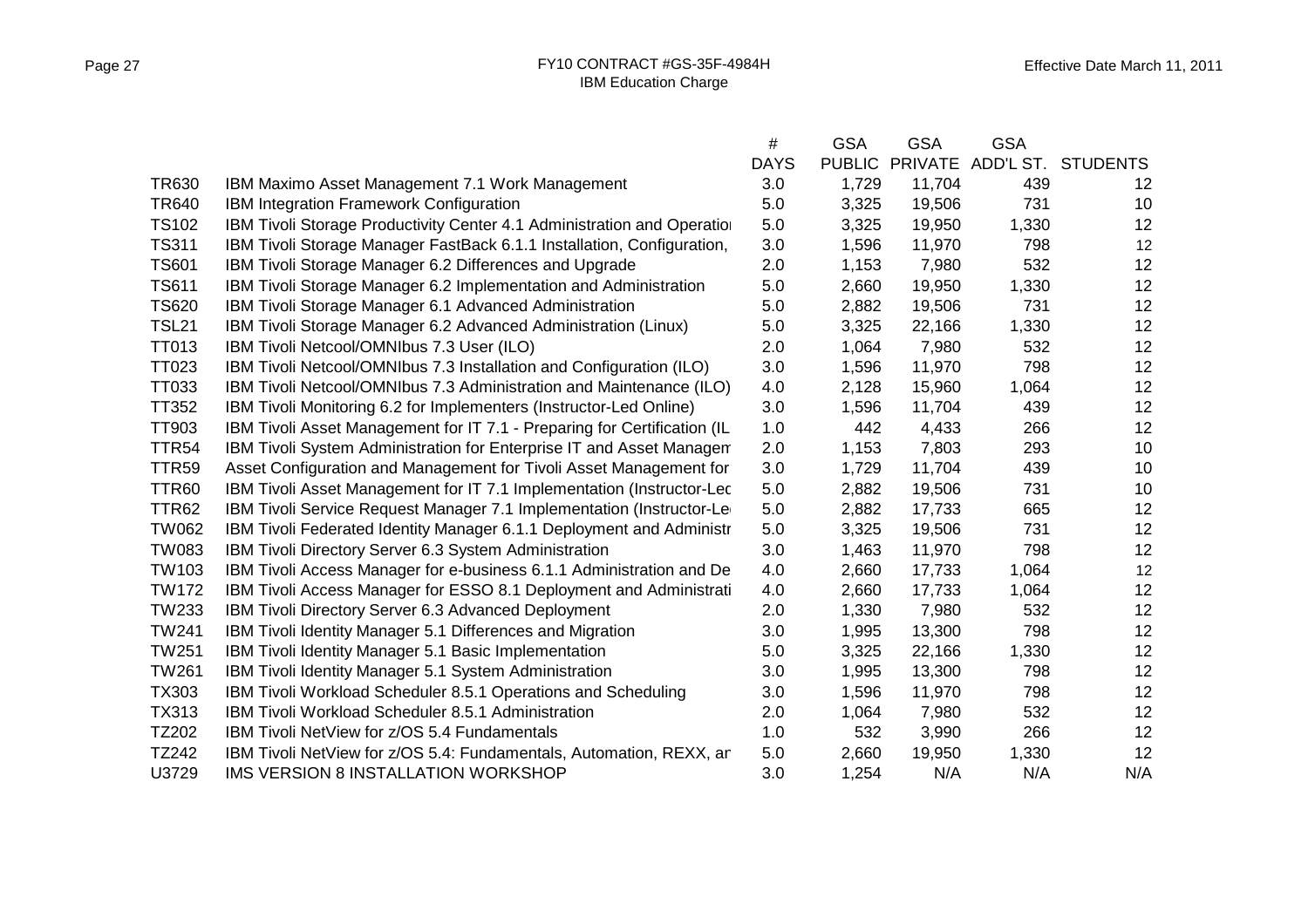|              |                                                                    | #           | <b>GSA</b>    | <b>GSA</b>     | <b>GSA</b> |                    |
|--------------|--------------------------------------------------------------------|-------------|---------------|----------------|------------|--------------------|
|              |                                                                    | <b>DAYS</b> | <b>PUBLIC</b> | <b>PRIVATE</b> |            | ADD'L ST. STUDENTS |
| U3739        | <b>IMS VERSION 8 PRODUCT ENHANCEMENTS</b>                          | 2.0         | 820           | 8,202          | 146        | 14                 |
| V2611        | ITIL V2-to-V3 Foundation Bridge Exam Prep Bootcamp                 | 2.0         | 1,325         | 7,980          | 443        | 12                 |
| V2629        | <b>ITIL V3 Polestar Simulation</b>                                 | 1.0         | <b>NA</b>     | 11,438         | 421        | 12                 |
| V2719        | <b>ITIL Service Lifestyle: Service Strategy</b>                    | 3.0         | 2,123         | 14,098         | 717        | 12                 |
| V2720        | ITIL Service Lifecycle: Service Design                             | 3.0         | 2,123         | 14,098         | 717        | 12                 |
| V2721        | <b>ITIL Service Lifecycle: Service Transition</b>                  | 3.0         | 2,123         | 14,098         | 717        | 12                 |
| V2722        | ITIL Service Lifecycle: Service Operation                          | 3.0         | 2,123         | 14,098         | 717        | 12                 |
| V2723        | ITIL Service Lifecycle: Continual Service Improvement              | 3.0         | 2,123         | 14,098         | 717        | 12                 |
| V2724        | ITIL Service Capability: Planning, Protection, and Optimization    | 5.0         | 2,566         | 19,950         | 1,108      | 12                 |
| V2725        | ITIL Service Capability: Service Offerings and Agreement           | 5.0         | 2,566         | 19,950         | 1,108      | 12                 |
| V2726        | ITIL Service Capability: Release, Control, and Validation          | 5.0         | 2,566         | 19,950         | 1,108      | 12                 |
| V2727        | ITIL Service Capability: Operational Support and Analysis          | 5.0         | 2,566         | 19,950         | 1,108      | 12                 |
| V2751        | ITIL V2-to-V3 Service Manager Bridge                               | 5.0         | 3,364         | 22,166         | 1,330      | 12                 |
| V2758        | <b>ITIL for Executives</b>                                         | 1.0         | 882           | 6,650          | 390        | 12                 |
| V2771        | How to Define and Value IT Services                                | 3.0         | 1,946         | 11,970         | 665        | 12                 |
| V2772        | How to Measure and Justify IT Services                             | 3.0         | 1,946         | 11,970         | 665        | 12                 |
| V2779        | ITIL V3: Managing Across the Lifecycle                             | 5.0         | 2,921         | 23,496         | 1,197      | 12                 |
| V2791        | How to Get Started with ITIL                                       | 2.0         | 1,325         | 7,980          | 443        | 12                 |
| V2792        | How to Create an ITIL Service Desk and Incident Management Proces: | 3.0         | 1,768         | 11,970         | 665        | 12                 |
| V2793        | How to Master Problem Management                                   | 3.0         | 1,768         | 11,970         | 665        | 12                 |
| V2795        | How to Build a Service Catalog                                     | 3.0         | 1,768         | 11,970         | 665        | 12                 |
| V2796        | How to Build a Configuration Management Database (CMDB)            | 3.0         | 1,768         | 11,970         | 665        | 12                 |
| V2842        | <b>ITIL Awareness</b>                                              | 1.0         | 882           | 6,650          | 390        | 12                 |
| V2975        | <b>ITIL V Foundation Exam Prep Bootcamp</b>                        | 3.0         | 1,946         | 11,970         | 665        | 12                 |
| <b>VA170</b> | IBM WebSphere Application Server V7 Administration on AIX (Remote  | 5.0         | 2,771         | 24,383         | 443        | 12                 |
| <b>VA370</b> | IBM WebSphere Application Server V7 Administration on Windows (Re  | 5.0         | 2,771         | 24,383         | 443        | 12                 |
| <b>VA570</b> | IBM WebSphere Application Server V7 Administration on Linux (Remot | 5.0         | 2,771         | 24,383         | 443        | 12                 |
| <b>VA572</b> | IBM WebSphere Application Server V7 Problem Determination (Remot   | 5.0         | 3,214         | 24,383         | 443        | 12                 |
| <b>VA661</b> | IBM WebSphere Application Server V6.1 Scripting and Automation (Re | 5.0         | 2,771         | 24,383         | 443        | 12                 |
| <b>VA870</b> | IBM WebSphere Application Server V7 Multi-node Administration (Rem | 3.0         | 1,928         | 14,630         | 266        | 12                 |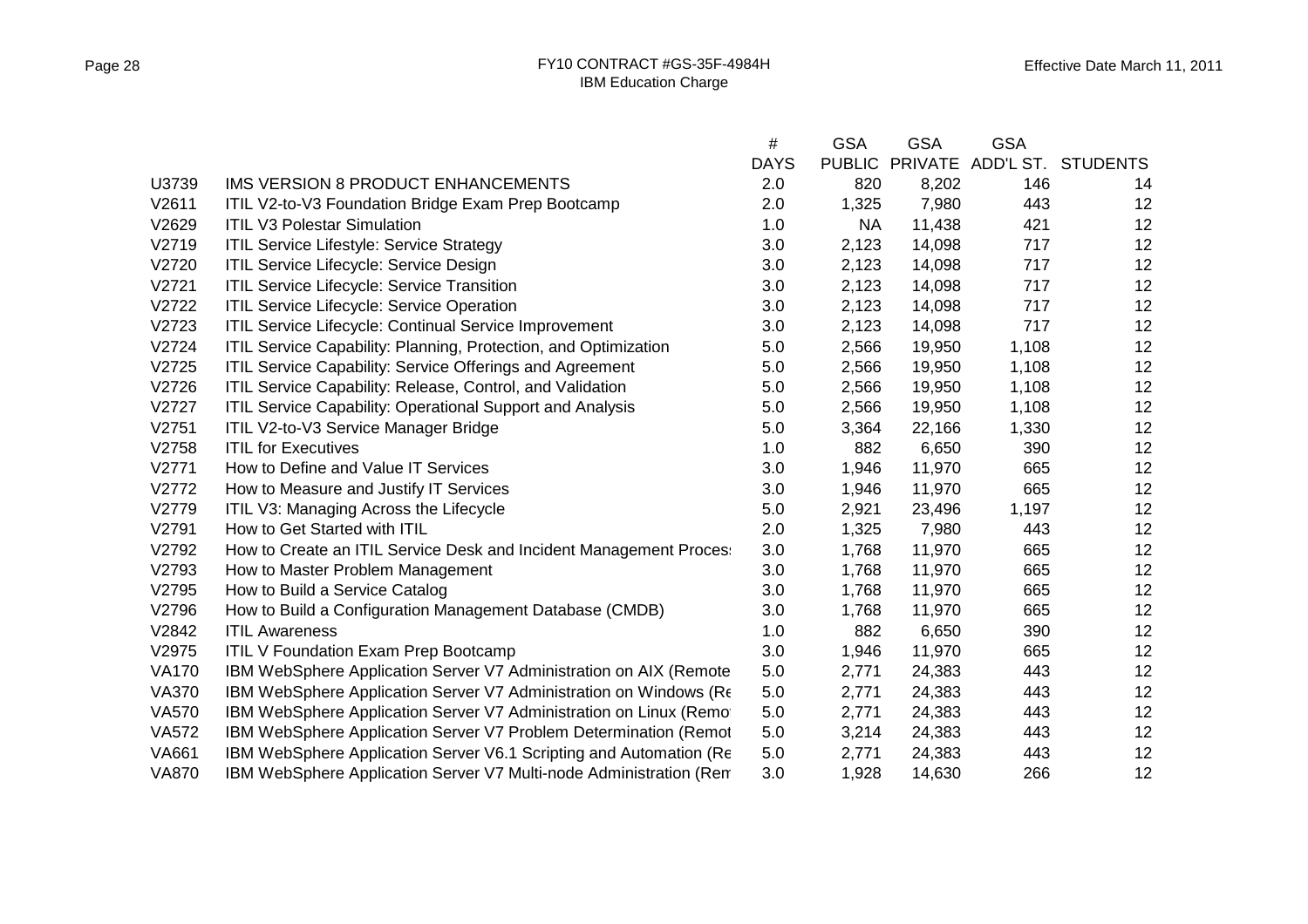|              |                                                                     | #           | <b>GSA</b>    | <b>GSA</b>     | <b>GSA</b> |                 |
|--------------|---------------------------------------------------------------------|-------------|---------------|----------------|------------|-----------------|
|              |                                                                     | <b>DAYS</b> | <b>PUBLIC</b> | <b>PRIVATE</b> | ADD'L ST.  | <b>STUDENTS</b> |
| <b>VA972</b> | Developing Applications for WebSphere eXtreme Scale V7 (Remote CI   | 3.0         | 1,928         | 14,630         | 266        | 12              |
| <b>VB009</b> | IBM WebSphere Lombardi Education Process Analysis Methods I (Rer    | 3.0         | 2,061         | 14,630         | 266        | 12              |
| <b>VB017</b> | Teamworks 6 Foundations: Process Implementation V6.2 (Remote Cla    | 3.0         | 2,061         | 14,630         | 266        | 12              |
| <b>VB111</b> | Integration Using IBM WebSphere Integration Developer and Process \ | 5.0         | 3,436         | 24,383         | 443        | 12              |
| <b>VB113</b> | Developing Integration Solutions for IBM WebSphere Process Server \ | 5.0         | 3,436         | 24,383         | 443        | 12              |
| <b>VB115</b> | Human Task Management with IBM WebSphere Process Server V6.1        | 3.0         | 2,061         | 14,630         | 266        | 12              |
| <b>VB124</b> | Administration of IBM WebSphere Process Server V6.1 (Remote Class   | 2.0         | 1,374         | 9,753          | 177        | 12              |
| <b>VB126</b> | Administration of IBM WebSphere Process Server V6.1 with Applicatio | 5.0         | 3,436         | 24,383         | 443        | 12              |
| <b>VB127</b> | IBM WebSphere Process Server V6.1 - Performance and Tuning (Rem     | 3.0         | 2,061         | 14,630         | 266        | 12              |
| <b>VB129</b> | IBM WebSphere Process Server V6.1.2 High Availability (Remote Clas  | 3.0         | 2,061         | 1,463          | 266        | $\overline{7}$  |
| <b>VB131</b> | IBM WebSphere Enterprise Service Bus - Implementing an ESB (Reme    | 5.0         | 3,436         | 24,383         | 443        | 12              |
| <b>VB132</b> | IBM WebSphere Enterprise Service Bus V6.1 for Integration Developer | 3.0         | 2,061         | 14,630         | 266        | 12              |
| <b>VB140</b> | Implementing IBM WebSphere Business Services Fabric V6.1 (Remoter-  | 3.0         | 2,061         | 13,300         | 266        | 12              |
| <b>VB171</b> | Using IBM WebSphere Business Modeler, Monitor, and Process Serve    | 2.0         | 1,374         | 8,866          | 177        | 12              |
| <b>VB211</b> | Developing Applications for IBM WebSphere Process Server V6.2 - I   | 5.0         | 3,436         | 24,383         | 443        | 12              |
| <b>VB212</b> | Developing Applications for IBM WebSphere Process Server V6.2 - II  | 5.0         | 3,436         | 24,383         | 443        | 12              |
| <b>VB213</b> | Developing Applications for IBM WebSphere Enterprise Service Bus VI | 5.0         | 3,436         | 24,383         | 443        | 12              |
| <b>VB221</b> | Administration of IBM WebSphere Process Server V6.2 (Remote Class   | 5.0         | 3,436         | 22,787         | 443        | 12              |
| <b>VB222</b> | Administration of IBM WebSphere Process Server V6.2 on Linux (Rem   | 5.0         | 3,436         | 24,383         | 443        | 12              |
| <b>VB223</b> | WebSphere Enterprise Service Bus V6.2 Administration (Remote Class) | 3.0         | 2,061         | 14,630         | 266        | 12              |
| <b>VB224</b> | IBM WebSphere Process Server V6.2 Performance and Tuning (Remc      | 3.0         | 2,061         | 14,630         | 266        | 12              |
| <b>VB225</b> | IBM WebSphere Process Server V6.2 Problem Determination (Remote)    | 3.0         | 1,928         | 14,630         | 266        | 12              |
| <b>VB251</b> | IBM WebSphere Partner Gateway V6.2 Implementation (Remote Class     | 5.0         | 3,436         | 24,383         | 443        | 12              |
| <b>VB282</b> | IBM WebSphere Business Modeler V6.2: Process Mapping, Simulation    | 5.0         | 3,436         | 24,383         | 443        | 12              |
| <b>VB284</b> | IBM WebSphere Business Modeler V6.2: Process Mapping and Analys     | 3.0         | 2,061         | 14,630         | 266        | 12              |
| <b>VB286</b> | IBM WebSphere Business Modeler V6.2: Process Simulation and Anal    | 2.0         | 1,374         | 9,753          | 177        | 12              |
| <b>VB292</b> | IBM WebSphere Business Monitor V6.2: Implementation and Administr   | 3.0         | 2,061         | 14,630         | 266        | 12              |
| <b>VB308</b> | Capturing and Authoring Business Rules in IBM WebSphere ILOG JRu    | 5.0         | 3,436         | 24,383         | 443        | 12              |
| <b>VB309</b> | Capturing Business Rules in IBM WebSphere ILOG JRules BRMS V7.      | 3.0         | 2,061         | 14,630         | 266        | 12              |
| <b>VB310</b> | Authoring Business Rules in IBM WebSphere ILOG Rule Team Server     | 3.0         | 2,061         | 14,630         | 266        | 12              |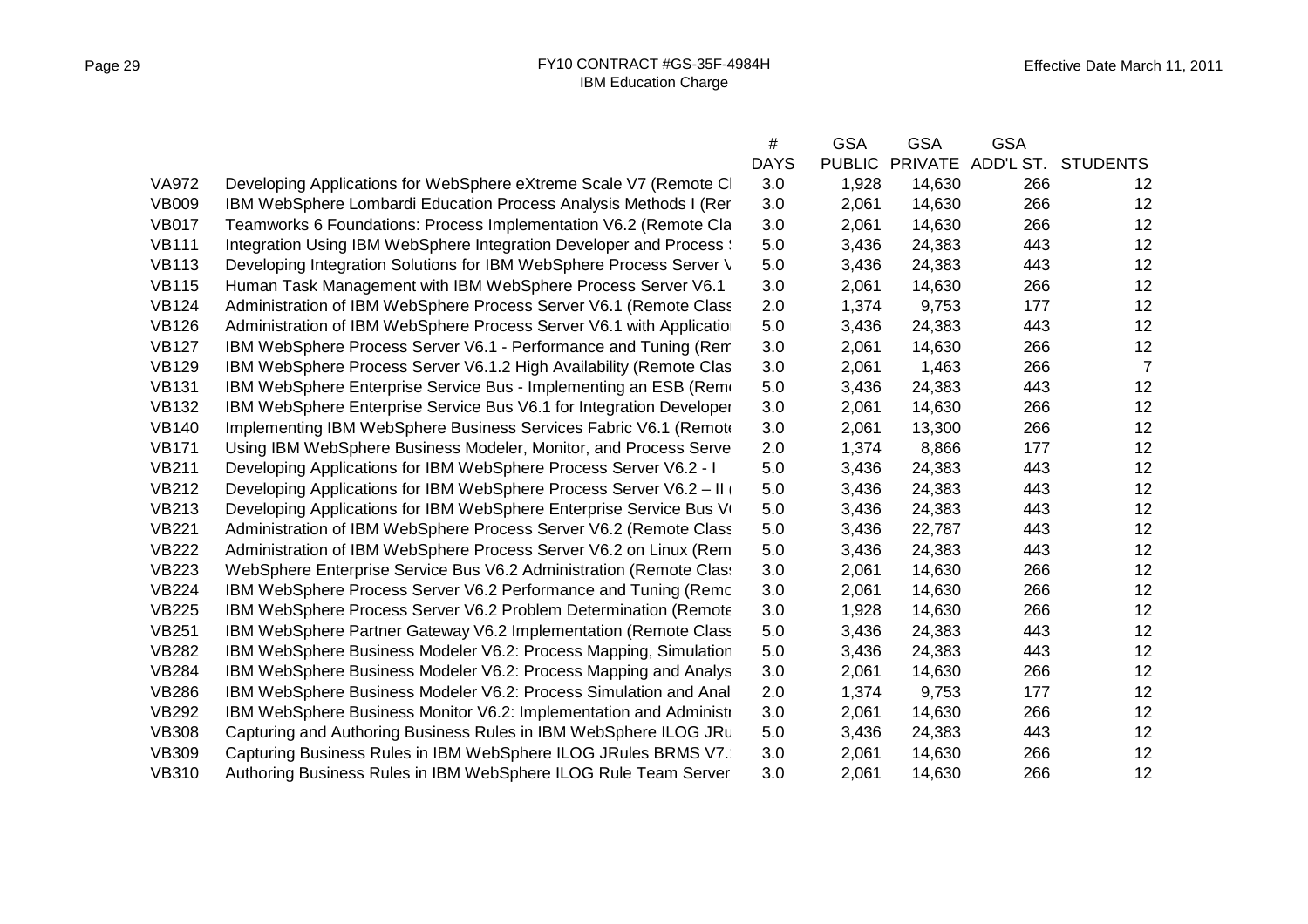| ADD'L ST.<br><b>DAYS</b><br><b>PUBLIC</b><br><b>PRIVATE</b><br>3.0<br>14,630<br>266<br><b>VB332</b><br>Implementing IBM ILOG Optimization Decision Manager Enterprise Ed<br>2,061<br><b>VB333</b><br>2.0<br>Configuring IBM ILOG Optimization Decision Manager Enterprise Edition<br>1,374<br>9,753<br>177<br>9,753<br>177<br><b>VB335</b><br>Introduction to Application Development with IBM ILOG ODM Enterpris<br>2.0<br>1,374<br><b>VB336</b><br>3.0<br>14,630<br>266<br>Developing and Deploying Complete Applications with IBM ILOG ODM<br>2,061<br><b>VB339</b><br>3.0<br>14,630<br>266<br>Optimization Modeling with IBM ILOG OPL V6.3 (Remote Classroom)<br>2,061<br><b>VB340</b><br>Learning Mathematical Programming for IBM ILOG CPLEX Optimizatio<br>1.0<br>687<br>4,877<br>89<br><b>VB341</b><br>14,630<br>Model Development with IBM ILOG CPLEX Optimization Studio V12.2<br>3.0<br>2,061<br>266<br><b>VB347</b><br>3.0<br>266<br>Mathematical Programming using APIs for CPLEX Optimization Studio<br>2,061<br>14,630<br><b>VB540</b><br>5.0<br>24,383<br>443<br>Accelerate, Secure and Integrate with WebSphere DataPower SOA Ap<br>3,436<br><b>VB555</b><br>Administration of IBM WebSphere DataPower SOA Appliances (Remot<br>5.0<br>3,436<br>24,383<br>443<br><b>VB557</b><br>3.0<br>14,630<br>266<br>Administration of IBM WebSphere DataPower SOA Appliances (Remot<br>2,061<br>266<br><b>VB558</b><br>Administration of IBM WebSphere DataPower SOA Appliances V3.8 (F<br>3.0<br>2,061<br>14,630<br><b>VB559</b><br>266<br>Administration of IBM WebSphere DataPower SOA Appliances V3.8.1<br>3.0<br>14,630<br>2,061<br>443<br><b>VB560</b><br>5.0<br>24,383<br>Accelerate, Secure and Integrate with WebSphere DataPower SOA Ap<br>3,436<br>14,630<br>266<br><b>VB561</b><br>Advanced Configuration, Security, and Integration of DataPower SOA /<br>3.0<br>2,061<br><b>VB565</b><br>5.0<br>24,383<br>443<br>Accelerate, Secure and Integrate with WebSphere DataPower SOA Ap<br>3,436<br><b>VB711</b><br>5.0<br>24,383<br>443<br>Developing Applications for IBM WebSphere Process Server V7 - I (Re<br>3,436<br>443<br><b>VB712</b><br>Developing Applications for IBM WebSphere Process Server V7 - II (Re<br>5.0<br>3,436<br>24,383<br><b>VB713</b><br>5.0<br>24,383<br>443<br>Developing Applications for IBM WebSphere Enterprise Service Bus V.<br>3,436<br><b>VB722</b><br>443<br>5.0<br>24,383<br>Administration of IBM WebSphere Process Server V7 (Remote Classro<br>3,436<br><b>VB724</b><br>3.0<br>14,630<br>266<br>IBM WebSphere Process Server V7 Performance and Tuning (Remote<br>2,061<br><b>VB725</b><br>5.0<br>24,383<br>443<br>IBM WebSphere Process Server V7.0 Problem Determination (Remote<br>3,436<br><b>VB782</b><br>5.0<br>24,383<br>443<br>IBM WebSphere Business Modeler V7: Process Mapping, Simulation a<br>3,436<br><b>VB792</b><br>3.0<br>2,061<br>14,630<br>266<br>IBM WebSphere Business Monitor V7.0: Implementation and Administr<br><b>VC550</b><br>5.0<br>22,166<br>443<br>IBM WebSphere Commerce V6.0 Hands-on Training for Administrators<br>3,436<br><b>VC551</b><br>443<br>5.0<br>3,436<br>22,166<br>IBM WebSphere Commerce V6.0 Hands-on Training for Developers (F<br><b>VC552</b><br>443<br>IBM WebSphere Commerce V6 Sales Center Customization and Depk<br>5.0<br>3,436<br>22,166<br><b>VC710</b><br>Programming Essentials for IBM WebSphere Commerce V7 Customiza<br>5.0<br>3,436<br>24,383<br>443<br><b>VC730</b><br>5.0<br>24,383<br>443<br>IBM WebSphere Commerce V7 System Administration (Remote Class<br>3,436<br>266<br><b>VD150</b><br>3.0<br>1,662<br>13,300<br>Introduction to Object-Oriented Programming with Java Examples (Rem |  | # | <b>GSA</b> | <b>GSA</b> | <b>GSA</b> |                 |
|-------------------------------------------------------------------------------------------------------------------------------------------------------------------------------------------------------------------------------------------------------------------------------------------------------------------------------------------------------------------------------------------------------------------------------------------------------------------------------------------------------------------------------------------------------------------------------------------------------------------------------------------------------------------------------------------------------------------------------------------------------------------------------------------------------------------------------------------------------------------------------------------------------------------------------------------------------------------------------------------------------------------------------------------------------------------------------------------------------------------------------------------------------------------------------------------------------------------------------------------------------------------------------------------------------------------------------------------------------------------------------------------------------------------------------------------------------------------------------------------------------------------------------------------------------------------------------------------------------------------------------------------------------------------------------------------------------------------------------------------------------------------------------------------------------------------------------------------------------------------------------------------------------------------------------------------------------------------------------------------------------------------------------------------------------------------------------------------------------------------------------------------------------------------------------------------------------------------------------------------------------------------------------------------------------------------------------------------------------------------------------------------------------------------------------------------------------------------------------------------------------------------------------------------------------------------------------------------------------------------------------------------------------------------------------------------------------------------------------------------------------------------------------------------------------------------------------------------------------------------------------------------------------------------------------------------------------------------------------------------------------------------------------------------------------------------------------------------------------------------------------------------------------------------------------------------------------------------------------------------------------------------------------------------------------------------------------------------------------------------------------------------------------------------------------------------------------------------------------------------------------------------------------------------------------------------------------------------------------------------------------------------------------------------------------------------------------------------------|--|---|------------|------------|------------|-----------------|
|                                                                                                                                                                                                                                                                                                                                                                                                                                                                                                                                                                                                                                                                                                                                                                                                                                                                                                                                                                                                                                                                                                                                                                                                                                                                                                                                                                                                                                                                                                                                                                                                                                                                                                                                                                                                                                                                                                                                                                                                                                                                                                                                                                                                                                                                                                                                                                                                                                                                                                                                                                                                                                                                                                                                                                                                                                                                                                                                                                                                                                                                                                                                                                                                                                                                                                                                                                                                                                                                                                                                                                                                                                                                                                                         |  |   |            |            |            | <b>STUDENTS</b> |
|                                                                                                                                                                                                                                                                                                                                                                                                                                                                                                                                                                                                                                                                                                                                                                                                                                                                                                                                                                                                                                                                                                                                                                                                                                                                                                                                                                                                                                                                                                                                                                                                                                                                                                                                                                                                                                                                                                                                                                                                                                                                                                                                                                                                                                                                                                                                                                                                                                                                                                                                                                                                                                                                                                                                                                                                                                                                                                                                                                                                                                                                                                                                                                                                                                                                                                                                                                                                                                                                                                                                                                                                                                                                                                                         |  |   |            |            |            | 12              |
|                                                                                                                                                                                                                                                                                                                                                                                                                                                                                                                                                                                                                                                                                                                                                                                                                                                                                                                                                                                                                                                                                                                                                                                                                                                                                                                                                                                                                                                                                                                                                                                                                                                                                                                                                                                                                                                                                                                                                                                                                                                                                                                                                                                                                                                                                                                                                                                                                                                                                                                                                                                                                                                                                                                                                                                                                                                                                                                                                                                                                                                                                                                                                                                                                                                                                                                                                                                                                                                                                                                                                                                                                                                                                                                         |  |   |            |            |            | 12              |
|                                                                                                                                                                                                                                                                                                                                                                                                                                                                                                                                                                                                                                                                                                                                                                                                                                                                                                                                                                                                                                                                                                                                                                                                                                                                                                                                                                                                                                                                                                                                                                                                                                                                                                                                                                                                                                                                                                                                                                                                                                                                                                                                                                                                                                                                                                                                                                                                                                                                                                                                                                                                                                                                                                                                                                                                                                                                                                                                                                                                                                                                                                                                                                                                                                                                                                                                                                                                                                                                                                                                                                                                                                                                                                                         |  |   |            |            |            | 12              |
|                                                                                                                                                                                                                                                                                                                                                                                                                                                                                                                                                                                                                                                                                                                                                                                                                                                                                                                                                                                                                                                                                                                                                                                                                                                                                                                                                                                                                                                                                                                                                                                                                                                                                                                                                                                                                                                                                                                                                                                                                                                                                                                                                                                                                                                                                                                                                                                                                                                                                                                                                                                                                                                                                                                                                                                                                                                                                                                                                                                                                                                                                                                                                                                                                                                                                                                                                                                                                                                                                                                                                                                                                                                                                                                         |  |   |            |            |            | 12              |
|                                                                                                                                                                                                                                                                                                                                                                                                                                                                                                                                                                                                                                                                                                                                                                                                                                                                                                                                                                                                                                                                                                                                                                                                                                                                                                                                                                                                                                                                                                                                                                                                                                                                                                                                                                                                                                                                                                                                                                                                                                                                                                                                                                                                                                                                                                                                                                                                                                                                                                                                                                                                                                                                                                                                                                                                                                                                                                                                                                                                                                                                                                                                                                                                                                                                                                                                                                                                                                                                                                                                                                                                                                                                                                                         |  |   |            |            |            | 12              |
|                                                                                                                                                                                                                                                                                                                                                                                                                                                                                                                                                                                                                                                                                                                                                                                                                                                                                                                                                                                                                                                                                                                                                                                                                                                                                                                                                                                                                                                                                                                                                                                                                                                                                                                                                                                                                                                                                                                                                                                                                                                                                                                                                                                                                                                                                                                                                                                                                                                                                                                                                                                                                                                                                                                                                                                                                                                                                                                                                                                                                                                                                                                                                                                                                                                                                                                                                                                                                                                                                                                                                                                                                                                                                                                         |  |   |            |            |            | 12              |
|                                                                                                                                                                                                                                                                                                                                                                                                                                                                                                                                                                                                                                                                                                                                                                                                                                                                                                                                                                                                                                                                                                                                                                                                                                                                                                                                                                                                                                                                                                                                                                                                                                                                                                                                                                                                                                                                                                                                                                                                                                                                                                                                                                                                                                                                                                                                                                                                                                                                                                                                                                                                                                                                                                                                                                                                                                                                                                                                                                                                                                                                                                                                                                                                                                                                                                                                                                                                                                                                                                                                                                                                                                                                                                                         |  |   |            |            |            | 12              |
|                                                                                                                                                                                                                                                                                                                                                                                                                                                                                                                                                                                                                                                                                                                                                                                                                                                                                                                                                                                                                                                                                                                                                                                                                                                                                                                                                                                                                                                                                                                                                                                                                                                                                                                                                                                                                                                                                                                                                                                                                                                                                                                                                                                                                                                                                                                                                                                                                                                                                                                                                                                                                                                                                                                                                                                                                                                                                                                                                                                                                                                                                                                                                                                                                                                                                                                                                                                                                                                                                                                                                                                                                                                                                                                         |  |   |            |            |            | 12              |
|                                                                                                                                                                                                                                                                                                                                                                                                                                                                                                                                                                                                                                                                                                                                                                                                                                                                                                                                                                                                                                                                                                                                                                                                                                                                                                                                                                                                                                                                                                                                                                                                                                                                                                                                                                                                                                                                                                                                                                                                                                                                                                                                                                                                                                                                                                                                                                                                                                                                                                                                                                                                                                                                                                                                                                                                                                                                                                                                                                                                                                                                                                                                                                                                                                                                                                                                                                                                                                                                                                                                                                                                                                                                                                                         |  |   |            |            |            | 12              |
|                                                                                                                                                                                                                                                                                                                                                                                                                                                                                                                                                                                                                                                                                                                                                                                                                                                                                                                                                                                                                                                                                                                                                                                                                                                                                                                                                                                                                                                                                                                                                                                                                                                                                                                                                                                                                                                                                                                                                                                                                                                                                                                                                                                                                                                                                                                                                                                                                                                                                                                                                                                                                                                                                                                                                                                                                                                                                                                                                                                                                                                                                                                                                                                                                                                                                                                                                                                                                                                                                                                                                                                                                                                                                                                         |  |   |            |            |            | 12              |
|                                                                                                                                                                                                                                                                                                                                                                                                                                                                                                                                                                                                                                                                                                                                                                                                                                                                                                                                                                                                                                                                                                                                                                                                                                                                                                                                                                                                                                                                                                                                                                                                                                                                                                                                                                                                                                                                                                                                                                                                                                                                                                                                                                                                                                                                                                                                                                                                                                                                                                                                                                                                                                                                                                                                                                                                                                                                                                                                                                                                                                                                                                                                                                                                                                                                                                                                                                                                                                                                                                                                                                                                                                                                                                                         |  |   |            |            |            | 12              |
|                                                                                                                                                                                                                                                                                                                                                                                                                                                                                                                                                                                                                                                                                                                                                                                                                                                                                                                                                                                                                                                                                                                                                                                                                                                                                                                                                                                                                                                                                                                                                                                                                                                                                                                                                                                                                                                                                                                                                                                                                                                                                                                                                                                                                                                                                                                                                                                                                                                                                                                                                                                                                                                                                                                                                                                                                                                                                                                                                                                                                                                                                                                                                                                                                                                                                                                                                                                                                                                                                                                                                                                                                                                                                                                         |  |   |            |            |            | 12              |
|                                                                                                                                                                                                                                                                                                                                                                                                                                                                                                                                                                                                                                                                                                                                                                                                                                                                                                                                                                                                                                                                                                                                                                                                                                                                                                                                                                                                                                                                                                                                                                                                                                                                                                                                                                                                                                                                                                                                                                                                                                                                                                                                                                                                                                                                                                                                                                                                                                                                                                                                                                                                                                                                                                                                                                                                                                                                                                                                                                                                                                                                                                                                                                                                                                                                                                                                                                                                                                                                                                                                                                                                                                                                                                                         |  |   |            |            |            | 12              |
|                                                                                                                                                                                                                                                                                                                                                                                                                                                                                                                                                                                                                                                                                                                                                                                                                                                                                                                                                                                                                                                                                                                                                                                                                                                                                                                                                                                                                                                                                                                                                                                                                                                                                                                                                                                                                                                                                                                                                                                                                                                                                                                                                                                                                                                                                                                                                                                                                                                                                                                                                                                                                                                                                                                                                                                                                                                                                                                                                                                                                                                                                                                                                                                                                                                                                                                                                                                                                                                                                                                                                                                                                                                                                                                         |  |   |            |            |            | 12              |
|                                                                                                                                                                                                                                                                                                                                                                                                                                                                                                                                                                                                                                                                                                                                                                                                                                                                                                                                                                                                                                                                                                                                                                                                                                                                                                                                                                                                                                                                                                                                                                                                                                                                                                                                                                                                                                                                                                                                                                                                                                                                                                                                                                                                                                                                                                                                                                                                                                                                                                                                                                                                                                                                                                                                                                                                                                                                                                                                                                                                                                                                                                                                                                                                                                                                                                                                                                                                                                                                                                                                                                                                                                                                                                                         |  |   |            |            |            | 12              |
|                                                                                                                                                                                                                                                                                                                                                                                                                                                                                                                                                                                                                                                                                                                                                                                                                                                                                                                                                                                                                                                                                                                                                                                                                                                                                                                                                                                                                                                                                                                                                                                                                                                                                                                                                                                                                                                                                                                                                                                                                                                                                                                                                                                                                                                                                                                                                                                                                                                                                                                                                                                                                                                                                                                                                                                                                                                                                                                                                                                                                                                                                                                                                                                                                                                                                                                                                                                                                                                                                                                                                                                                                                                                                                                         |  |   |            |            |            | 12              |
|                                                                                                                                                                                                                                                                                                                                                                                                                                                                                                                                                                                                                                                                                                                                                                                                                                                                                                                                                                                                                                                                                                                                                                                                                                                                                                                                                                                                                                                                                                                                                                                                                                                                                                                                                                                                                                                                                                                                                                                                                                                                                                                                                                                                                                                                                                                                                                                                                                                                                                                                                                                                                                                                                                                                                                                                                                                                                                                                                                                                                                                                                                                                                                                                                                                                                                                                                                                                                                                                                                                                                                                                                                                                                                                         |  |   |            |            |            | 12              |
|                                                                                                                                                                                                                                                                                                                                                                                                                                                                                                                                                                                                                                                                                                                                                                                                                                                                                                                                                                                                                                                                                                                                                                                                                                                                                                                                                                                                                                                                                                                                                                                                                                                                                                                                                                                                                                                                                                                                                                                                                                                                                                                                                                                                                                                                                                                                                                                                                                                                                                                                                                                                                                                                                                                                                                                                                                                                                                                                                                                                                                                                                                                                                                                                                                                                                                                                                                                                                                                                                                                                                                                                                                                                                                                         |  |   |            |            |            | 12              |
|                                                                                                                                                                                                                                                                                                                                                                                                                                                                                                                                                                                                                                                                                                                                                                                                                                                                                                                                                                                                                                                                                                                                                                                                                                                                                                                                                                                                                                                                                                                                                                                                                                                                                                                                                                                                                                                                                                                                                                                                                                                                                                                                                                                                                                                                                                                                                                                                                                                                                                                                                                                                                                                                                                                                                                                                                                                                                                                                                                                                                                                                                                                                                                                                                                                                                                                                                                                                                                                                                                                                                                                                                                                                                                                         |  |   |            |            |            | 12              |
|                                                                                                                                                                                                                                                                                                                                                                                                                                                                                                                                                                                                                                                                                                                                                                                                                                                                                                                                                                                                                                                                                                                                                                                                                                                                                                                                                                                                                                                                                                                                                                                                                                                                                                                                                                                                                                                                                                                                                                                                                                                                                                                                                                                                                                                                                                                                                                                                                                                                                                                                                                                                                                                                                                                                                                                                                                                                                                                                                                                                                                                                                                                                                                                                                                                                                                                                                                                                                                                                                                                                                                                                                                                                                                                         |  |   |            |            |            | 12              |
|                                                                                                                                                                                                                                                                                                                                                                                                                                                                                                                                                                                                                                                                                                                                                                                                                                                                                                                                                                                                                                                                                                                                                                                                                                                                                                                                                                                                                                                                                                                                                                                                                                                                                                                                                                                                                                                                                                                                                                                                                                                                                                                                                                                                                                                                                                                                                                                                                                                                                                                                                                                                                                                                                                                                                                                                                                                                                                                                                                                                                                                                                                                                                                                                                                                                                                                                                                                                                                                                                                                                                                                                                                                                                                                         |  |   |            |            |            | 12              |
|                                                                                                                                                                                                                                                                                                                                                                                                                                                                                                                                                                                                                                                                                                                                                                                                                                                                                                                                                                                                                                                                                                                                                                                                                                                                                                                                                                                                                                                                                                                                                                                                                                                                                                                                                                                                                                                                                                                                                                                                                                                                                                                                                                                                                                                                                                                                                                                                                                                                                                                                                                                                                                                                                                                                                                                                                                                                                                                                                                                                                                                                                                                                                                                                                                                                                                                                                                                                                                                                                                                                                                                                                                                                                                                         |  |   |            |            |            | 12              |
|                                                                                                                                                                                                                                                                                                                                                                                                                                                                                                                                                                                                                                                                                                                                                                                                                                                                                                                                                                                                                                                                                                                                                                                                                                                                                                                                                                                                                                                                                                                                                                                                                                                                                                                                                                                                                                                                                                                                                                                                                                                                                                                                                                                                                                                                                                                                                                                                                                                                                                                                                                                                                                                                                                                                                                                                                                                                                                                                                                                                                                                                                                                                                                                                                                                                                                                                                                                                                                                                                                                                                                                                                                                                                                                         |  |   |            |            |            | 12              |
|                                                                                                                                                                                                                                                                                                                                                                                                                                                                                                                                                                                                                                                                                                                                                                                                                                                                                                                                                                                                                                                                                                                                                                                                                                                                                                                                                                                                                                                                                                                                                                                                                                                                                                                                                                                                                                                                                                                                                                                                                                                                                                                                                                                                                                                                                                                                                                                                                                                                                                                                                                                                                                                                                                                                                                                                                                                                                                                                                                                                                                                                                                                                                                                                                                                                                                                                                                                                                                                                                                                                                                                                                                                                                                                         |  |   |            |            |            | 12              |
|                                                                                                                                                                                                                                                                                                                                                                                                                                                                                                                                                                                                                                                                                                                                                                                                                                                                                                                                                                                                                                                                                                                                                                                                                                                                                                                                                                                                                                                                                                                                                                                                                                                                                                                                                                                                                                                                                                                                                                                                                                                                                                                                                                                                                                                                                                                                                                                                                                                                                                                                                                                                                                                                                                                                                                                                                                                                                                                                                                                                                                                                                                                                                                                                                                                                                                                                                                                                                                                                                                                                                                                                                                                                                                                         |  |   |            |            |            | 12              |
|                                                                                                                                                                                                                                                                                                                                                                                                                                                                                                                                                                                                                                                                                                                                                                                                                                                                                                                                                                                                                                                                                                                                                                                                                                                                                                                                                                                                                                                                                                                                                                                                                                                                                                                                                                                                                                                                                                                                                                                                                                                                                                                                                                                                                                                                                                                                                                                                                                                                                                                                                                                                                                                                                                                                                                                                                                                                                                                                                                                                                                                                                                                                                                                                                                                                                                                                                                                                                                                                                                                                                                                                                                                                                                                         |  |   |            |            |            | 12              |
|                                                                                                                                                                                                                                                                                                                                                                                                                                                                                                                                                                                                                                                                                                                                                                                                                                                                                                                                                                                                                                                                                                                                                                                                                                                                                                                                                                                                                                                                                                                                                                                                                                                                                                                                                                                                                                                                                                                                                                                                                                                                                                                                                                                                                                                                                                                                                                                                                                                                                                                                                                                                                                                                                                                                                                                                                                                                                                                                                                                                                                                                                                                                                                                                                                                                                                                                                                                                                                                                                                                                                                                                                                                                                                                         |  |   |            |            |            | 12              |
|                                                                                                                                                                                                                                                                                                                                                                                                                                                                                                                                                                                                                                                                                                                                                                                                                                                                                                                                                                                                                                                                                                                                                                                                                                                                                                                                                                                                                                                                                                                                                                                                                                                                                                                                                                                                                                                                                                                                                                                                                                                                                                                                                                                                                                                                                                                                                                                                                                                                                                                                                                                                                                                                                                                                                                                                                                                                                                                                                                                                                                                                                                                                                                                                                                                                                                                                                                                                                                                                                                                                                                                                                                                                                                                         |  |   |            |            |            | 12              |
|                                                                                                                                                                                                                                                                                                                                                                                                                                                                                                                                                                                                                                                                                                                                                                                                                                                                                                                                                                                                                                                                                                                                                                                                                                                                                                                                                                                                                                                                                                                                                                                                                                                                                                                                                                                                                                                                                                                                                                                                                                                                                                                                                                                                                                                                                                                                                                                                                                                                                                                                                                                                                                                                                                                                                                                                                                                                                                                                                                                                                                                                                                                                                                                                                                                                                                                                                                                                                                                                                                                                                                                                                                                                                                                         |  |   |            |            |            | 12              |
|                                                                                                                                                                                                                                                                                                                                                                                                                                                                                                                                                                                                                                                                                                                                                                                                                                                                                                                                                                                                                                                                                                                                                                                                                                                                                                                                                                                                                                                                                                                                                                                                                                                                                                                                                                                                                                                                                                                                                                                                                                                                                                                                                                                                                                                                                                                                                                                                                                                                                                                                                                                                                                                                                                                                                                                                                                                                                                                                                                                                                                                                                                                                                                                                                                                                                                                                                                                                                                                                                                                                                                                                                                                                                                                         |  |   |            |            |            | 12              |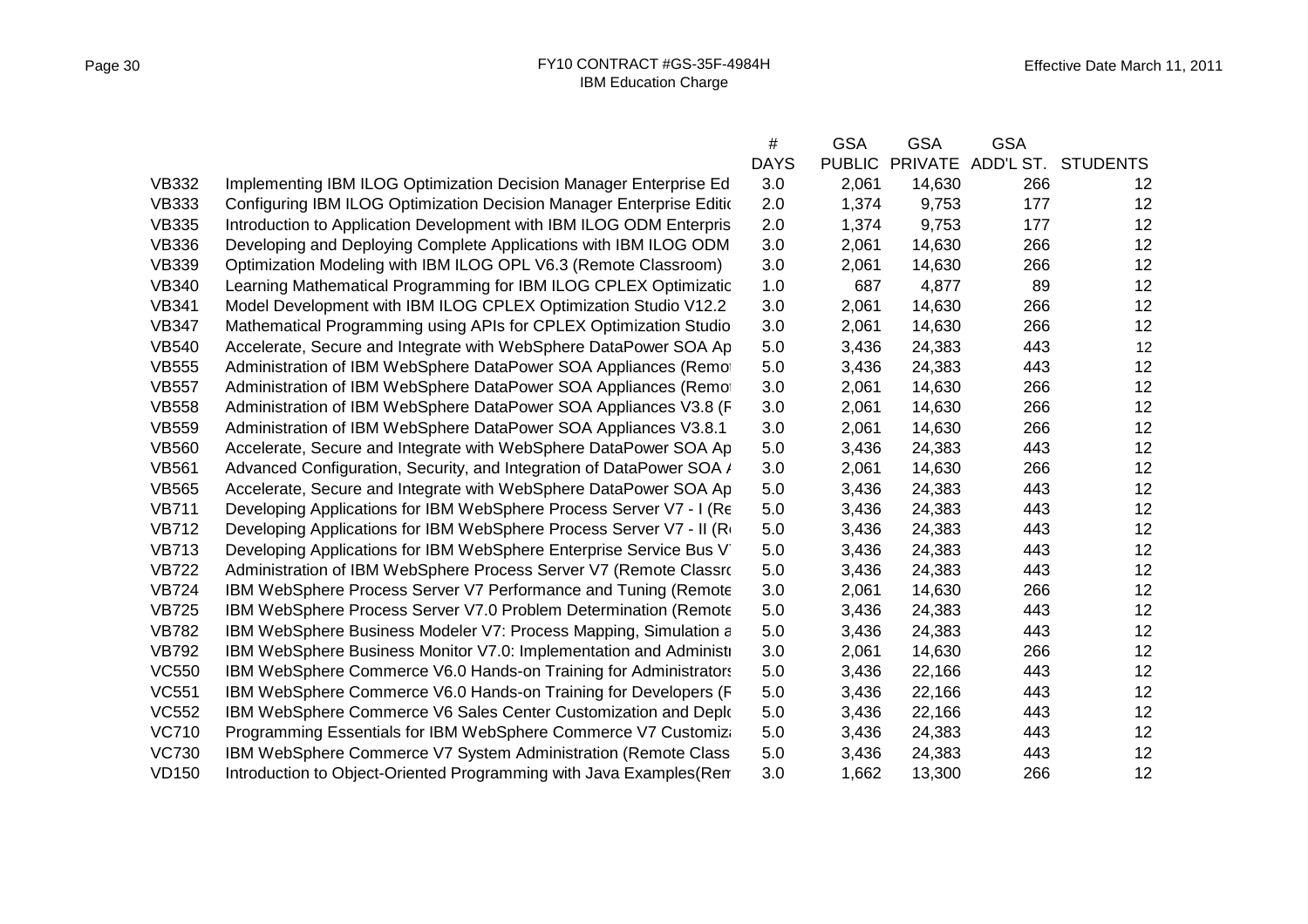|              |                                                                      | $\#$        | <b>GSA</b>    | <b>GSA</b>     | <b>GSA</b> |                 |
|--------------|----------------------------------------------------------------------|-------------|---------------|----------------|------------|-----------------|
|              |                                                                      | <b>DAYS</b> | <b>PUBLIC</b> | <b>PRIVATE</b> | ADD'L ST.  | <b>STUDENTS</b> |
| <b>VD152</b> | Java SE 5 Programming Fundamentals (Remote Classroom)                | 5.0         | 2,771         | 22,166         | 443        | 12              |
| <b>VD154</b> | Java SE 6 Programming Fundamentals (Remote Classroom)                | 5.0         | 2,771         | 22,166         | 443        | 12              |
| <b>VD160</b> | Developing Applications with Java Persistence API (JPA) (Remote Cla. | 2.0         | 1,108         | 8,866          | 177        | 12              |
| <b>VD202</b> | Introduction to XML and Related Technologies (Remote Classroom)      | 3.0         | 1,662         | 13,300         | 266        | 12              |
| <b>VD221</b> | PROGRAMMING XML WITH JAVA 1.4 (REMOTE CLASSROOM)                     | 2.0         | 1,108         | 8,866          | 177        | 12              |
| <b>VD241</b> | Introduction to Programming XML and Related Technologies with Java   | 5.0         | 2,771         | 22,166         | 443        | 12              |
| <b>VD321</b> | Ajax and Web 2.0 Application Development (Remote Classroom)          | 4.0         | 2,217         | 17,733         | 355        | 12              |
| <b>VD350</b> | Developing EJB 3 Applications for WebSphere Application Server (Rer  | 5.0         | 3,436         | 22,166         | 443        | 12              |
| <b>VD352</b> | Developing EJB 3 Applications for WebSphere Application Server V7 (  | 5.0         | 2,771         | 22,166         | 443        | 12              |
| <b>VD370</b> | Java EE 5 Development for WebSphere Application Server V7 (Remot     | 4.0         | 2,217         | 17,733         | 355        | 12              |
| <b>VD502</b> | Intermediate WebServices with IBM Rational Application Developer     | 3.0         | 2,052         | 15,568         | 283        | 14              |
| <b>VD505</b> | Web Services Development for WebSphere Application Server V6.1 wi    | 5.0         | 2,771         | 22,166         | 443        | 12              |
| <b>VD506</b> | Web Service Development for IBM WebSphere Application Server V7      | 5.0         | 2,771         | 22,166         | 443        | 12              |
| <b>VD507</b> | REST Service Development with Java (Remote Classroom)                | 3.0         | 1,662         | 13,300         | 266        | 12              |
| <b>VD531</b> | Developing Web Applications with IBM Rational Application Developer  | 4.0         | 2,406         | 19,248         | 385        | 14              |
| <b>VE111</b> | IBM WebSphere Transformation Extender V8.1 System Design (Remo       | 2.0         | 1,374         | 8,866          | 177        | 12              |
| <b>VE112</b> | IBM WebSphere Transformation Extender V8.1 System Management (       | 2.0         | 1,374         | 8,866          | 177        | 12              |
| <b>VE210</b> | IBM WebSphere Transformation Extender V8.2 Fundamentals (Remot-      | 3.0         | 2,061         | 14,630         | 266        | 12              |
| <b>VE214</b> | IBM WebSphere Transformation Extender V8.2 Using XML (Remote C)      | 2.0         | 1,374         | 9,753          | 177        | 12              |
| <b>VE215</b> | IBM WebSphere Transformation Extender V8.2 / Message Broker V6.2     | 1.0         | 687           | 4,877          | 89         | 12              |
| <b>VE310</b> | IBM WebSphere Transformation Extender V8.3 Fundamentals (Remote      | 3.0         | 2,061         | 14,630         | 266        | 12              |
| <b>VM100</b> | Technical Introduction to IBM WebSphere MQ (Remote Classroom)        | 1.0         | 554           | 4,433          | 89         | 12              |
| <b>VM150</b> | IBM WebSphere MQ File Transfer Edition V7 Workshop (Remote Clas      | 2.0         | 1,197         | 9,753          | 177        | 12              |
| <b>VM151</b> | WebSphere MQ System Administration (Windows) (Remote Classroon       | 3.0         | 1,596         | 13,300         | 266        | 14              |
| <b>VM201</b> | IBM WebSphere MQ V7 System Administration (Windows labs) (Remc       | 4.0         | 2,128         | 17,733         | 355        | 12              |
| <b>VM202</b> | IBM Websphere MQ V7 System Administration (AIX labs) (Remote Cla     | 4.0         | 2,128         | 17,733         | 355        | 12              |
| <b>VM210</b> | IBM WebSphere MQ V7 Advanced System Administration (Distributed)     | 3.0         | 1,662         | 13,300         | 266        | 12              |
| <b>VM250</b> | IBM WebSphere MQ: Designing and Architecting Clustering Solutions (  | 4.0         | 2,217         | 17,733         | 355        | 12              |
| <b>VM300</b> | IBM WebSphere MQ V7 System Administration for z/OS (Remote Clas      | 4.0         | 2,128         | 17,733         | 355        | 12              |
| <b>VM305</b> | IBM WebSphere MQ Advanced System Administration (Distributed Pla     | 3.0         | 1,662         | 13,300         | 266        | 12              |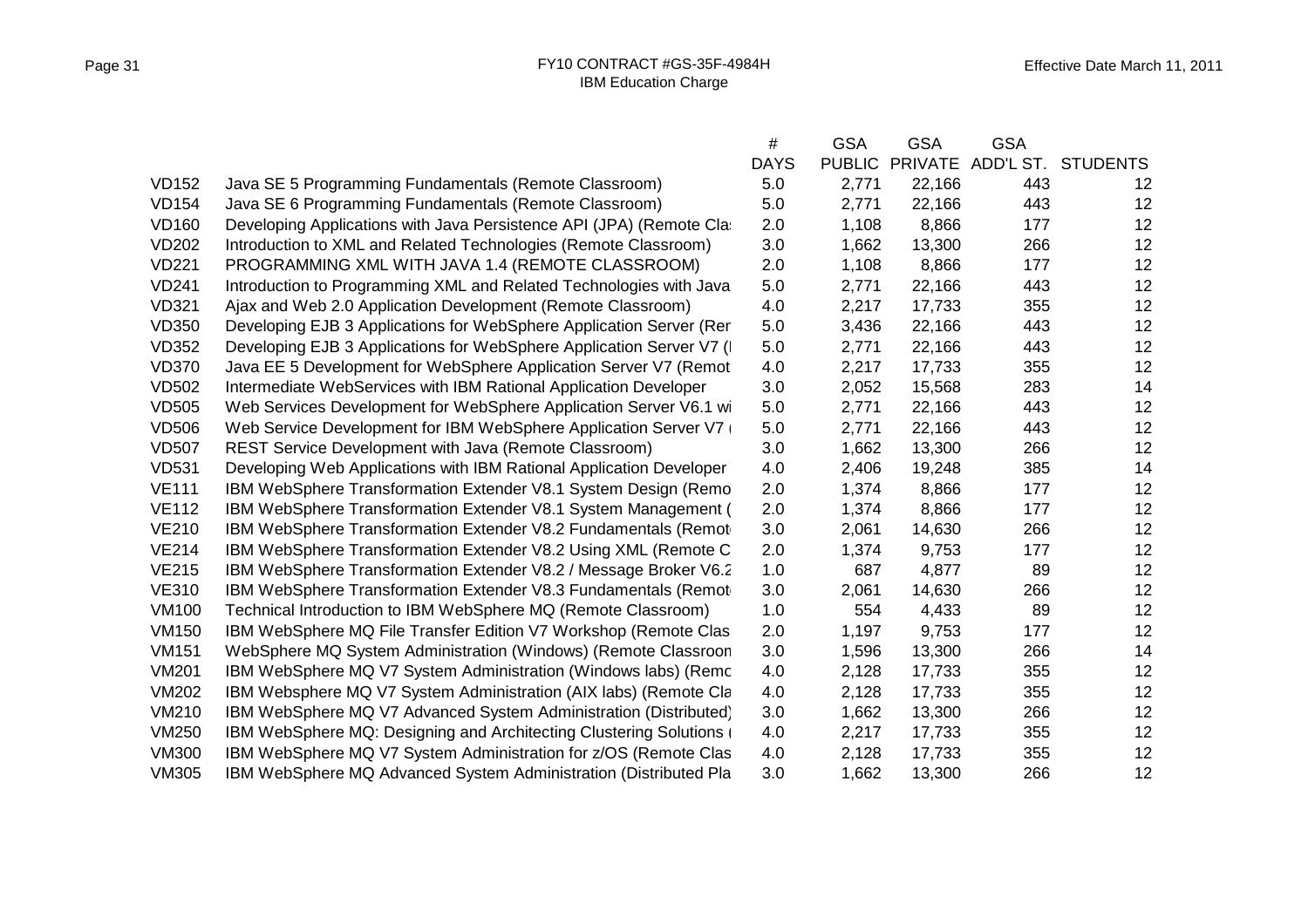|              |                                                                       | #           | <b>GSA</b> | <b>GSA</b>     | <b>GSA</b> |                 |
|--------------|-----------------------------------------------------------------------|-------------|------------|----------------|------------|-----------------|
|              |                                                                       | <b>DAYS</b> |            | PUBLIC PRIVATE | ADD'L ST.  | <b>STUDENTS</b> |
| <b>VM310</b> | IBM WebSphere MQ V7 Advanced System Administration for z/OS (Re       | 3.5         | 2,217      | 17,733         | 355        | 12              |
| <b>VM501</b> | IBM WebSphere MQ V7 Application Development (Windows Labs) (Re        | 3.0         | 1,596      | 13,300         | 266        | 12              |
| <b>VM502</b> | IBM WebSphere MQ V7 Application Development (AIX labs) (Remote (      | 3.0         | 1,596      | 13,300         | 266        | 12              |
| <b>VM503</b> | IBM WEBSPHERE MQ V7 APPLICATION DEVELOPMENT (Z/OS LAI                 | 3.0         | 1,596      | 13,300         | 266        | 12              |
| <b>VM510</b> | IBM WebSphere MQ V7 Publish/Subscribe Implementation (Remote C)       | 2.0         | 1,064      | 8,866          | 177        | 12              |
| <b>VM641</b> | IBM WebSphere Message Broker V6.0 System Administration Worksh        | 3.5         | 1,942      | 17,733         | 355        | 14              |
| <b>VM642</b> | IBM WebSphere Message Broker V6.1 System Administration Worksh        | 3.5         | 2,217      | 17,733         | 355        | 12              |
| <b>VM643</b> | IBM WebSphere Message Broker V7.0 System Administration Worksh        | 4.0         | 2,217      | 17,733         | 355        | 12              |
| <b>VM662</b> | IBM WebSphere Message Broker V6.1 Developer Workshop (Remote          | 5.0         | 2,771      | 22,166         | 443        | 12              |
| <b>VM663</b> | IBM WebSphere Message Broker V7.0 Developer Workshop (Remote          | 5.0         | 2,771      | 22,166         | 443        | 12              |
| <b>VM800</b> | CICS V3.2 Fundamentals (Remote Classroom)                             | 3.0         | 1,325      | 13,300         | 266        | 12              |
| <b>VM804</b> | CICS V4.1 Fundamentals (Remote Classroom)                             | 3.0         | 1,928      | 13,300         | 266        | 12              |
| <b>VM810</b> | CICS V3.2 Basic Tailoring (Remote Classroom)                          | 5.0         | 2,660      | 22,166         | 443        | 12              |
| <b>VM814</b> | CICS V4.1 Basic Tailoring (Remote Classroom)                          | 5.0         | 2,771      | 22,166         | 443        | 12              |
| <b>VM820</b> | CICS V3.2 Additional System Programmer Topics including SOA and V     | 5.0         | 3,214      | 22,166         | 443        | 12              |
| <b>VM840</b> | CICS V3.2 CICSPlex System Manager Introduction (Remote Classroor      | 1.0         | 465        | 4,433          | 89         | 12              |
| <b>VM850</b> | CICS V3.2 CICSPlex System Manager Administration (Remote Classro)     | 4.0         | 2,217      | 17,733         | 355        | 12              |
| <b>VM854</b> | CICS V4.1 CICSPlex System Manager Administration (Remote Classro      | 4.0         | 2,217      | 17,733         | 355        | 12              |
| <b>VM864</b> | CICS V4.1 Command Level Coding (Remote Classroom)                     | 5.0         | 3,214      | 22,166         | 443        | 12              |
| <b>VM870</b> | CICS V3.2 Advanced Application Development for SOA and Web Serv       | 5.0         | 3,214      | 22,166         | 443        | 12              |
| <b>VM880</b> | Getting to Know IBM TXSeries (Remote Classroom)                       | 5.0         | 3,436      | 22,166         | 443        | 12              |
| <b>VS008</b> | Designing SOA Solutions Using IBM SOA Foundation (Remote Classro      | 3.0         | 1,928      | 13,300         | 266        | 12              |
| <b>VS009</b> | Fundamentals of Cloud Computing (Remote Classroom)                    | 1.0         | 687        | 4,877          | 89         | 12              |
| <b>VU104</b> | IBM WebSphere Business Events V7.0 Implementation (Remote Class       | 3.0         | 2,061      | 14,630         | 266        | 12              |
| <b>VU602</b> | WebSphere Message Broker V7 Implementation for Experienced Perso      | 2.0         | 1,330      | 9,753          | 177        | 12              |
| <b>VU707</b> | Transition to WebSphere Application Server V7 for Administrators (Rer | 3.0         | 1,928      | 14,630         | 266        | 12              |
| <b>VU940</b> | Cast Iron Integration Appliance Configuration (Remote Classroom)      | 3.0         | 2,061      | 14,630         | 266        | 12              |
| <b>VW002</b> | ADMINISTRATION OF IBM WEBSPHERE APPLICATION SERVER C                  | 0.8         | 412        | N/A            | N/A        | N/A             |
| <b>WA170</b> | IBM WebSphere Application Server V7 Administration on AIX             | 5.0         | 2,771      | 24,383         | 443        | 12              |
| <b>WA261</b> | IBM WebSphere Application Server V6.1 Administrator Certification Wo  | 1.0         | 554        | 4,877          | 89         | 12              |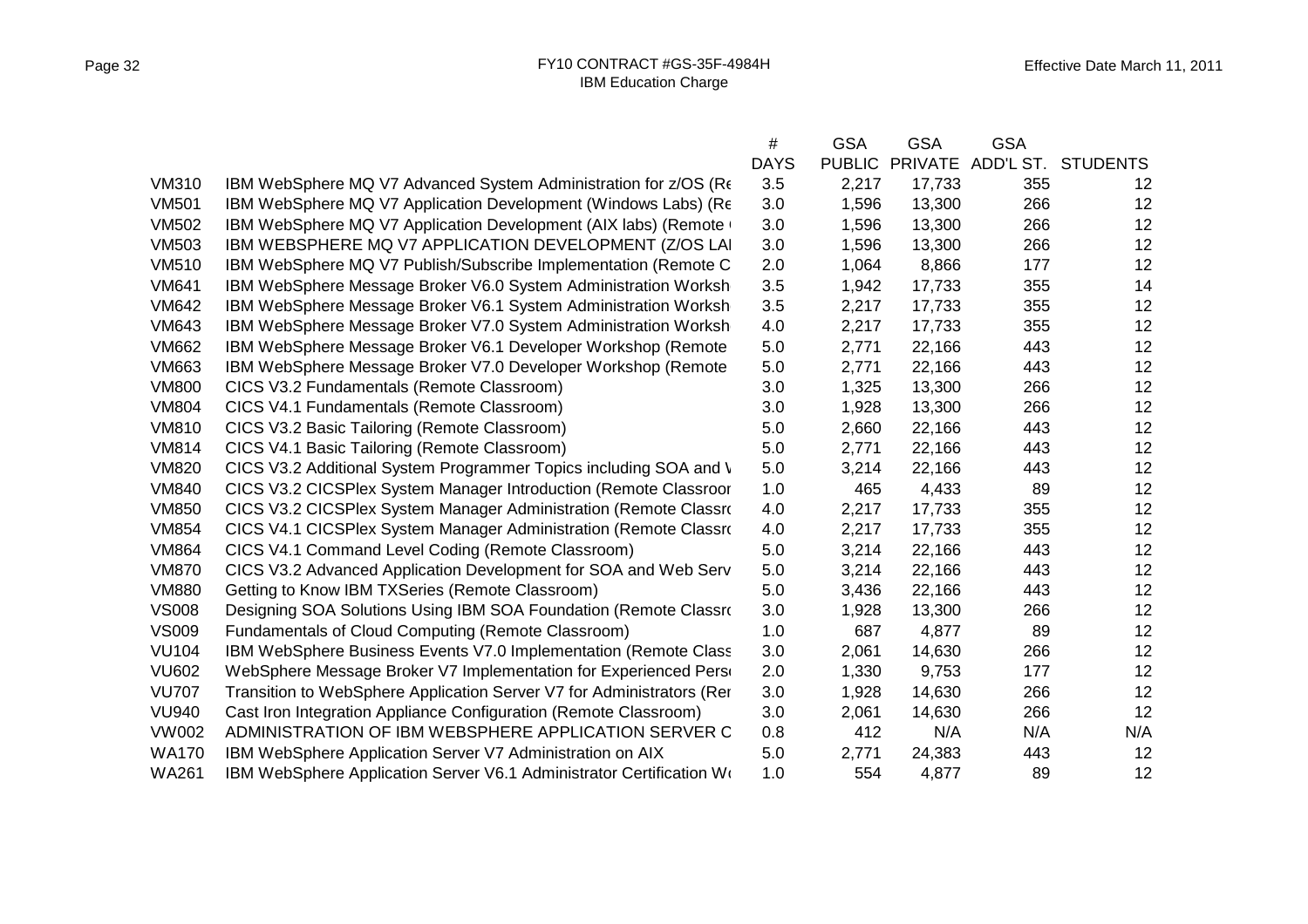|              |                                                                     | #           | <b>GSA</b>    | <b>GSA</b>     | <b>GSA</b> |                    |
|--------------|---------------------------------------------------------------------|-------------|---------------|----------------|------------|--------------------|
|              |                                                                     | <b>DAYS</b> | <b>PUBLIC</b> | <b>PRIVATE</b> |            | ADD'L ST. STUDENTS |
| WA361        | <b>IBM WEBSPHERE APPLICATION SERVER V6.1 ADMINISTRATION</b>         | 4.0         | 2,217         | 19,506         | 355        | 12                 |
| <b>WA370</b> | IBM WebSphere Application Server V7 Administration on Windows       | 5.0         | 2,771         | 24,383         | 443        | 12 <sub>2</sub>    |
| <b>WA461</b> | <b>IBM WEBSPHERE APPLICATION SERVER V6.1 ADMINISTRATION</b>         | 4.0         | 2,217         | 19,506         | 355        | 12                 |
| <b>WA561</b> | IBM WEBSPHERE APPLICATION SERVER V6.1 ADMINISTRATION                | 4.0         | 2,217         | 19,506         | 355        | 12                 |
| <b>WA570</b> | IBM WebSphere Application Server V7 Administration on Linux         | 5.0         | 2,771         | 24,383         | 443        | 12                 |
| <b>WA571</b> | IBM WebSphere Application Server V6.1 Problem Determination         | 4.0         | 2,571         | 19,506         | 355        | 12                 |
| <b>WA572</b> | IBM WebSphere Application Server V7 Problem Determination           | 5.0         | 3,214         | 24,383         | 443        | 12                 |
| <b>WA661</b> | IBM WebSphere Application Server V6.1 Scripting and Automation      | 5.0         | 2,771         | 24,383         | 443        | 12                 |
| <b>WA761</b> | WebSphere Application Server V6.1 Advanced Administration           | 3.0         | 2,052         | 17,078         | 0          | 12                 |
| <b>WA821</b> | IBM WebSphere V6.1 Advanced Admin and Configuration on Windows      | 5.0         | 3,214         | 24,383         | 443        | 12                 |
| <b>WA822</b> | IBM WebSphere V6.1 Multiplatform Advanced Administration and Conf   | 5.0         | 3,214         | 24,383         | 443        | 12                 |
| <b>WA870</b> | IBM WebSphere Application Server V7 Multi-node Administration       | 3.0         | 1,928         | 14,630         | 266        | 12                 |
| <b>WA961</b> | IBM WebSphere Extended Deployment V6.1 Administration Workshop      | 4.0         | 2,571         | 20,925         | 355        | 12                 |
| WA963        | Developing Applications for WebSphere eXtreme Scale                 | 3.0         | 1,928         | 14,630         | 266        | 12                 |
| <b>WA972</b> | Developing Applications for WebSphere eXtreme Scale V7              | 3.0         | 1,662         | 13,300         | 266        | 12                 |
| <b>WB009</b> | IBM WebSphere Lombardi Education Process Analysis Methods I         | 3.0         | 2,061         | 14,630         | 266        | 12                 |
| <b>WB010</b> | <b>IBM WebSphere Lombardi Education Process Analysis Methods II</b> | 4.0         | 2,749         | 19,506         | 355        | 12                 |
| <b>WB011</b> | IBM WebSphere Lombardi Education Process Analysis Methods III       | 5.0         | 3,436         | 24,383         | 443        | 12                 |
| <b>WB020</b> | Teamworks 6 Process Implementation Mentoring                        | 20.0        | <b>NA</b>     | 35,466         | <b>NA</b>  | 5                  |
| <b>WB021</b> | IBM WebSphere Lombardi Edition V7.1 Implementation Mentoring        | 20.0        | <b>NA</b>     | 35,466         | <b>NA</b>  | 5                  |
| <b>WB023</b> | IBM WebSphere Lombardi Education BPM Analysis Mentoring             | 10.0        | <b>NA</b>     | 17,733         | <b>NA</b>  | 5                  |
| <b>WB024</b> | IBM WebSphere Lombardi Education BPM Program Management Men         | 10.0        | <b>NA</b>     | 17,733         | <b>NA</b>  | 5                  |
| <b>WB111</b> | Developing Business Integration Solutions for IBM WebSphere Proces  | 5.0         | 3,436         | 24,383         | 443        | 12                 |
| <b>WB112</b> | Integration Using IBM WebSphere Integration Developer and Process \ | 5.0         | 3,436         | 24,383         | 443        | 12                 |
| <b>WB113</b> | Developing Integration Solutions for IBM WebSphere Process Server \ | 5.0         | 3,436         | 24,383         | 443        | 12                 |
| <b>WB115</b> | Human Task Management with IBM WebSphere Process Server V6.1        | 3.0         | 2,061         | 14,630         | 266        | 12                 |
| <b>WB124</b> | Administration of IBM WebSphere Process Server V6.1                 | 2.0         | 1,374         | 9,753          | 177        | 12                 |
| <b>WB126</b> | Administration of IBM WebSphere Process Server V6.1 with Applicatio | 5.0         | 3,436         | 24,383         | 443        | 12                 |
| <b>WB127</b> | IBM WebSphere Process Server V6.1 - Performance and Tuning          | 3.0         | 2,061         | 14,630         | 266        | 12                 |
| <b>WB129</b> | IBM WebSphere Process Server V6.1.2 High Availability               | 3.0         | 2,061         | 14,630         | 266        | 12                 |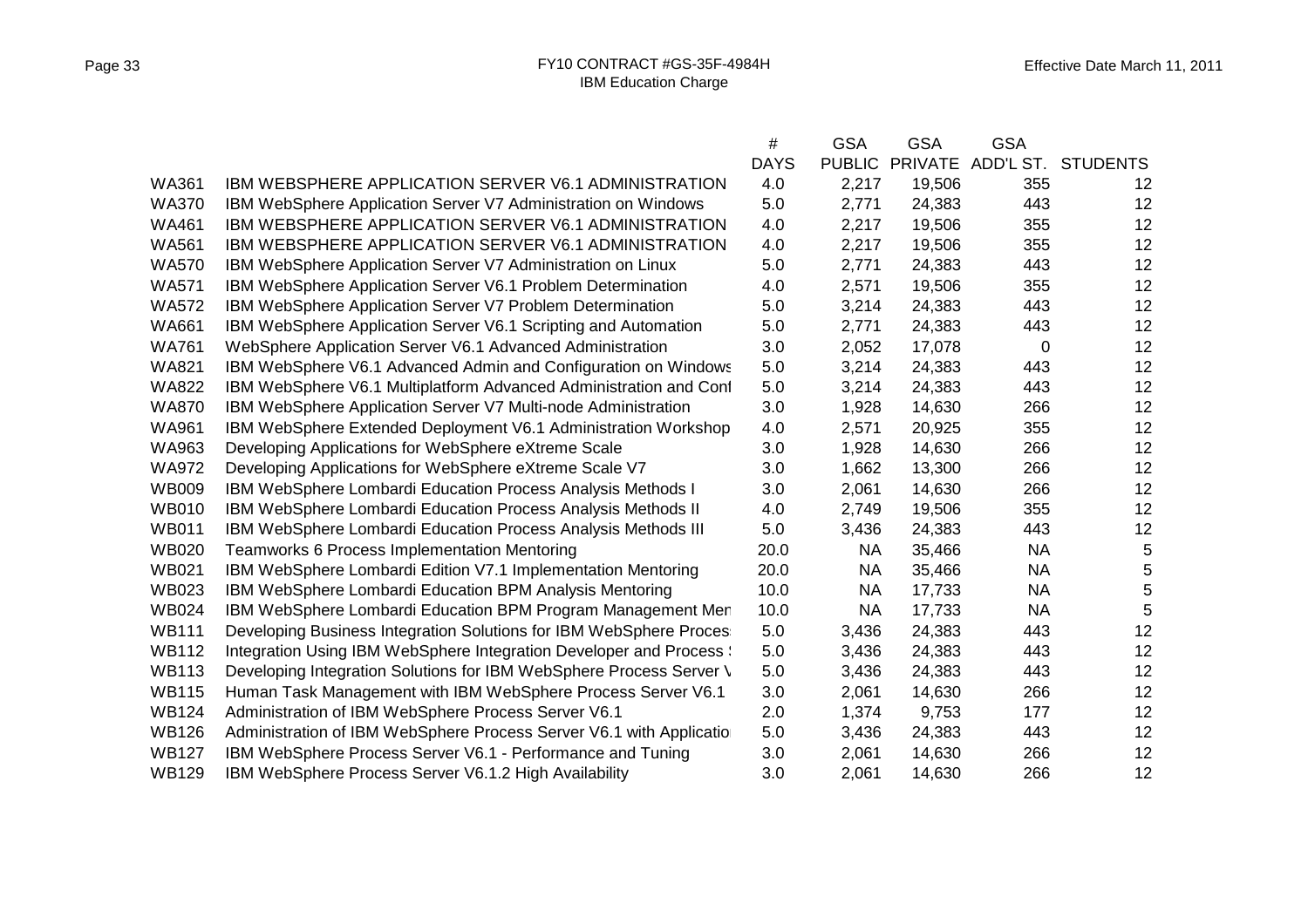|              |                                                                     | #           | <b>GSA</b>    | <b>GSA</b>     | <b>GSA</b> |                 |
|--------------|---------------------------------------------------------------------|-------------|---------------|----------------|------------|-----------------|
|              |                                                                     | <b>DAYS</b> | <b>PUBLIC</b> | <b>PRIVATE</b> | ADD'L ST.  | <b>STUDENTS</b> |
| <b>WB132</b> | IBM WebSphere Enterprise Service Bus V6.1 for Integration Developer | 3.0         | 2,061         | 14,630         | 266        | 12              |
| <b>WB141</b> | Implementing IBM WebSphere Business Services Fabric V6.1            | 3.0         | 2,061         | 13,300         | 266        | 12              |
| <b>WB171</b> | Using IBM WebSphere Business Modeler, Monitor, and Process Serve    | 2.0         | 1,374         | 8,866          | 177        | 12              |
| <b>WB182</b> | IBM WebSphere Business Modeler: Process Mapping, Simulation and     | 5.0         | 3,436         | 24,383         | 443        | 12              |
| <b>WB184</b> | IBM WebSphere Business Modeler: Process Mapping and Analysis        | 3.0         | 2,061         | 14,630         | 266        | 12              |
| <b>WB186</b> | IBM WebSphere Business Modeler: Process Simulation and Analysis     | 2.0         | 1,374         | 9,753          | 177        | 12              |
| <b>WB211</b> | Developing Applications for IBM WebSphere Process Server V6.2 - I   | 5.0         | 3,436         | 24,383         | 443        | 12              |
| <b>WB212</b> | Developing Applications for IBM WebSphere Process Server V6.2 - II  | 5.0         | 3,436         | 24,383         | 443        | 12              |
| <b>WB213</b> | Developing Applications for IBM WebSphere Enterprise Service Bus VI | 5.0         | 3,436         | 24,383         | 443        | 12              |
| <b>WB221</b> | Administration of IBM WebSphere Process Server V6.2                 | 5.0         | 3,436         | 24,383         | 443        | 12              |
| <b>WB222</b> | Administration of IBM WebSphere Process Server V6.2 on Linux        | 5.0         | 3,436         | 24,383         | 443        | 12              |
| <b>WB223</b> | WebSphere Enterprise Service Bus V6.2 Administration                | 3.0         | 2,061         | 14,630         | 266        | 12              |
| <b>WB224</b> | IBM WebSphere Process Server V6.2 Performance and Tuning            | 3.0         | 2,061         | 14,630         | 266        | 12              |
| <b>WB225</b> | IBM WebSphere Process Server V6.2 Problem Determination             | 3.0         | 1,928         | 14,630         | 266        | 12              |
| <b>WB251</b> | IBM WebSphere Partner Gateway V6.2 Implementation                   | 5.0         | 3,436         | 24,383         | 443        | 12              |
| <b>WB282</b> | IBM WebSphere Business Modeler V6.2: Process Mapping, Simulation    | 5.0         | 3,436         | 24,383         | 443        | 12              |
| <b>WB284</b> | IBM WebSphere Business Modeler V6.2: Process Mapping and Analys     | 3.0         | 2,061         | 14,630         | 266        | 12              |
| <b>WB286</b> | IBM WebSphere Business Modeler V6.2: Process Simulation and Anal    | 2.0         | 1,374         | 9,753          | 177        | 12              |
| <b>WB292</b> | IBM WebSphere Business Monitor V6.2: Implementation and Administr   | 3.0         | 2,061         | 14,630         | 266        | 12              |
| <b>WB300</b> | Developing Business Rule Applications with IBM WebSphere ILOG JR    | 5.0         | 3,436         | 24,383         | 443        | 12              |
| <b>WB301</b> | Capturing and Authoring Business Rules with IBM WebSphere ILOG JI   | 5.0         | 3,436         | 24,383         | 443        | 12              |
| <b>WB302</b> | Capturing Business Rules with IBM WebSphere ILOG JRules V7.0        | 3.0         | 2,106         | 14,630         | 266        | 12              |
| <b>WB303</b> | Authoring Business Rules in IBM WebSphere ILOG Rule Team Server     | 2.0         | 1,374         | 9,753          | 177        | 12              |
| <b>WB304</b> | Developing Business Rule Applications with IBM WebSphere ILOG Ru    | 5.0         | 0             | 24,383         | 443        | 12              |
| <b>WB305</b> | Developing Business Rule Applications in IBM WebSphere ILOG Rules   | 3.0         | 2,061         | 14,630         | 266        | 12              |
| <b>WB307</b> | Developing Applications in IBM WebSphere ILOG JRules BRMS V7.1      | 5.0         | 3,436         | 24,383         | 443        | 12              |
| <b>WB308</b> | Capturing and Authoring Business Rules in IBM WebSphere ILOG JRu    | 5.0         | 3,436         | 24,383         | 443        | 12              |
| <b>WB309</b> | Capturing Business Rules in IBM WebSphere ILOG JRules BRMS V7.      | 3.0         | 2,061         | 14,630         | 266        | 12              |
| <b>WB310</b> | Authoring Business Rules in IBM WebSphere ILOG Rule Team Server     | 3.0         | 2,061         | 14,630         | 266        | 12              |
| <b>WB311</b> | Developing Applications in IBM WebSphere ILOG Rules for .NET BRM    | 5.0         | 3,436         | 24,383         | 443        | 12              |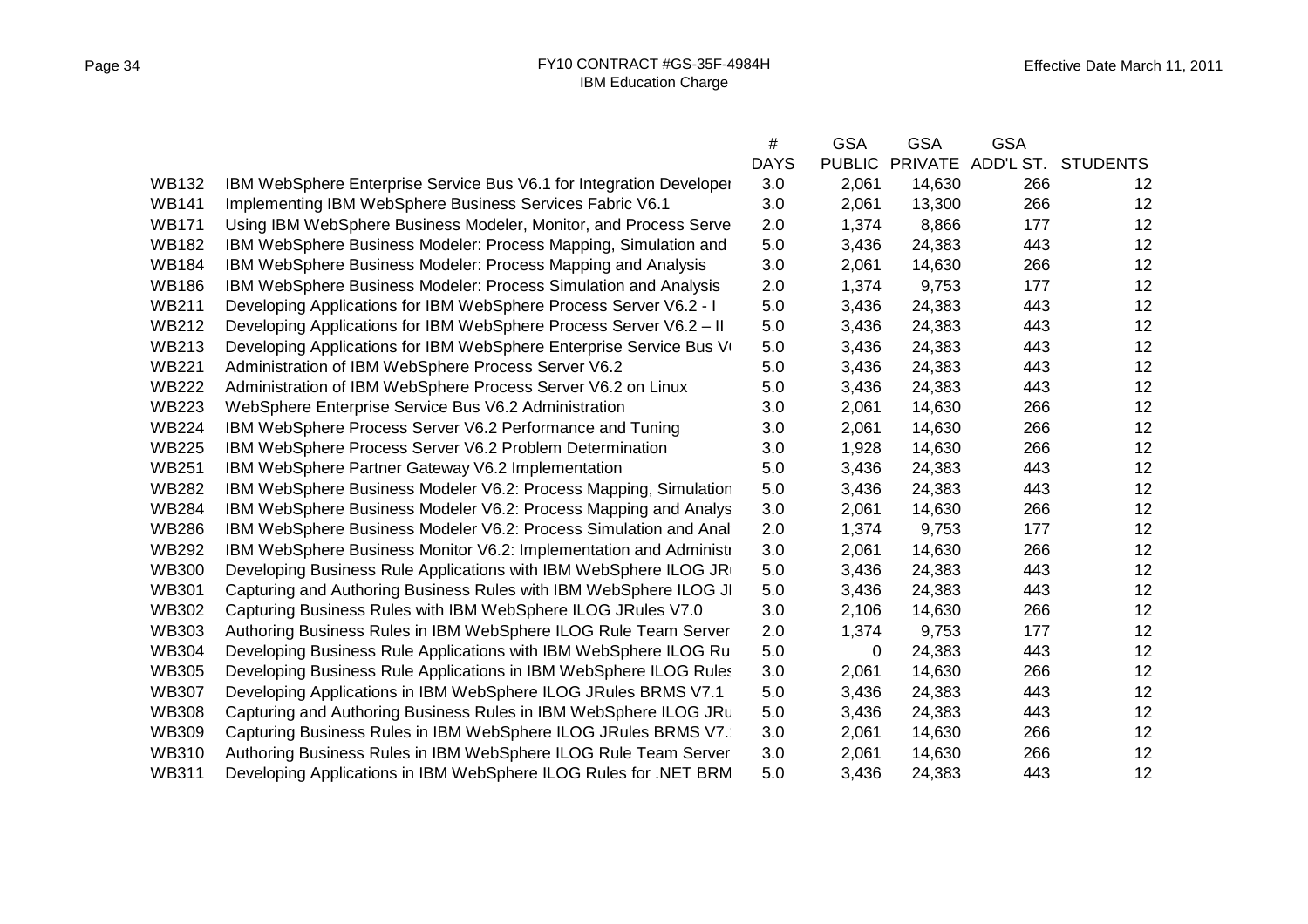|              |                                                                       | #           | <b>GSA</b>    | <b>GSA</b>     | <b>GSA</b> |                    |
|--------------|-----------------------------------------------------------------------|-------------|---------------|----------------|------------|--------------------|
|              |                                                                       | <b>DAYS</b> | <b>PUBLIC</b> | <b>PRIVATE</b> |            | ADD'L ST. STUDENTS |
| <b>WB312</b> | Developing Applications in IBM WebSphere ILOG Rules for COBOL Vi      | 3.0         | 2,061         | 14,630         | 266        | 12                 |
| <b>WB332</b> | Implementing IBM ILOG Optimization Decision Manager Enterprise Ed     | 3.0         | 2,061         | 14,630         | 266        | 12 <sup>2</sup>    |
| <b>WB333</b> | Configuring IBM ILOG Optimization Decision Manager Enterprise Edition | 2.0         | 1,374         | 9,753          | 177        | 12 <sup>2</sup>    |
| <b>WB335</b> | Introduction to Application Development with IBM ILOG ODM Enterpris   | 2.0         | 1,374         | 9,753          | 177        | 12                 |
| <b>WB336</b> | Developing and Deploying Complete Applications with IBM ILOG ODM      | 3.0         | 2,061         | 14,630         | 266        | 12                 |
| <b>WB338</b> | Learning Mathematical Programming for IBM ILOG OPL V6.3               | 1.0         | 687           | 4,877          | 89         | 12                 |
| <b>WB339</b> | Optimization Modeling with IBM ILOG OPL V6.3                          | 3.0         | 2,061         | 14,630         | 266        | 12                 |
| <b>WB340</b> | Learning Mathematical Programming for IBM ILOG CPLEX Optimizatio      | 1.0         | 687           | 4,877          | 89         | 12                 |
| <b>WB341</b> | Model Development with IBM ILOG CPLEX Optimization Studio V12.2       | 3.0         | 2,061         | 14,630         | 266        | 12                 |
| <b>WB343</b> | Constraint Programming Skills for IBM ILOG CP V1.5                    | 4.0         | NA            | 19,506         | 355        | 12                 |
| <b>WB344</b> | Constraint-Based Scheduling with IBM ILOG CP 1.5                      | 3.0         | <b>NA</b>     | 14,630         | 266        | 12                 |
| <b>WB345</b> | Constraint-Based Routing with IBM ILOG CP V1.5                        | 3.0         | 2,061         | 14,630         | 266        | 12                 |
| <b>WB347</b> | Mathematical Programming using APIs for CPLEX Optimization Studio     | 3.0         | 2,061         | 14,630         | 266        | 12                 |
| <b>WB349</b> | Mathematical Programming with IBM ILOG CPLEX V12                      | 3.0         | 2,061         | 14,630         | 266        | 12                 |
| <b>WB353</b> | Modeling with IBM ILOG Plant PowerOps                                 | 3.0         | 2,061         | 14,630         | 266        | 12                 |
| <b>WB354</b> | Integrating IBM ILOG Plant PowerOps                                   | 2.0         | 1,374         | 9,753          | 177        | 12                 |
| <b>WB375</b> | <b>IBM ILOG JViews Diagrammer V8.6</b>                                | 5.0         | 3,436         | 24,383         | 443        | 12                 |
| <b>WB540</b> | Accelerate, Secure and Integrate with WebSphere DataPower SOA Ap      | 5.0         | 3,436         | 24,383         | 443        | 12                 |
| <b>WB554</b> | Administration of IBM WebSphere DataPower SOA Appliances              | 3.0         | 2,061         | 14,630         | 266        | 12                 |
| <b>WB555</b> | Accelerate, Secure, and Integrate with IBM WebSphere DataPower SC     | 5.0         | 3,436         | 24,383         | 443        | 12                 |
| <b>WB557</b> | Administration of IBM WebSphere DataPower SOA Appliances              | 3.0         | 2,061         | 14,630         | 266        | 12                 |
| <b>WB558</b> | Administration of IBM WebSphere DataPower SOA Appliances V3.8         | 3.0         | 2,061         | 14,630         | 266        | 12                 |
| <b>WB559</b> | Administration of IBM WebSphere DataPower SOA Appliances V3.8.1       | 3.0         | 2,061         | 14,630         | 266        | 12                 |
| <b>WB560</b> | Accelerate, Secure and Integrate with WebSphere DataPower SOA Ap      | 5.0         | 3,436         | 24,383         | 443        | 12                 |
| <b>WB561</b> | Advanced Configuration, Security, and Integration of DataPower SOA /  | 3.0         | 2,061         | 14,630         | 266        | 12                 |
| <b>WB565</b> | Accelerate, Secure and Integrate with WebSphere DataPower SOA Ap      | 5.0         | 3,436         | 24,383         | 443        | 12                 |
| <b>WB711</b> | Developing Applications for IBM WebSphere Process Server V7 - I       | 5.0         | 3,436         | 24,383         | 443        | 12                 |
| <b>WB712</b> | Developing Applications for IBM WebSphere Process Server V7 - II      | 5.0         | 3,436         | 24,383         | 443        | 12                 |
| <b>WB713</b> | Developing Applications for IBM WebSphere Enterprise Service Bus V.   | 5.0         | 3,436         | 24,383         | 443        | 12                 |
| <b>WB722</b> | Administration of IBM WebSphere Process Server V7                     | 5.0         | 3,436         | 24,383         | 443        | 12                 |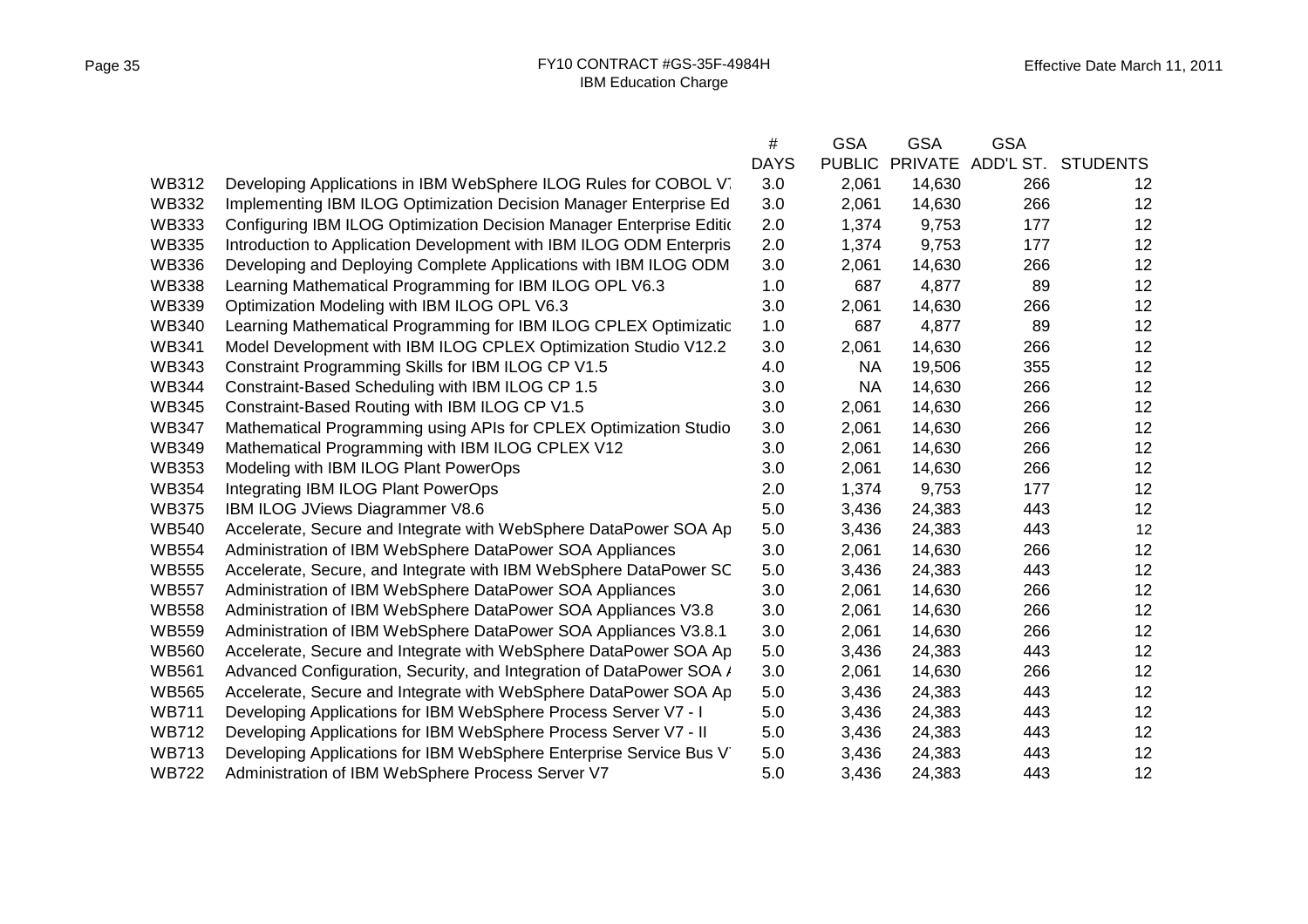|              |                                                                    | $\#$        | <b>GSA</b>    | <b>GSA</b>     | <b>GSA</b> |                    |
|--------------|--------------------------------------------------------------------|-------------|---------------|----------------|------------|--------------------|
|              |                                                                    | <b>DAYS</b> | <b>PUBLIC</b> | <b>PRIVATE</b> |            | ADD'L ST. STUDENTS |
| <b>WB724</b> | IBM WebSphere Process Server V7 Performance and Tuning             | 3.0         | 2,061         | 14,630         | 266        | $12 \overline{ }$  |
| <b>WB725</b> | IBM WebSphere Process Server V7.0 Problem Determination            | 5.0         | 3,436         | 24,383         | 443        | 12                 |
| <b>WB782</b> | IBM WebSphere Business Modeler V7: Process Mapping, Simulation a   | 5.0         | 3,436         | 24,383         | 443        | 12                 |
| <b>WB784</b> | IBM WebSphere Business Modeler V7: Process Mapping and Analysis    | 3.0         | 2,061         | 14,630         | 266        | 12                 |
| <b>WB786</b> | IBM WebSphere Business Modeler V7: Process Simulation and Analys   | 2.0         | 1,374         | 9,753          | 177        | 12                 |
| <b>WB792</b> | IBM WebSphere Business Monitor V7.0: Implementation and Administr  | 3.0         | 2,061         | 14,630         | 266        | 12                 |
| <b>WC550</b> | IBM WebSphere Commerce V6.0 Hands-on Training for Administrators   | 5.0         | 3,436         | 23,275         | 443        | 12                 |
| <b>WC551</b> | IBM WebSphere Commerce V6.0 Hands-on Training for Developers       | 5.0         | 3,436         | 23,275         | 443        | 12                 |
| <b>WC710</b> | Programming Essentials for IBM WebSphere Commerce V7 Customiza     | 5.0         | 3,436         | 24,383         | 443        | 12                 |
| <b>WC730</b> | IBM WebSphere Commerce V7 System Administration                    | 5.0         | 3,436         | 24,383         | 443        | 12                 |
| <b>WD150</b> | Introduction to Object-Oriented Programming with Java Examples     | 3.0         | 1,662         | 13,300         | 266        | 12                 |
| <b>WD152</b> | Java SE 5 Programming Fundamentals                                 | 5.0         | 2,771         | 22,166         | 443        | 12                 |
| <b>WD154</b> | Java SE 6 Programming Fundamentals                                 | 5.0         | 2,771         | 22,166         | 443        | 12                 |
| <b>WD160</b> | Developing Applications with Java Persistence API (JPA)            | 2.0         | 1,108         | 8,866          | 177        | 12                 |
| <b>WD221</b> | Programming XML with Java 1.4                                      | 2.0         | 1,108         | 8,866          | 177        | 12                 |
| <b>WD241</b> | Introduction to Programming XML and Related Technologies with Java | 5.0         | 2,771         | 22,166         | 443        | 12                 |
| <b>WD321</b> | Ajax and Web 2.0 Application Development                           | 4.0         | 2,217         | 17,733         | 355        | 12                 |
| <b>WD352</b> | Developing EJB 3 Applications for WebSphere Application Server V7  | 5.0         | 2,771         | 22,166         | 443        | 12                 |
| <b>WD370</b> | Java EE 5 Development for WebSphere Application Server V7          | 4.0         | 2,217         | 17,733         | 355        | 12                 |
| <b>WD371</b> | Java EE 5 Development with Eclipse for WebSphere Application Serve | 4.0         | 2,217         | 17,733         | 355        | 12                 |
| WD503        | <b>Technical Introduction to Web Services</b>                      | 1.0         | 554           | 4,433          | 89         | 12                 |
| <b>WD505</b> | Web Services Development for WebSphere Application Server V6.1 wi  | 5.0         | 2,771         | 22,166         | 443        | 12                 |
| <b>WD506</b> | Web Service Development for IBM WebSphere Application Server V7    | 5.0         | 2,771         | 22,166         | 443        | 12                 |
| <b>WD507</b> | <b>REST Service Development with Java</b>                          | 3.0         | 1,662         | 13,300         | 266        | 12                 |
| <b>WE210</b> | IBM WebSphere Transformation Extender V8.2 Fundamentals            | 3.0         | 2,061         | 14,630         | 266        | 12                 |
| <b>WE213</b> | IBM WebSphere Transformation Extender V8.2 Advanced Transformat    | 3.0         | 2,061         | 14,630         | 266        | 12                 |
| <b>WE214</b> | <b>IBM WEBSPHERE TRANSFORMATION EXTENDER V8.2 USING XM</b>         | 2.0         | 1,374         | 9,753          | 177        | 12                 |
| <b>WE215</b> | IBM WebSphere Transformation Extender V8.2 / Message Broker V6.2   | 1.0         | 687           | 4,877          | 89         | 12                 |
| <b>WE310</b> | IBM WebSphere Transformation Extender V8.3 Fundamentals            | 3.0         | 2,061         | 14,630         | 266        | 12                 |
| <b>WE334</b> | WebSphere Data Interchange Implementation with ANSI X12            | 5.0         | 3,214         | 24,383         | 443        | 12                 |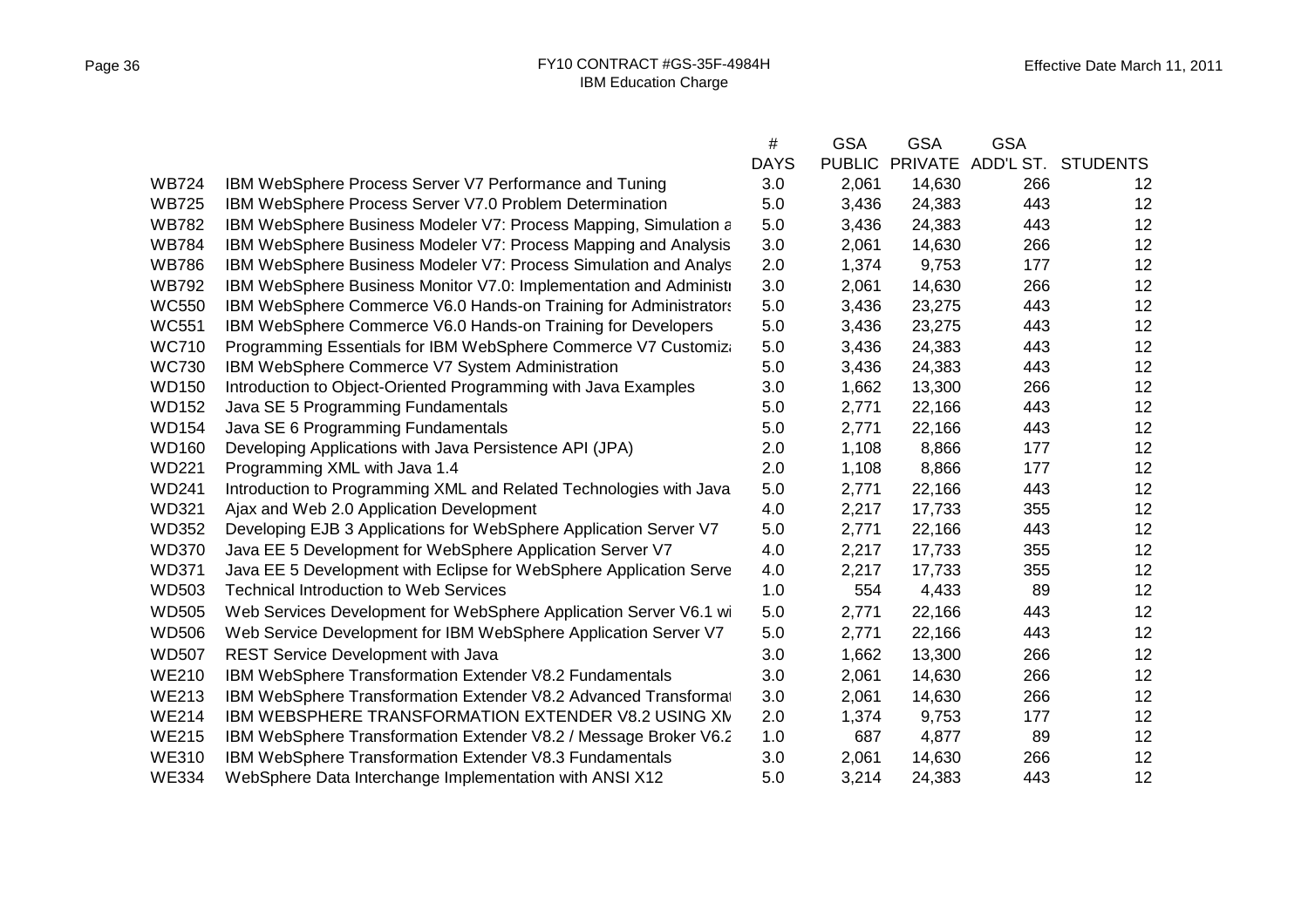|              |                                                                   | #           | <b>GSA</b>    | <b>GSA</b>     | <b>GSA</b> |                 |
|--------------|-------------------------------------------------------------------|-------------|---------------|----------------|------------|-----------------|
|              |                                                                   | <b>DAYS</b> | <b>PUBLIC</b> | <b>PRIVATE</b> | ADD'L ST.  | <b>STUDENTS</b> |
| <b>WE335</b> | WebSphere Data Interchange Implementation with UN/EDIFACT         | 5.0         | 3,214         | 22,166         | 443        | 12              |
| <b>WM100</b> | Technical Introduction to IBM WebSphere MQ                        | 1.0         | 554           | 4,433          | 89         | 12              |
| <b>WM150</b> | IBM WebSphere MQ File Transfer Edition V7 Workshop                | 2.0         | 1,197         | 9,753          | 177        | 12              |
| <b>WM151</b> | IBM WEBSPHERE MQ SYSTEM ADMINISTRATION (WINDOWS)                  | 3.0         | 1,596         | 13,300         | 266        | 12              |
| <b>WM201</b> | IBM WebSphere MQ V7 System Administration (Windows labs)          | 4.0         | 2,128         | 17,733         | 355        | 12              |
| WM202        | IBM WebSphere MQ V7 System Administration (AIX labs)              | 4.0         | 2,128         | 17,733         | 355        | 12              |
| <b>WM210</b> | IBM WebSphere MQ V7 Advanced System Administration (Distributed)  | 3.0         | 1,662         | 13,300         | 266        | 12              |
| <b>WM250</b> | IBM WebSphere MQ: Designing and Architecting Clustering Solutions | 4.0         | 2,217         | 17,733         | 355        | 12              |
| <b>WM300</b> | IBM WebSphere MQ V7 System Administration for z/OS                | 4.0         | 2,128         | 17,733         | 355        | 12              |
| <b>WM305</b> | IBM WebSphere MQ Advanced System Administration (Distributed Pla  | 3.0         | 1,662         | 13,300         | 266        | 12              |
| <b>WM310</b> | IBM WebSphere MQ V7 Advanced System Administration for z/OS       | 3.5         | 2,217         | 17,733         | 355        | 12              |
| <b>WM501</b> | IBM WebSphere MQ V7 Application Development (Windows Labs)        | 3.0         | 1,596         | 13,300         | 266        | 12              |
| <b>WM502</b> | IBM WebSphere MQ V7 Application Development (AIX Labs)            | 3.0         | 1,596         | 13,300         | 266        | 12              |
| <b>WM503</b> | IBM WEBSPHERE MQ V7 APPLICATION DEVELOPMENT (Z/OS LAI             | 3.0         | 1,596         | 13,300         | 266        | 12              |
| <b>WM510</b> | IBM WebSphere MQ V7 Publish/Subscribe Implementation              | 2.0         | 1,064         | 8,866          | 177        | 12              |
| WM641        | IBM WebSphere Message Broker V6.0 System Administration Worksh    | 3.5         | 2,149         | 19,625         | 392        | 12              |
| <b>WM642</b> | IBM WebSphere Message Broker V6.1 System Administration Worksh    | 3.5         | 2,217         | 17,733         | 355        | 12              |
| WM643        | IBM WebSphere Message Broker V7.0 System Administration Worksh    | 4.0         | 2,217         | 17,733         | 355        | 12              |
| <b>WM662</b> | IBM WebSphere Message Broker V6.1 Developer Workshop              | 5.0         | 2,771         | 22,166         | 443        | 12              |
| <b>WM663</b> | IBM WebSphere Message Broker V7.0 Developer Workshop              | 5.0         | 2,771         | 22,166         | 443        | 12              |
| <b>WM804</b> | CICS V4.1 Fundamentals                                            | 3.0         | 1,928         | 13,300         | 266        | 12              |
| <b>WM810</b> | CICS V3.2 Basic Tailoring                                         | 5.0         | 2,660         | 22,166         | 443        | 12              |
| <b>WM814</b> | CICS V4.1 Basic Tailoring                                         | 5.0         | 2,771         | 22,166         | 443        | 12              |
| <b>WM820</b> | CICS V3.2 Additional System Programmer Topics including SOA and V | 5.0         | 3,214         | 22,166         | 443        | 12              |
| <b>WM840</b> | CICS V3.2 CICSPlex System Manager Introduction                    | 1.0         | 465           | 4,433          | 89         | 12              |
| <b>WM850</b> | CICS V3.2 CICSPlex System Manager Administration                  | 4.0         | 2,217         | 17,733         | 355        | 12              |
| <b>WM854</b> | CICS V4.1 CICSPlex System Manager Administration                  | 4.0         | 2,217         | 17,733         | 355        | 12              |
| <b>WM860</b> | CICS V3.2 Command Level Coding                                    | 5.0         | 2,327         | 22,166         | 443        | 12              |
| <b>WM864</b> | CICS V4.1 Command Level Coding                                    | 5.0         | 3,214         | 22,166         | 443        | 12              |
| <b>WM870</b> | CICS V3.2 Advanced Application Development for SOA and Web Serv   | 5.0         | 3,567         | 24,598         | 492        | 12              |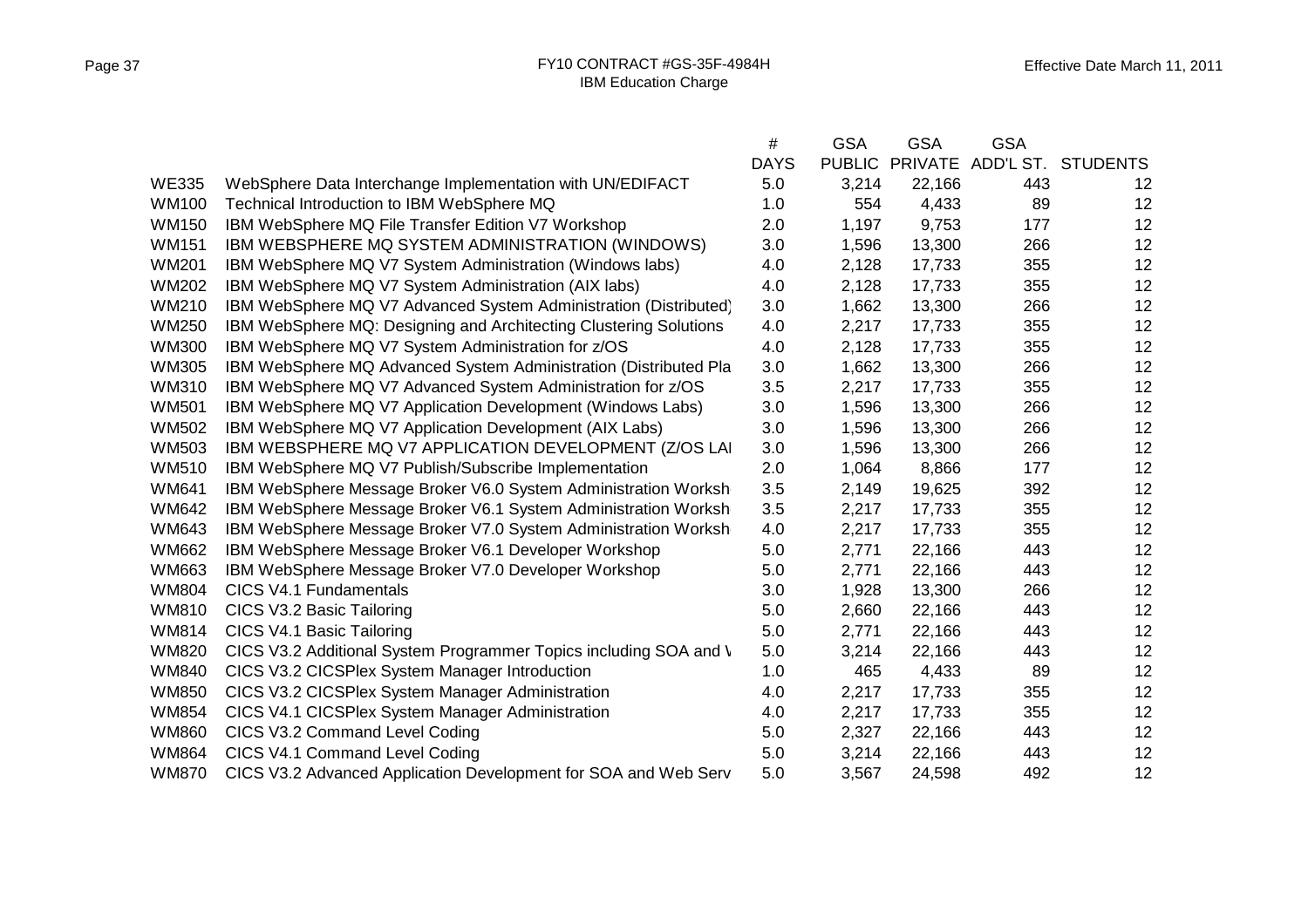|                   |                                                                     | #           | GSA           | GSA     | GSA   |                    |
|-------------------|---------------------------------------------------------------------|-------------|---------------|---------|-------|--------------------|
|                   |                                                                     | <b>DAYS</b> | <b>PUBLIC</b> | PRIVATE |       | ADD'L ST. STUDENTS |
| <b>WM880</b>      | Getting to Know IBM TXSeries                                        | 5.0         | 3,436         | 22,166  | 443   | 12                 |
| <b>WP611</b>      | IBM WebSphere Portal V6.1 Application Development 1                 | 3.0         | 1,662         | 15,960  | 266   | 12                 |
| <b>WP621</b>      | IBM WebSphere Portal V6.1 Application Development 2                 | 2.0         | 1,108         | 10,640  | 266   | 12                 |
| <b>WP631</b>      | IBM WebSphere Portal V6.1 Application Development 1 and 2           | 5.0         | 2,593         | 26,599  | 266   | 12                 |
| WPL40             | Developing websites using IBM Lotus Web Content Management 7        | 5.0         | 3,103         | 26,599  | 1,330 | 15                 |
| <b>WR480</b>      | Linux for System z Basics Bootcamp                                  | 5.0         | 2,660         | 28,373  | 842   | 12                 |
| <b>WS007</b>      | Getting Started with SOA                                            | 2.0         | 1,286         | 8,866   | 177   | 12                 |
| <b>WS009</b>      | <b>Fundamentals of Cloud Computing</b>                              | 1.0         | 687           | 4,877   | 89    | 12                 |
| <b>WU004</b>      | Implementing B2B Solutions with the IBM WebSphere DataPower B2B     | 2.0         | 1,374         | 9,753   | 177   | 12                 |
| <b>WU104</b>      | IBM WebSphere Business Events V7.0 Implementation                   | 3.0         | 2,061         | 14,630  | 266   | 12                 |
| <b>WU124</b>      | <b>Technical Introduction to IBM SCORE</b>                          | 2.0         | 1,374         | 9,753   | 177   | 12                 |
| <b>WU125</b>      | <b>IBM SCORE Configuration</b>                                      | 2.0         | 1,374         | 9,753   | 177   | 12                 |
| <b>WU658</b>      | IBM WebSphere Service Registry and Repository V6.1 Workshop         | 5.0         | 3,436         | 24,383  | 443   | 12                 |
| <b>WU659</b>      | IBM WebSphere Service Registry and Repository V6.2 Workshop         | 5.0         | 3,436         | 24,383  | 443   | 12                 |
| <b>WU661</b>      | IBM WebSphere Service Registry and Repository V6.2 Administration   | 2.0         | 1,374         | 9,753   | 177   | 12                 |
| <b>WU707</b>      | Transition to WebSphere Application Server V7 for Administrators    | 3.0         | 1,928         | 14,630  | 266   | 12                 |
| <b>WU940</b>      | Cast Iron Integration Appliance Configuration                       | 3.0         | 2,061         | 14,630  | 266   | 12                 |
| XM302             | INTRODUCTION TO XML AND RELATED TECHNOLOGIES                        | 3.0         | 1,662         | 13,300  | 266   | 12                 |
| XTR11             | IBM System x Technical Principles (Enhanced)                        | 3.0         | 1,862         | 10,640  | 266   | 12                 |
| XTR30             | <b>IBM BladeCenter Fundamentals</b>                                 | 2.0         | 1,502         | 9,753   | 177   | 12                 |
| XTR33             | IBM BladeCenter H Workshop                                          | 1.0         | 850           | 4,877   | 89    | 12                 |
| XTR46             | IBM Systems - Introduction to Director 6.1                          | 1.0         | 798           | 3,813   | 89    | 12                 |
| XTR <sub>52</sub> | IBM eX5 Enterprise Servers - Architecture and Virtualization        | 4.0         | 2,570         | 15,955  | 355   | 12                 |
| XTV47             | Managing IBM System x and BladeCenter Servers with IBM Systems D    | 2.0         | 1,365         | N/A     | N/A   | N/A                |
| XTV48             | IBM Systems Director 6.2 for IBM System x and BladeCenter Servers - | 2.0         | 1,064         | N/A     | N/A   | N/A                |
| XTV <sub>52</sub> | IBM eX5 Enterprise Servers - Architecture and Virtualization        | 4.0         | 1,905         | 14,186  | 355   | 12                 |
| XTV97             | <b>IBM System x Certification Seminar</b>                           | 2.0         | 975           | N/A     | N/A   | N/A                |
| XTVD1             | IBM Systems Director 6.2 for IBM System x and BladeCenter Servers   | 4.0         | 1,905         | N/A     | N/A   | N/A                |
| <b>YD221</b>      | DEV275 Essentials of Visual Modeling with UML 2.0 (O)               | 1.0         | 790           | 4,472   | 298   | 12                 |
| <b>YD405</b>      | Essentials of Managing Software Assets with IBM Rational Asset Mana | 1.0         | 704           | 3,990   | 266   | 12                 |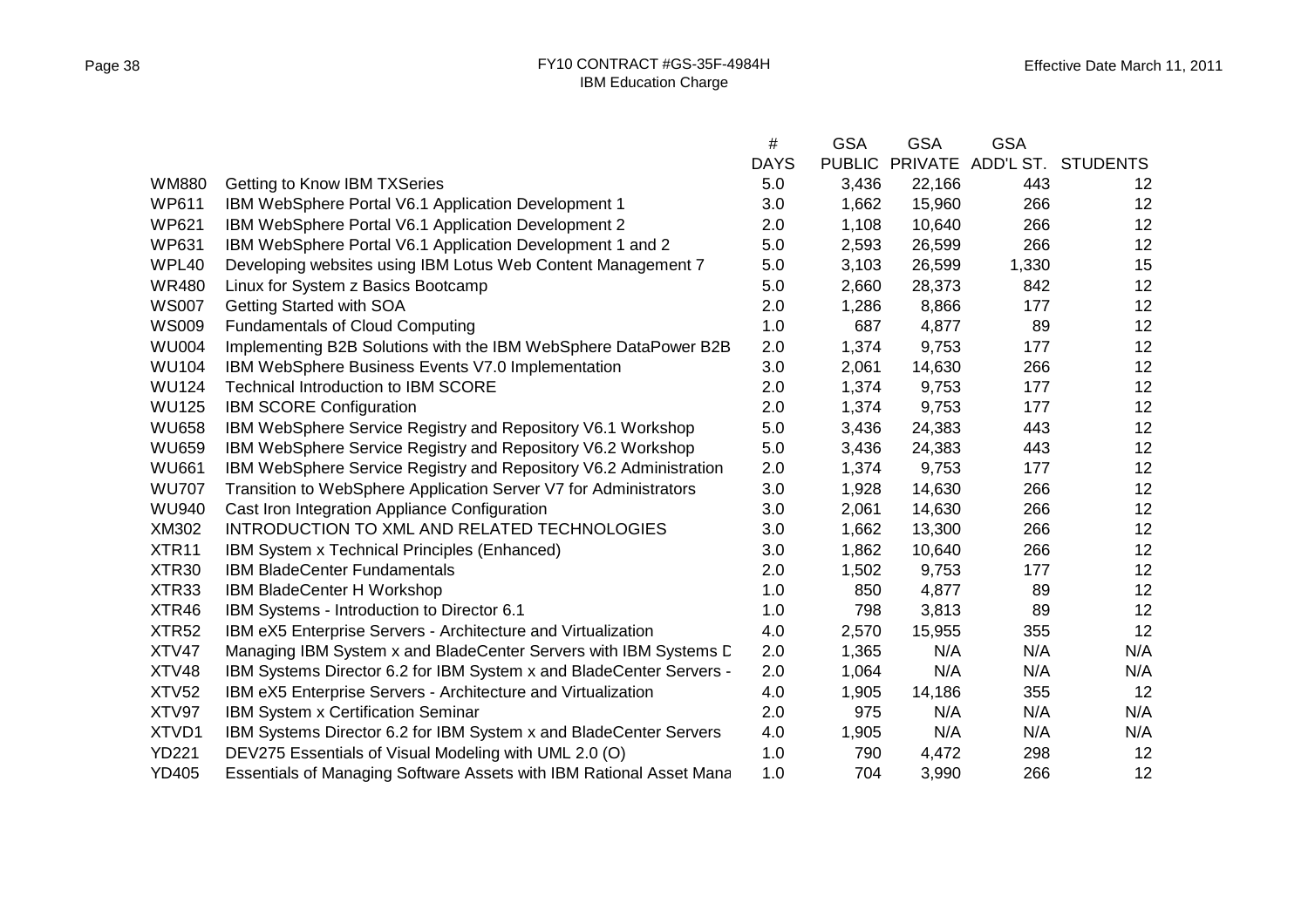|              |                                                                       | #           | <b>GSA</b>    | <b>GSA</b> | <b>GSA</b> |                            |
|--------------|-----------------------------------------------------------------------|-------------|---------------|------------|------------|----------------------------|
|              |                                                                       | <b>DAYS</b> | <b>PUBLIC</b> |            |            | PRIVATE ADD'L ST. STUDENTS |
| <b>YD406</b> | Essentials of IBM Rational Asset Management V7.1.1 (O)                | 1.0         | 704           | 3,990      | 266        | $12 \,$                    |
| <b>YD470</b> | Designing Deployment Architectures with Rational Software Architect V | 2.0         | 1,241         | 7,980      | 532        | $12 \overline{ }$          |
| <b>YL120</b> | Essentials of IBM Rational AppScan Standard Edition V8.0              | 2.0         | 1,241         | 7,980      | 532        | 12                         |
| <b>YL308</b> | Essentials of IBM Rational AppScan Source Edition for Security V7.0   | 1.0         | 704           | 3,990      | 266        | 12                         |
| <b>YL356</b> | Essentials of IBM Rational AppScan Enterprise Edition V5.6            | 2.0         | 1,241         | 7,980      | 532        | 12                         |
| <b>YL361</b> | Essentials of IBM Rational Policy Tester V5.6                         | 2.0         | 1,241         | 7,980      | 532        | 12                         |
| <b>YP401</b> | PRJ270 Essentials of Rational Unified Process, v7.0 (O)               | 2.0         | 1,241         | 7,980      | 532        | 12                         |
| <b>YR202</b> | Essentials of IBM Rational Requisite Client for Web V7.0.1            | 1.0         | 704           | 3,990      | 266        | 12                         |
| <b>YR351</b> | Essentials of IBM Rational Requirements Composer V2.0                 | 1.0         | 704           | 3,990      | 266        | 12                         |
| <b>YR631</b> | REQ570 Writing Good Use Cases (O)                                     | 1.0         | 704           | 3,990      | 266        | 12                         |
| <b>YS204</b> | Essentials of IBM Rational ClearQuest, V7.1 (O)                       | 1.0         | 704           | 3,990      | 266        | 12                         |
| <b>YS302</b> | SM370 Essentials of Configuration Management with IBM Rational Cle    | 1.0         | 704           | 3,990      | 266        | 12                         |
| <b>YS303</b> | Essentials of Configuration Management with IBM Rational ClearCase    | 1.0         | 704           | 3,990      | 266        | 12                         |
| <b>YS312</b> | Essentials of IBM Rational ClearCase Basics for Windows, V7.1 (O)     | 1.0         | 704           | 3,990      | 266        | 12                         |
| <b>YS316</b> | Essentials of IBM Rational ClearCase using the ClearCase Remote Cli   | 1.0         | 704           | 3,990      | 266        | 12                         |
| <b>YS319</b> | Essentials of IBM Rational ClearCase UCM using the ClearCase Remo     | 1.0         | 704           | 3,990      | 266        | 12                         |
| <b>YS322</b> | Essentials of IBM Rational ClearCase Basics for UNIX, v7.1 (O)        | 1.0         | 704           | 3,990      | 266        | 12                         |
| <b>YS404</b> | Essentials of Configuration Management with IBM Rational ClearCase    | 2.0         | 1,241         | 7,980      | 532        | 12                         |
| <b>YS501</b> | SCM270 Essentials of IBM Rational ClearCase for Windows, v7.0 (O)     | 2.0         | 1,059         | 7,980      | 532        | 12                         |
| <b>YS504</b> | Essentials of IBM Rational ClearCase for Windows V7.1 (O)             | 2.0         | 1,241         | 7,980      | 532        | 12                         |
| <b>YS511</b> | SCM271 Essentials of IBM Rational ClearCase for Unix, v7.0 (O)        | 2.0         | 1,241         | 7,980      | 532        | 12                         |
| <b>YS512</b> | Essentials of IBM Rational ClearCase for UNIX V7.1 (O)                | 2.0         | 1,241         | 7,980      | 532        | 12                         |
| <b>YS524</b> | Essentials of IBM Rational ClearCase UCM for Windows, V7.1 (O)        | 1.0         | 704           | 3,990      | 266        | 12                         |
| <b>YS531</b> | SCM276 Essentials of IBM Rational ClearCase UCM for Unix, v7.0 (O)    | 1.0         | 704           | 3,990      | 266        | 12                         |
| <b>YS543</b> | Essentials of IBM Rational Build Forge, V7.0.1                        | 2.0         | 1,241         | 7,980      | 532        | 12                         |
| <b>YS544</b> | Essentials of IBM Rational Build Forge, V7.1 (O)                      | 2.0         | 1,241         | 7,980      | 532        | 12                         |
| <b>YS612</b> | SCM471 Mastering IBM Rational ClearCase Administration for Unix, v7   | 2.0         | 1,241         | 7,980      | 532        | 12                         |
| <b>YS725</b> | Configuring Projects in IBM Rational Team Concert V3.0 - ILO          | 3.0         | 1,862         | 11,970     | 798        | 12                         |
| <b>YS800</b> | Essentials of IBM Rational Team Concert (O)                           | 1.0         | 704           | 3,990      | 266        | 12                         |
| <b>YS815</b> | Mastering Project Administration in IBM Rational Team Concert V2.0 (I | 2.0         | 1,241         | 7,980      | 532        | 12                         |